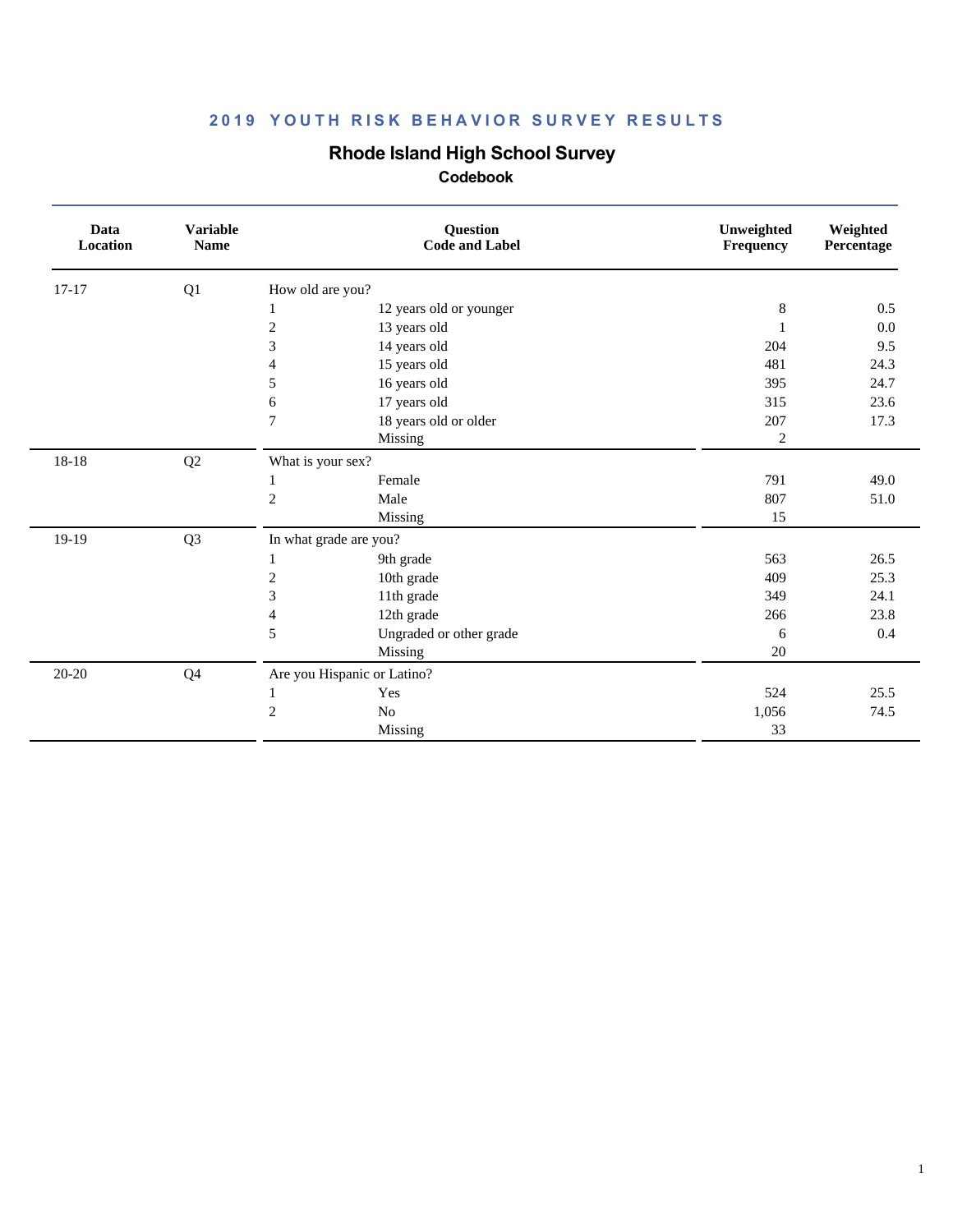### **Rhode Island High School Survey**

| Data<br>Location | <b>Variable</b><br><b>Name</b> | Question<br><b>Code and Label</b>                                              | Unweighted<br>Frequency | Weighted<br>Percentage |
|------------------|--------------------------------|--------------------------------------------------------------------------------|-------------------------|------------------------|
| $21 - 28$        | Q <sub>5</sub>                 | What is your race?                                                             |                         |                        |
|                  |                                | ${\bf G}$                                                                      | $\mathbf{1}$            | 0.1                    |
|                  |                                | $\mathbf F$                                                                    | 3                       | $0.2\,$                |
|                  |                                | $\mathbf E$                                                                    | 923                     | 71.0                   |
|                  |                                | ${\bf D}$                                                                      | 55                      | $2.8\,$                |
|                  |                                | $\rm DE$                                                                       | $\sqrt{6}$              | 0.4                    |
|                  |                                | $\mathbf C$                                                                    | 203                     | 14.3                   |
|                  |                                | $\mathbf C$ E                                                                  | 31                      | 1.7                    |
|                  |                                | $\mathop{\mathrm{CD}}$                                                         | $\tau$                  | 0.4                    |
|                  |                                | $\, {\bf B}$                                                                   | 69                      | 3.3                    |
|                  |                                | $\, {\bf B}$<br>H                                                              | $\mathbf{1}$            | $0.0\,$                |
|                  |                                | B E                                                                            | 14                      | $0.8\,$                |
|                  |                                | $B$ $D$                                                                        | $\mathbf{1}$            | $0.0\,$                |
|                  |                                | <b>B</b> DE                                                                    | $\sqrt{2}$              | 0.1                    |
|                  |                                | $\rm BC$                                                                       | $\sqrt{2}$              | 0.1                    |
|                  |                                | $\mathbf A$                                                                    | 35                      | $2.0\,$                |
|                  |                                | $A$ E                                                                          | 14                      | 0.9                    |
|                  |                                | A DE                                                                           | $\mathbf{1}$            | 0.1                    |
|                  |                                | $\mathbf A$ C                                                                  | 17                      | $0.8\,$                |
|                  |                                | $\mathbf A \mathbf C \mathbf E$                                                | $\boldsymbol{7}$        | 0.4                    |
|                  |                                | $\mathcal A$ CDE                                                               | $\mathbf{1}$            | 0.1                    |
|                  |                                | $\mathbf{A}\mathbf{B}$                                                         | $\sqrt{2}$              | 0.1                    |
|                  |                                | $\mathbf A\mathbf B\ \mathbf E$                                                | $\overline{\mathbf{3}}$ | 0.3                    |
|                  |                                | ${\rm AB}$ DE                                                                  | $\mathbf{1}$            | 0.1                    |
|                  |                                |                                                                                | 214                     |                        |
| 29-32            | Q <sub>6</sub>                 | How tall are you without your shoes on? (Note: Data are in meters.)            |                         |                        |
| 33-38            | Q7                             | How much do you weigh without your shoes on? (Note: Data are in<br>kilograms.) |                         |                        |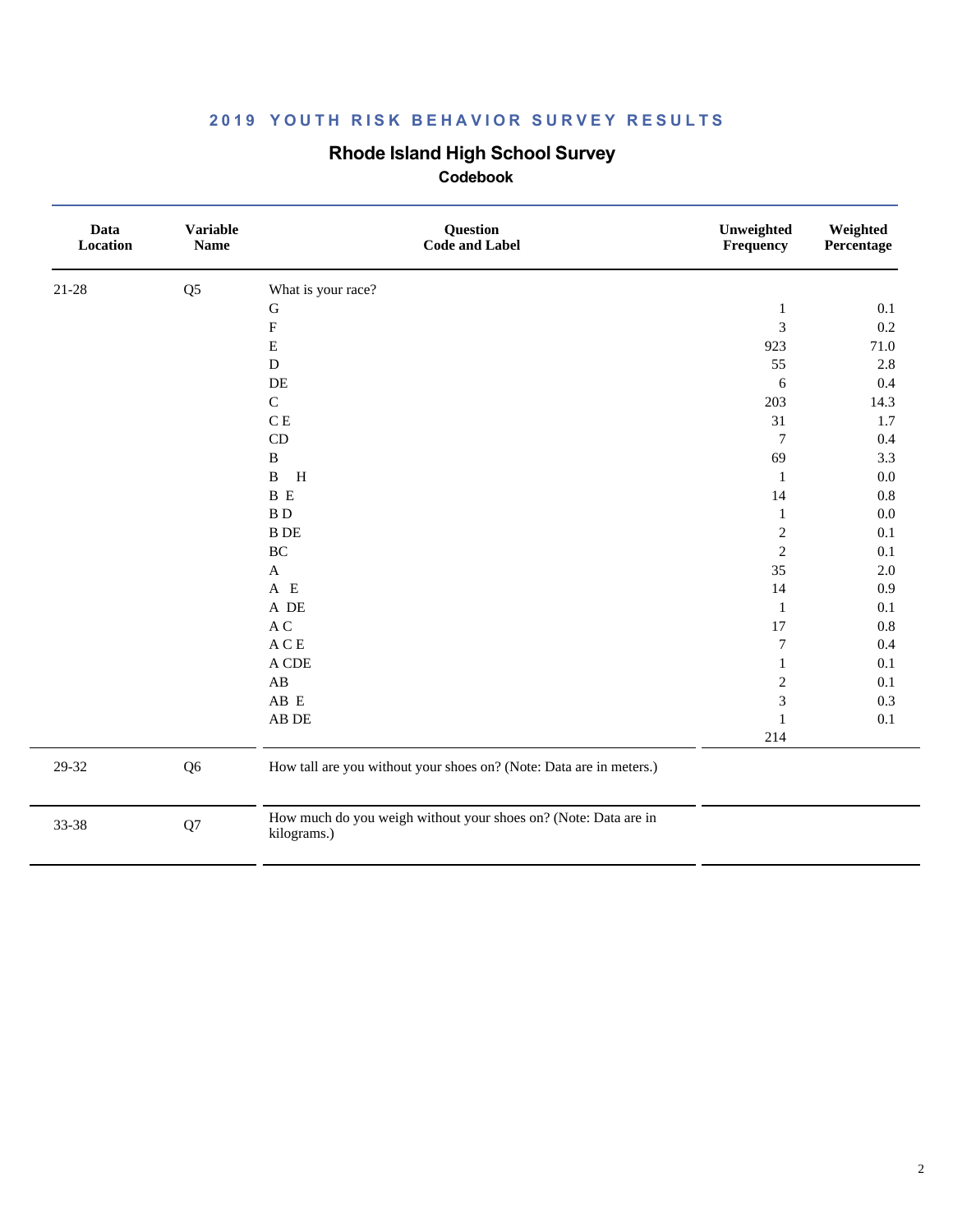## **Rhode Island High School Survey**

| Data<br>Location | <b>Variable</b><br><b>Name</b> | Question<br><b>Code and Label</b>                                                                                                  | Unweighted<br>Frequency | Weighted<br>Percentage |
|------------------|--------------------------------|------------------------------------------------------------------------------------------------------------------------------------|-------------------------|------------------------|
| 39-39            | Q8                             | How often do you wear a seat belt when riding in a car driven by<br>someone else?                                                  |                         |                        |
|                  |                                | $\mathbf{1}$<br>Never                                                                                                              | 44                      | 2.5                    |
|                  |                                | $\overline{c}$<br>Rarely                                                                                                           | 62                      | 3.6                    |
|                  |                                | 3<br><b>Sometimes</b>                                                                                                              | 109                     | 6.2                    |
|                  |                                | 4<br>Most of the time                                                                                                              | 365                     | 22.0                   |
|                  |                                | 5<br>Always                                                                                                                        | 1,020                   | 65.7                   |
|                  |                                | Missing                                                                                                                            | 13                      |                        |
| $40 - 40$        | Q <sub>9</sub>                 | During the past 30 days, how many times did you ride in a car or other<br>vehicle driven by someone who had been drinking alcohol? |                         |                        |
|                  |                                | $\mathbf{1}$<br>0 times                                                                                                            | 1,362                   | 86.0                   |
|                  |                                | $\mathfrak{2}$<br>1 time                                                                                                           | 110                     | 6.1                    |
|                  |                                | 3<br>2 or 3 times                                                                                                                  | 73                      | 4.6                    |
|                  |                                | 4<br>4 or 5 times                                                                                                                  | 15                      | 1.0                    |
|                  |                                | 5<br>6 or more times                                                                                                               | 48                      | 2.3                    |
|                  |                                | Missing                                                                                                                            | 5                       |                        |
| 42-42            | Q11                            | During the past 30 days, on how many days did you text or e-mail<br>while driving a car or other vehicle?                          |                         |                        |
|                  |                                | $\mathbf{1}$<br>I did not drive a car or other vehicle during the past<br>30 days                                                  | 938                     | 53.4                   |
|                  |                                | $\overline{c}$<br>0 days                                                                                                           | 488                     | 31.6                   |
|                  |                                | 3<br>1 or 2 days                                                                                                                   | 73                      | 5.7                    |
|                  |                                | $\overline{4}$<br>3 to 5 days                                                                                                      | 28                      | 2.3                    |
|                  |                                | 5<br>6 to 9 days                                                                                                                   | 17                      | 1.3                    |
|                  |                                | 6<br>10 to 19 days                                                                                                                 | 19                      | 1.8                    |
|                  |                                | $\tau$<br>20 to 29 days                                                                                                            | 12                      | 1.0                    |
|                  |                                | 8<br>All 30 days                                                                                                                   | 35                      | 3.0                    |
|                  |                                | Missing                                                                                                                            | 3                       |                        |
| 44-44            | Q13                            | During the past 30 days, on how many days did you carry a weapon<br>such as a gun, knife, or club on school property?              |                         |                        |
|                  |                                | 0 days<br>1                                                                                                                        | 1,522                   | 96.3                   |
|                  |                                | $\overline{c}$<br>1 day                                                                                                            | 21                      | 1.3                    |
|                  |                                | 3<br>2 or 3 days                                                                                                                   | 19                      | 1.1                    |
|                  |                                | 4<br>4 or 5 days                                                                                                                   | $\overline{2}$          | 0.1                    |
|                  |                                | 5<br>6 or more days                                                                                                                | 21                      | 1.3                    |
|                  |                                | Missing                                                                                                                            | 28                      |                        |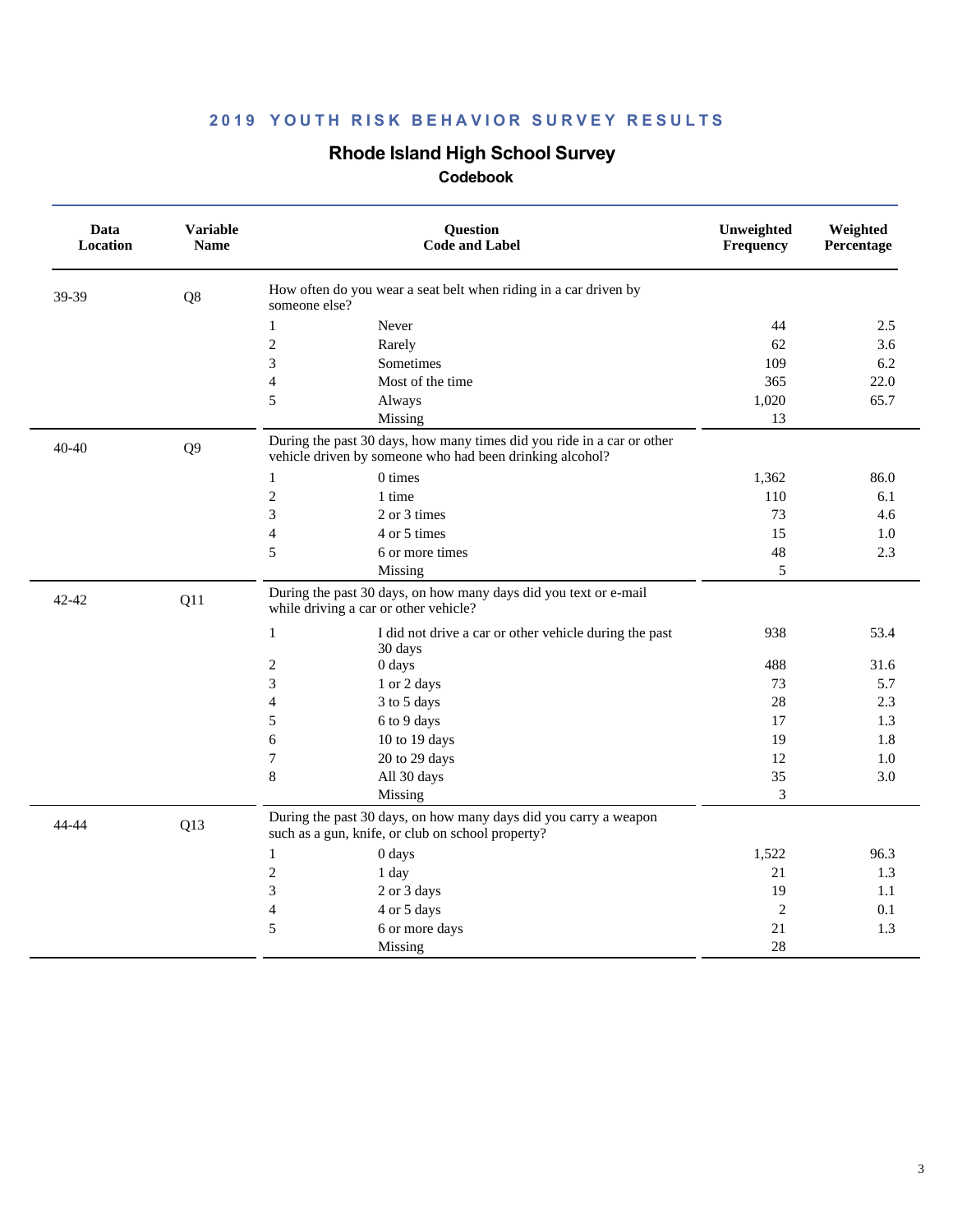## **Rhode Island High School Survey**

| Data<br><b>Location</b> | <b>Variable</b><br><b>Name</b> | Question<br><b>Code and Label</b>                                                                                                                         | Unweighted<br>Frequency | Weighted<br>Percentage |
|-------------------------|--------------------------------|-----------------------------------------------------------------------------------------------------------------------------------------------------------|-------------------------|------------------------|
| $45 - 45$               | Q14                            | During the past 12 months, on how many days did you carry a gun?                                                                                          |                         |                        |
|                         |                                | 0 days<br>1                                                                                                                                               | 1,561                   | 96.9                   |
|                         |                                | $\mathfrak{2}$<br>1 day                                                                                                                                   | 18                      | 1.2                    |
|                         |                                | 3<br>2 or 3 days                                                                                                                                          | 12                      | 0.8                    |
|                         |                                | $\overline{4}$<br>4 or 5 days                                                                                                                             | 5                       | 0.4                    |
|                         |                                | 5<br>6 or more days                                                                                                                                       | 13                      | 0.8                    |
|                         |                                | Missing                                                                                                                                                   | $\overline{4}$          |                        |
| 46-46                   | Q15                            | During the past 30 days, on how many days did you not go to school<br>because you felt you would be unsafe at school or on your way to or<br>from school? |                         |                        |
|                         |                                | $\mathbf{1}$<br>0 days                                                                                                                                    | 1,442                   | 91.6                   |
|                         |                                | $\overline{c}$<br>1 day                                                                                                                                   | 87                      | 4.3                    |
|                         |                                | 3<br>2 or 3 days                                                                                                                                          | 43                      | 2.2                    |
|                         |                                | $\overline{\mathcal{L}}$<br>4 or 5 days                                                                                                                   | 17                      | 0.9                    |
|                         |                                | 5<br>6 or more days                                                                                                                                       | 19                      | 1.0                    |
|                         |                                | Missing                                                                                                                                                   | 5                       |                        |
| 49-49                   | Q18                            | During the past 12 months, how many times were you in a physical<br>fight on school property?                                                             |                         |                        |
|                         |                                | 0 times<br>1                                                                                                                                              | 1,429                   | 90.4                   |
|                         |                                | $\sqrt{2}$<br>1 time                                                                                                                                      | 107                     | 5.7                    |
|                         |                                | 3<br>2 or 3 times                                                                                                                                         | 38                      | 2.1                    |
|                         |                                | 4 or 5 times<br>4                                                                                                                                         | 12                      | 0.8                    |
|                         |                                | 5<br>6 or 7 times                                                                                                                                         | 6                       | 0.4                    |
|                         |                                | 8 or 9 times<br>6                                                                                                                                         | 3                       | 0.1                    |
|                         |                                | 7<br>$10$ or $11$ times                                                                                                                                   | $\overline{2}$          | 0.2                    |
|                         |                                | 8<br>12 or more times                                                                                                                                     | 6                       | 0.4                    |
|                         |                                | Missing                                                                                                                                                   | 10                      |                        |
| 50-50                   | Q19                            | Have you ever been physically forced to have sexual intercourse when<br>you did not want to?                                                              |                         |                        |
|                         |                                | Yes<br>1                                                                                                                                                  | 133                     | 7.8                    |
|                         |                                | $\overline{c}$<br>N <sub>o</sub>                                                                                                                          | 1,459                   | 92.2                   |
|                         |                                | Missing                                                                                                                                                   | 21                      |                        |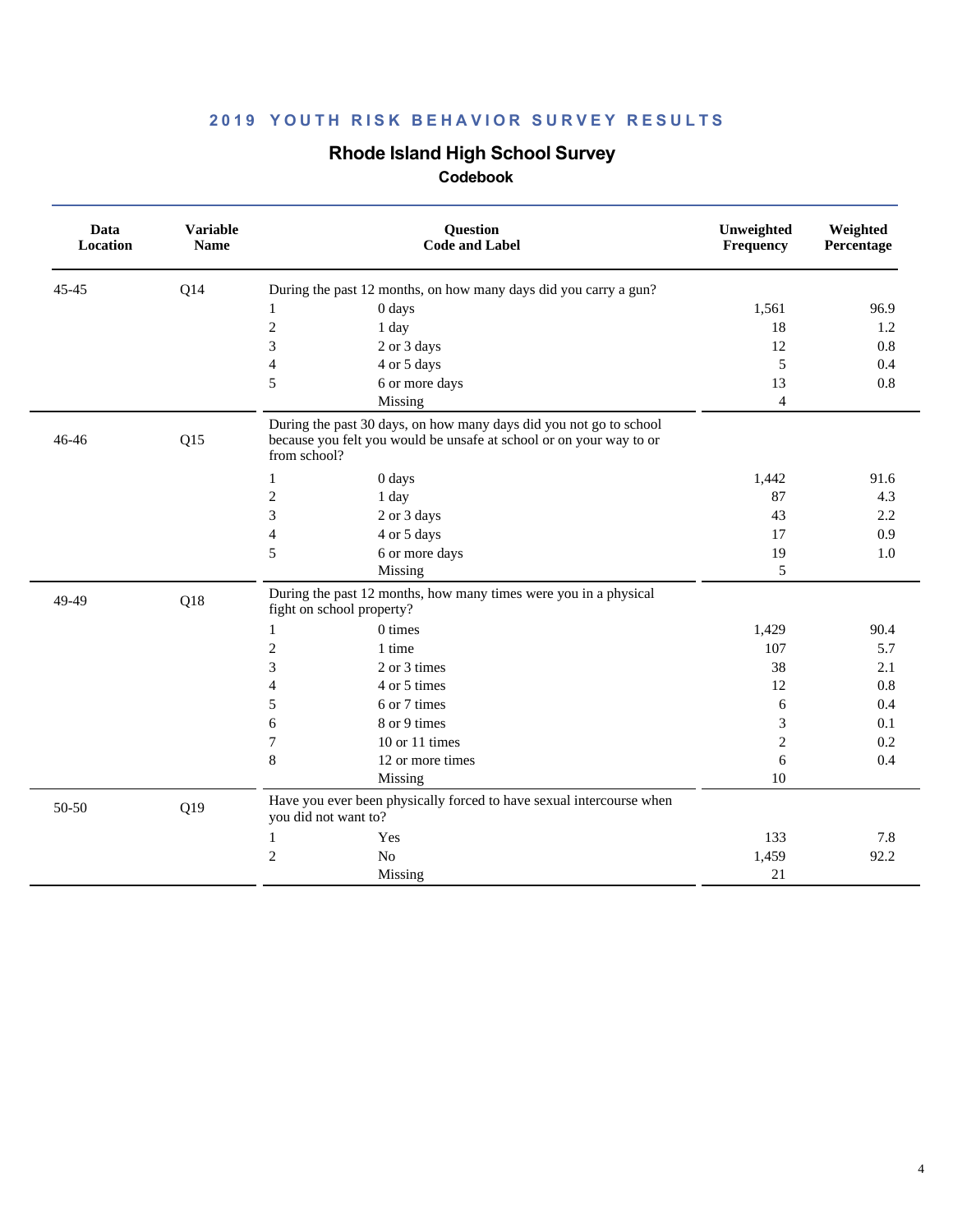## **Rhode Island High School Survey**

| Data<br>Location | <b>Variable</b><br><b>Name</b> | Question<br><b>Code and Label</b>                                                                                                                                   |                | Weighted<br>Percentage |
|------------------|--------------------------------|---------------------------------------------------------------------------------------------------------------------------------------------------------------------|----------------|------------------------|
| 52-52            | Q21                            | During the past 12 months, how many times did someone you were<br>dating or going out with force you to do sexual things that you did not<br>want to do?            |                |                        |
|                  |                                | $\mathbf{1}$<br>I did not date or go out with anyone during the past<br>12 months                                                                                   | 550            | 34.4                   |
|                  |                                | $\mathfrak{2}$<br>$0 \times$                                                                                                                                        | 872            | 58.5                   |
|                  |                                | 3<br>1 time                                                                                                                                                         | 51             | 3.3                    |
|                  |                                | $\overline{4}$<br>2 or 3 times                                                                                                                                      | 32             | 2.2                    |
|                  |                                | 5<br>4 or 5 times                                                                                                                                                   | 9              | 0.6                    |
|                  |                                | 6<br>6 or more times                                                                                                                                                | 12             | 0.9                    |
|                  |                                | Missing                                                                                                                                                             | 87             |                        |
| 53-53            | Q22                            | During the past 12 months, how many times did someone you were<br>dating or going out with physically hurt you on purpose?                                          |                |                        |
|                  |                                | $\mathbf{1}$<br>I did not date or go out with anyone during the past<br>12 months                                                                                   | 546            | 34.5                   |
|                  |                                | $\mathfrak{2}$<br>0 times                                                                                                                                           | 900            | 61.2                   |
|                  |                                | 3<br>1 time                                                                                                                                                         | 31             | 2.1                    |
|                  |                                | $\overline{4}$<br>2 or 3 times                                                                                                                                      | 23             | 1.3                    |
|                  |                                | 5<br>4 or 5 times                                                                                                                                                   | $\overline{4}$ | 0.2                    |
|                  |                                | 6<br>6 or more times                                                                                                                                                | 10             | 0.7                    |
|                  |                                | Missing                                                                                                                                                             | 99             |                        |
| 54-54            | Q23                            | During the past 12 months, have you ever been bullied on school<br>property?                                                                                        |                |                        |
|                  |                                | Yes<br>1                                                                                                                                                            | 265            | 16.4                   |
|                  |                                | $\overline{2}$<br>No                                                                                                                                                | 1,334          | 83.6                   |
|                  |                                | Missing                                                                                                                                                             | 14             |                        |
| 55-55            | Q24                            | During the past 12 months, have you ever been electronically bullied?                                                                                               |                |                        |
|                  |                                | $\mathbf{1}$<br>Yes                                                                                                                                                 | 209            | 13.0                   |
|                  |                                | $\overline{c}$<br>No                                                                                                                                                | 1,389          | 87.0                   |
|                  |                                | Missing                                                                                                                                                             | 15             |                        |
| 56-56            | Q25                            | During the past 12 months, did you ever feel so sad or hopeless almost<br>every day for two weeks or more in a row that you stopped doing some<br>usual activities? |                |                        |
|                  |                                | 1<br>Yes                                                                                                                                                            | 530            | 32.3                   |
|                  |                                | $\mathfrak{2}$<br>N <sub>0</sub>                                                                                                                                    | 1,066          | 67.7                   |
|                  |                                | Missing                                                                                                                                                             | 17             |                        |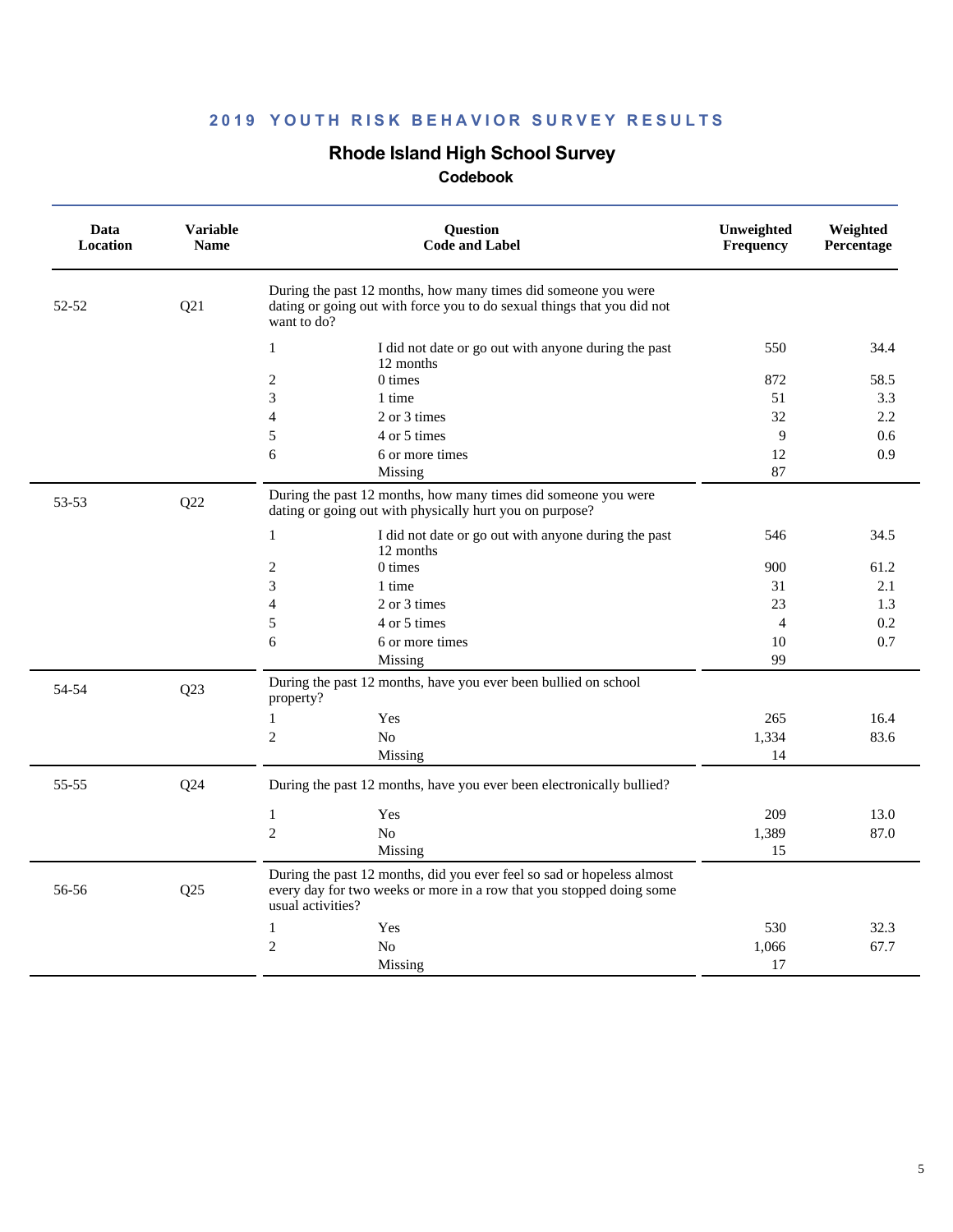## **Rhode Island High School Survey**

| Data<br>Location | <b>Variable</b><br><b>Name</b> | <b>Question</b><br><b>Code and Label</b>                                               | Unweighted<br>Frequency | Weighted<br>Percentage |
|------------------|--------------------------------|----------------------------------------------------------------------------------------|-------------------------|------------------------|
| 57-57            | Q26                            | During the past 12 months, did you ever seriously consider attempting<br>suicide?      |                         |                        |
|                  |                                | $\mathbf{1}$<br>Yes                                                                    | 208                     | 13.3                   |
|                  |                                | $\mathfrak{2}$<br>No                                                                   | 1,374                   | 86.7                   |
|                  |                                | Missing                                                                                | 31                      |                        |
| 58-58            | Q27                            | During the past 12 months, did you make a plan about how you would<br>attempt suicide? |                         |                        |
|                  |                                | Yes<br>1                                                                               | 193                     | 12.1                   |
|                  |                                | $\overline{c}$<br>No                                                                   | 1,388                   | 87.9                   |
|                  |                                | Missing                                                                                | 32                      |                        |
| 59-59            | Q28                            | During the past 12 months, how many times did you actually attempt<br>suicide?         |                         |                        |
|                  |                                | 0 times<br>$\mathbf{1}$                                                                | 1,356                   | 85.3                   |
|                  |                                | $\boldsymbol{2}$<br>1 time                                                             | 200                     | 12.0                   |
|                  |                                | 3<br>2 or 3 times                                                                      | 31                      | 1.8                    |
|                  |                                | 4 or 5 times<br>$\overline{\mathcal{L}}$                                               | 9                       | 0.4                    |
|                  |                                | 5<br>6 or more times                                                                   | 8                       | 0.4                    |
|                  |                                | Missing                                                                                | 9                       |                        |
| 61-61            | Q30                            | Have you ever tried cigarette smoking, even one or two puffs?                          |                         |                        |
|                  |                                | Yes<br>1                                                                               | 237                     | 17.5                   |
|                  |                                | $\overline{c}$<br>$\rm No$                                                             | 1,303                   | 82.5                   |
|                  |                                | Missing                                                                                | 73                      |                        |
| 63-63            | Q32                            | During the past 30 days, on how many days did you smoke cigarettes?                    |                         |                        |
|                  |                                | 0 days<br>1                                                                            | 1,476                   | 95.8                   |
|                  |                                | $\mathfrak{2}$<br>1 or 2 days                                                          | 25                      | 1.8                    |
|                  |                                | 3<br>3 to 5 days                                                                       | 6                       | 0.5                    |
|                  |                                | 6 to 9 days<br>$\overline{4}$                                                          | 3                       | 0.2                    |
|                  |                                | 10 to 19 days<br>5                                                                     | $\overline{2}$          | 0.1                    |
|                  |                                | 20 to 29 days<br>6                                                                     | $\theta$                | 0.0                    |
|                  |                                | $\tau$<br>All 30 days                                                                  | 20                      | 1.6                    |
|                  |                                | Missing                                                                                | 81                      |                        |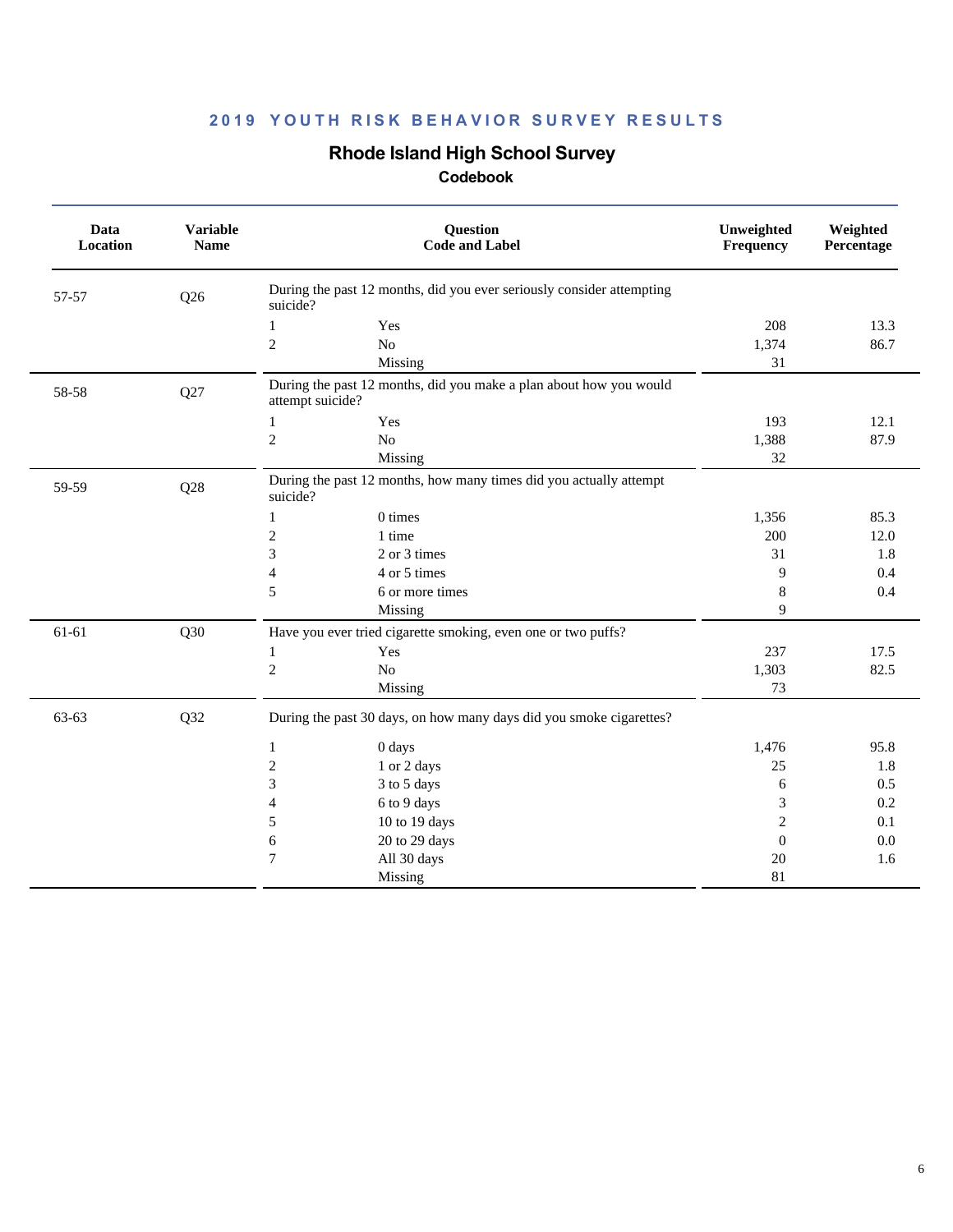## **Rhode Island High School Survey**

| Data<br>Location | <b>Variable</b><br><b>Name</b> | Question<br><b>Code and Label</b>                                                                                        | Unweighted<br>Frequency | Weighted<br>Percentage |
|------------------|--------------------------------|--------------------------------------------------------------------------------------------------------------------------|-------------------------|------------------------|
| 64-64            | Q33                            | During the past 30 days, on the days you smoked, how many cigarettes<br>did you smoke per day?                           |                         |                        |
|                  |                                | I did not smoke cigarettes during the past 30 days<br>1                                                                  | 1,478                   | 95.9                   |
|                  |                                | $\overline{c}$<br>Less than 1 cigarette per day                                                                          | 19                      | 1.4                    |
|                  |                                | 3<br>1 cigarette per day                                                                                                 | 11                      | 0.7                    |
|                  |                                | 2 to 5 cigarettes per day<br>4                                                                                           | 7                       | 0.5                    |
|                  |                                | 5<br>6 to 10 cigarettes per day                                                                                          | 5                       | 0.3                    |
|                  |                                | 6<br>11 to 20 cigarettes per day                                                                                         | 3                       | 0.3                    |
|                  |                                | 7<br>More than 20 cigarettes per day                                                                                     | 11                      | 0.9                    |
|                  |                                | Missing                                                                                                                  | 79                      |                        |
| 65-65            | $Q$ 34                         | Have you ever used an electronic vapor product?                                                                          |                         |                        |
|                  |                                | Yes<br>1                                                                                                                 | 706                     | 48.9                   |
|                  |                                | $\boldsymbol{2}$<br>No                                                                                                   | 849                     | 51.1                   |
|                  |                                | Missing                                                                                                                  | 58                      |                        |
| 66-66            | Q35                            | During the past 30 days, on how many days did you use an electronic<br>vapor product?                                    |                         |                        |
|                  |                                | 0 days<br>1                                                                                                              | 1,109                   | 69.9                   |
|                  |                                | $\overline{c}$<br>1 or 2 days                                                                                            | 127                     | 8.7                    |
|                  |                                | 3<br>3 to 5 days                                                                                                         | 60                      | 4.4                    |
|                  |                                | 4<br>6 to 9 days                                                                                                         | 42                      | 3.4                    |
|                  |                                | 10 to 19 days<br>5                                                                                                       | 47                      | 3.4                    |
|                  |                                | 20 to 29 days<br>6                                                                                                       | 35                      | 2.9                    |
|                  |                                | 7<br>All 30 days                                                                                                         | 85                      | 7.3                    |
|                  |                                | Missing                                                                                                                  | 108                     |                        |
| 67-67            | Q <sub>36</sub>                | During the past 30 days, how did you usually get your own electronic<br>vapor products?                                  |                         |                        |
|                  |                                | $\mathbf{1}$<br>I did not use any electronic vapor products during<br>the past 30 days                                   | 1,100                   | 69.9                   |
|                  |                                | 2<br>I bought them in a store such as a convenience store,<br>supermarket, discount store, gas station, or vape<br>store | 76                      | 7.6                    |
|                  |                                | 3<br>I got them on the Internet                                                                                          | 14                      | 0.9                    |
|                  |                                | 4<br>I gave someone else money to buy them for me                                                                        | 49                      | 3.7                    |
|                  |                                | 5<br>I borrowed them from someone else                                                                                   | 171                     | 12.3                   |
|                  |                                | A person who can legally buy these products gave<br>6<br>them to me                                                      | 29                      | $2.0\,$                |
|                  |                                | I took them from a store or another person<br>7                                                                          | 7                       | 0.5                    |
|                  |                                | 8<br>I got them some other way                                                                                           | 44                      | 3.2                    |
|                  |                                | Missing                                                                                                                  | 123                     |                        |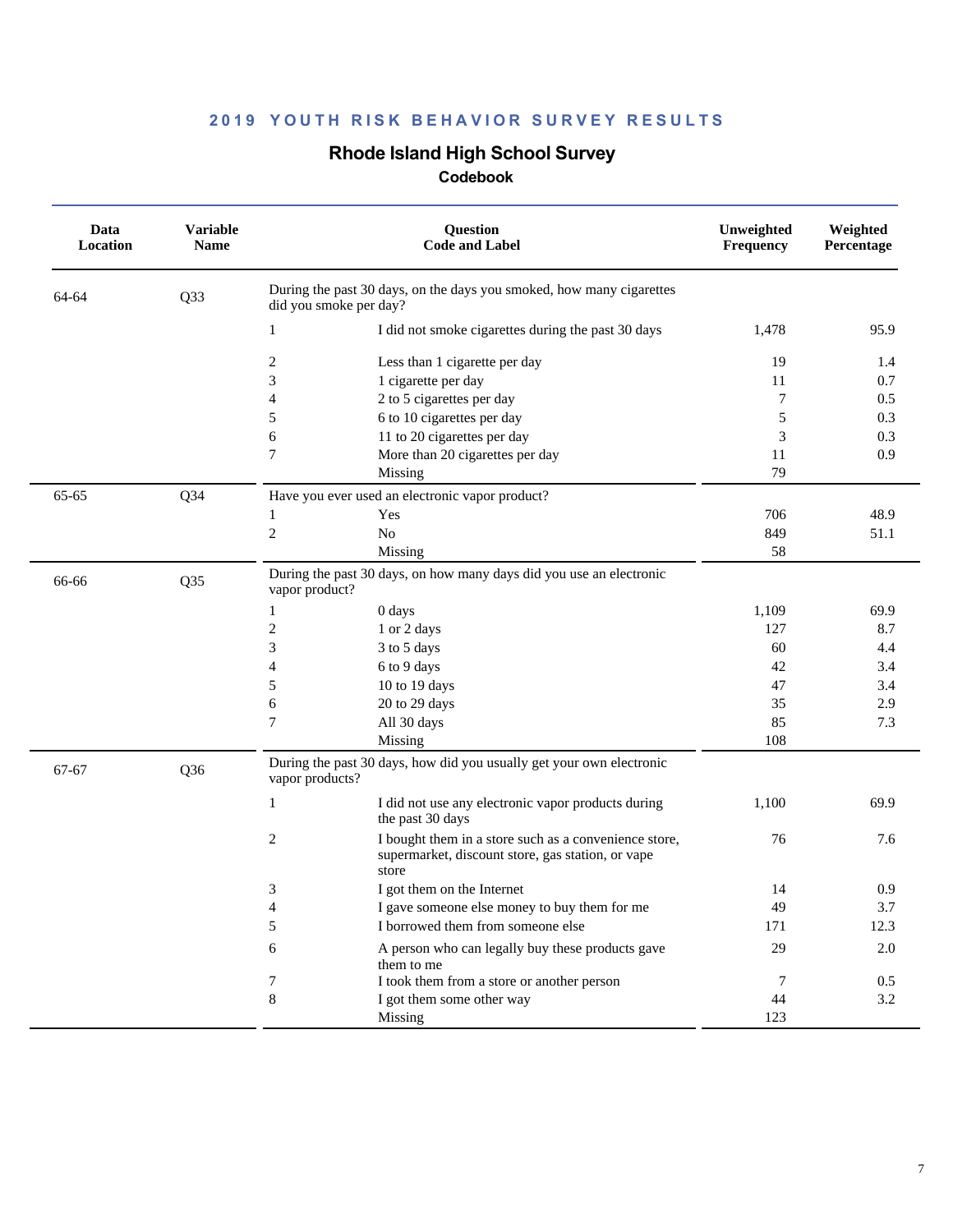## **Rhode Island High School Survey**

| Data<br>Location | <b>Variable</b><br><b>Name</b> | <b>Question</b><br><b>Code and Label</b>                                                         | Unweighted<br>Frequency | Weighted<br>Percentage |
|------------------|--------------------------------|--------------------------------------------------------------------------------------------------|-------------------------|------------------------|
| 69-69            | Q38                            | During the past 30 days, on how many days did you smoke cigars,<br>cigarillos, or little cigars? |                         |                        |
|                  |                                | 0 days<br>1                                                                                      | 1,528                   | 94.9                   |
|                  |                                | $\mathfrak{2}$<br>1 or 2 days                                                                    | 43                      | 2.8                    |
|                  |                                | 3<br>3 to 5 days                                                                                 | 10                      | 0.7                    |
|                  |                                | $\overline{4}$<br>6 to 9 days                                                                    | 6                       | 0.4                    |
|                  |                                | 5<br>10 to 19 days                                                                               | 6                       | 0.4                    |
|                  |                                | 6<br>20 to 29 days                                                                               | 2                       | 0.1                    |
|                  |                                | $\overline{7}$<br>All 30 days                                                                    | 9                       | 0.7                    |
|                  |                                | Missing                                                                                          | 9                       |                        |
| 71-71            | Q40                            | How old were you when you had your first drink of alcohol other than<br>a few sips?              |                         |                        |
|                  |                                | I have never had a drink of alcohol other than a few<br>1<br>sips                                | 848                     | 51.5                   |
|                  |                                | 2<br>8 years old or younger                                                                      | 68                      | 3.8                    |
|                  |                                | 3<br>9 or 10 years old                                                                           | 44                      | 2.6                    |
|                  |                                | $\overline{4}$<br>11 or 12 years old                                                             | 64                      | 3.8                    |
|                  |                                | 13 or 14 years old<br>5                                                                          | 214                     | 13.8                   |
|                  |                                | 15 or 16 years old<br>6                                                                          | 266                     | 20.1                   |
|                  |                                | $\tau$<br>17 years old or older                                                                  | 56                      | 4.4                    |
|                  |                                | Missing                                                                                          | 53                      |                        |
| 72-72            | Q <sub>41</sub>                | During the past 30 days, on how many days did you have at least one<br>drink of alcohol?         |                         |                        |
|                  |                                | 0 days<br>1                                                                                      | 1,201                   | 78.5                   |
|                  |                                | 2<br>1 or 2 days                                                                                 | 163                     | 11.7                   |
|                  |                                | 3<br>3 to 5 days                                                                                 | 65                      | 5.4                    |
|                  |                                | $\overline{4}$<br>6 to 9 days                                                                    | 30                      | 2.1                    |
|                  |                                | 5<br>10 to 19 days                                                                               | 15                      | 1.1                    |
|                  |                                | 20 to 29 days<br>6                                                                               | 8                       | 0.4                    |
|                  |                                | $\overline{7}$<br>All 30 days                                                                    | 7                       | 0.7                    |
|                  |                                | Missing                                                                                          | 124                     |                        |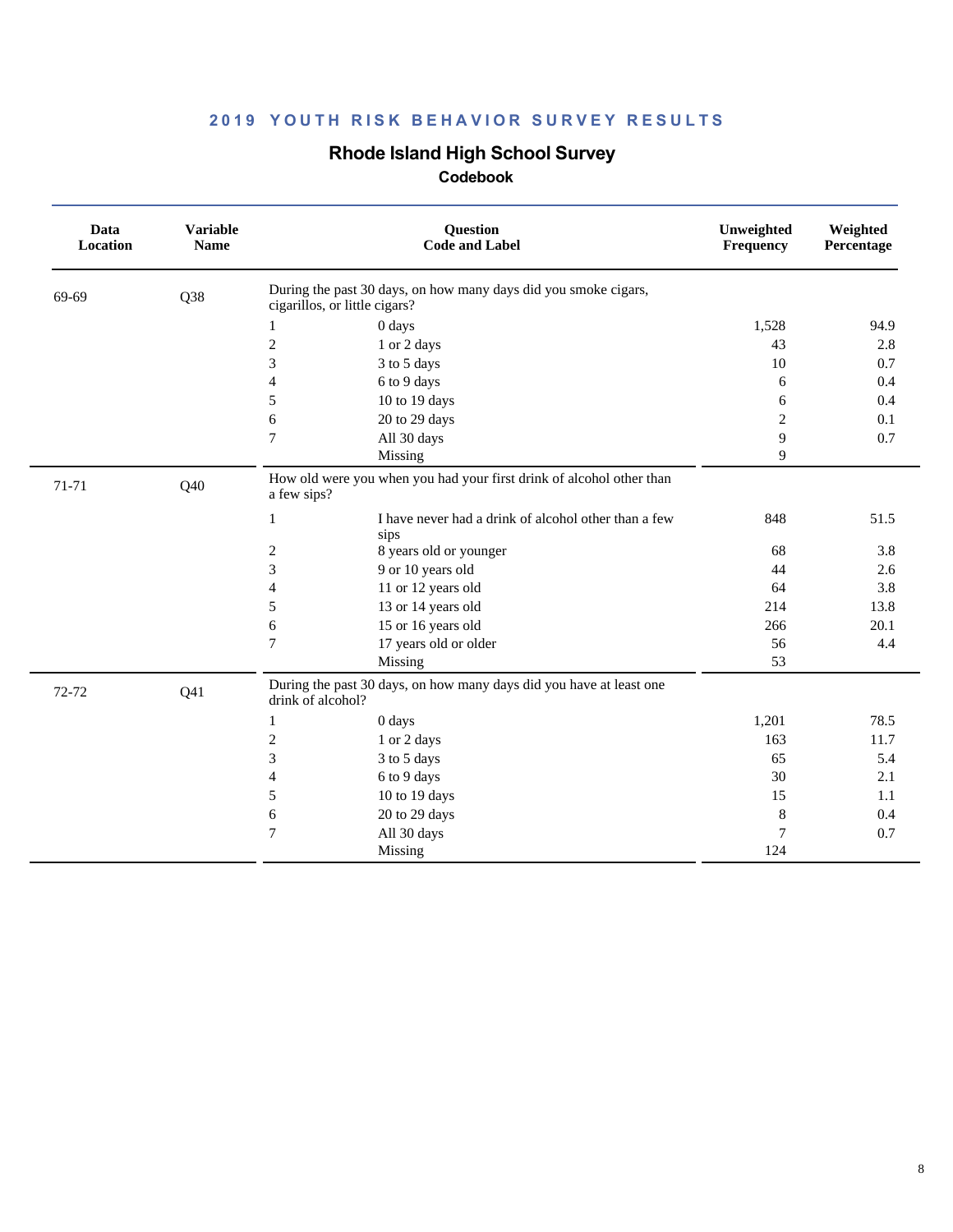### **Rhode Island High School Survey**

| Data<br>Location | <b>Variable</b><br><b>Name</b> | Question<br><b>Code and Label</b><br>During the past 30 days, on how many days did you have 4 or more<br>drinks of alcohol in a row, that is, within a couple of hours (if you are<br>female) or 5 or more drinks of alcohol in a row, that is, within a couple<br>of hours (if you are male)? |                                                                                                      | Unweighted<br>Frequency | Weighted<br>Percentage |
|------------------|--------------------------------|------------------------------------------------------------------------------------------------------------------------------------------------------------------------------------------------------------------------------------------------------------------------------------------------|------------------------------------------------------------------------------------------------------|-------------------------|------------------------|
| 73-73            | Q42                            |                                                                                                                                                                                                                                                                                                |                                                                                                      |                         |                        |
|                  |                                | 1<br>0 days                                                                                                                                                                                                                                                                                    |                                                                                                      | 1,426                   | 89.3                   |
|                  |                                | $\mathfrak{2}$<br>1 day                                                                                                                                                                                                                                                                        |                                                                                                      | 73                      | 5.4                    |
|                  |                                | 3<br>2 days                                                                                                                                                                                                                                                                                    |                                                                                                      | 35                      | 2.4                    |
|                  |                                | $\overline{4}$<br>3 to 5 days                                                                                                                                                                                                                                                                  |                                                                                                      | 23                      | 1.7                    |
|                  |                                | 5<br>6 to 9 days                                                                                                                                                                                                                                                                               |                                                                                                      | 7                       | 0.5                    |
|                  |                                | 6<br>10 to 19 days                                                                                                                                                                                                                                                                             |                                                                                                      | $\overline{4}$          | 0.2                    |
|                  |                                | $\tau$<br>20 or more days                                                                                                                                                                                                                                                                      |                                                                                                      | 5                       | 0.4                    |
|                  |                                | Missing                                                                                                                                                                                                                                                                                        |                                                                                                      | 40                      |                        |
| 75-75            | Q44                            | drank?                                                                                                                                                                                                                                                                                         | During the past 30 days, how did you usually get the alcohol you                                     |                         |                        |
|                  |                                | 1                                                                                                                                                                                                                                                                                              | I did not drink alcohol during the past 30 days                                                      | 1,203                   | 78.3                   |
|                  |                                | $\overline{c}$<br>gas station                                                                                                                                                                                                                                                                  | I bought it in a store such as a liquor store,<br>convenience store, supermarket, discount store, or | 28                      | 1.9                    |
|                  |                                | 3                                                                                                                                                                                                                                                                                              | I bought it at a restaurant, bar, or club                                                            | 8                       | 0.6                    |
|                  |                                | $\overline{4}$<br>sporting event                                                                                                                                                                                                                                                               | I bought it at a public event such as a concert or                                                   | 4                       | 0.2                    |
|                  |                                | 5                                                                                                                                                                                                                                                                                              | I gave someone else money to buy it for me                                                           | 35                      | 3.1                    |
|                  |                                | 6                                                                                                                                                                                                                                                                                              | Someone gave it to me                                                                                | 99                      | 7.1                    |
|                  |                                | $\tau$                                                                                                                                                                                                                                                                                         | I took it from a store or family member                                                              | 51                      | 4.2                    |
|                  |                                | 8                                                                                                                                                                                                                                                                                              | I got it some other way                                                                              | 63                      | 4.6                    |
|                  |                                | Missing                                                                                                                                                                                                                                                                                        |                                                                                                      | 122                     |                        |
| 76-76            | Q <sub>45</sub>                | During your life, how many times have you used marijuana?                                                                                                                                                                                                                                      |                                                                                                      |                         |                        |
|                  |                                | 1<br>0 times                                                                                                                                                                                                                                                                                   |                                                                                                      | 1,013                   | 62.3                   |
|                  |                                | $\mathfrak{2}$<br>1 or 2 times                                                                                                                                                                                                                                                                 |                                                                                                      | 130                     | 8.2                    |
|                  |                                | 3<br>3 to 9 times                                                                                                                                                                                                                                                                              |                                                                                                      | 109                     | 7.4                    |
|                  |                                | $\overline{4}$<br>10 to 19 times                                                                                                                                                                                                                                                               |                                                                                                      | 52                      | 4.0                    |
|                  |                                | 5<br>20 to 39 times                                                                                                                                                                                                                                                                            |                                                                                                      | 53                      | 3.6                    |
|                  |                                | 6<br>40 to 99 times                                                                                                                                                                                                                                                                            |                                                                                                      | 48                      | 4.0                    |
|                  |                                | $\tau$<br>100 or more times                                                                                                                                                                                                                                                                    |                                                                                                      | 130                     | 10.5                   |
|                  |                                | Missing                                                                                                                                                                                                                                                                                        |                                                                                                      | 78                      |                        |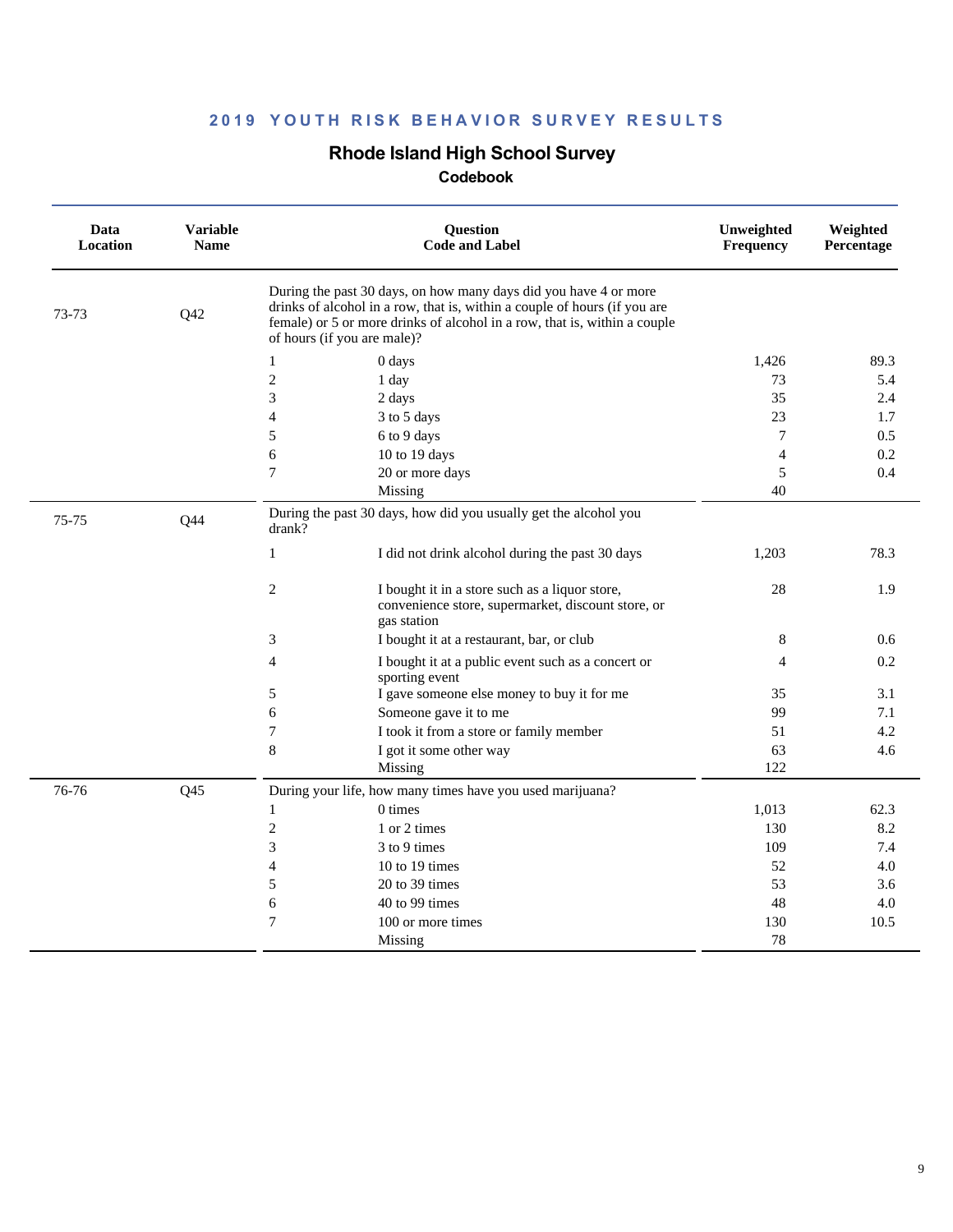## **Rhode Island High School Survey**

| Data<br>Location | <b>Variable</b><br><b>Name</b> | Question<br><b>Code and Label</b>                                                                                                                                     | Unweighted<br>Frequency | Weighted<br>Percentage |
|------------------|--------------------------------|-----------------------------------------------------------------------------------------------------------------------------------------------------------------------|-------------------------|------------------------|
| 77-77            | Q46                            | How old were you when you tried marijuana for the first time?                                                                                                         |                         |                        |
|                  |                                | I have never tried marijuana<br>$\mathbf{1}$                                                                                                                          | 1,022                   | 62.0                   |
|                  |                                | $\sqrt{2}$<br>8 years old or younger                                                                                                                                  | 19                      | 1.3                    |
|                  |                                | 3<br>9 or 10 years old                                                                                                                                                | 10                      | 0.5                    |
|                  |                                | 11 or 12 years old<br>$\overline{4}$                                                                                                                                  | 42                      | 2.7                    |
|                  |                                | 13 or 14 years old<br>5                                                                                                                                               | 204                     | 13.1                   |
|                  |                                | 15 or 16 years old<br>6                                                                                                                                               | 209                     | 16.1                   |
|                  |                                | 7<br>17 years old or older                                                                                                                                            | 46                      | 4.3                    |
|                  |                                | Missing                                                                                                                                                               | 61                      |                        |
| 78-78            | Q47                            | During the past 30 days, how many times did you use marijuana?                                                                                                        |                         |                        |
|                  |                                | 0 times<br>1                                                                                                                                                          | 1,242                   | 77.0                   |
|                  |                                | $\sqrt{2}$<br>1 or 2 times                                                                                                                                            | 105                     | 7.1                    |
|                  |                                | 3<br>3 to 9 times                                                                                                                                                     | 83                      | 6.4                    |
|                  |                                | $\overline{4}$<br>10 to 19 times                                                                                                                                      | 30                      | 2.4                    |
|                  |                                | 20 to 39 times<br>5                                                                                                                                                   | 38                      | 2.8                    |
|                  |                                | 6<br>40 or more times                                                                                                                                                 | 52                      | 4.2                    |
|                  |                                | Missing                                                                                                                                                               | 63                      |                        |
| 79-79            | Q48                            | During your life, how many times have you used synthetic marijuana?                                                                                                   |                         |                        |
|                  |                                | 0 times<br>$\mathbf{1}$                                                                                                                                               | 1,471                   | 92.3                   |
|                  |                                | $\mathfrak{2}$<br>1 or 2 times                                                                                                                                        | 46                      | 3.5                    |
|                  |                                | 3<br>3 to 9 times                                                                                                                                                     | 26                      | 1.6                    |
|                  |                                | 10 to 19 times<br>$\overline{4}$                                                                                                                                      | 14                      | 0.9                    |
|                  |                                | 20 to 39 times<br>5                                                                                                                                                   | 6                       | 0.4                    |
|                  |                                | 6<br>40 or more times                                                                                                                                                 | 18                      | 1.4                    |
|                  |                                | Missing                                                                                                                                                               | 32                      |                        |
| 80-80            | Q49                            | During your life, how many times have you taken prescription pain<br>medicine without a doctor's prescription or differently than how a<br>doctor told you to use it? |                         |                        |
|                  |                                | $0 \times$<br>$\mathbf{1}$                                                                                                                                            | 1,431                   | 90.0                   |
|                  |                                | $\overline{c}$<br>1 or 2 times                                                                                                                                        | 70                      | 4.3                    |
|                  |                                | 3<br>3 to 9 times                                                                                                                                                     | 40                      | 2.2                    |
|                  |                                | $\overline{4}$<br>10 to 19 times                                                                                                                                      | 22                      | 1.3                    |
|                  |                                | $\mathfrak s$<br>20 to 39 times                                                                                                                                       | $7\phantom{.0}$         | 0.6                    |
|                  |                                | 6<br>40 or more times                                                                                                                                                 | 24                      | 1.5                    |
|                  |                                | Missing                                                                                                                                                               | 19                      |                        |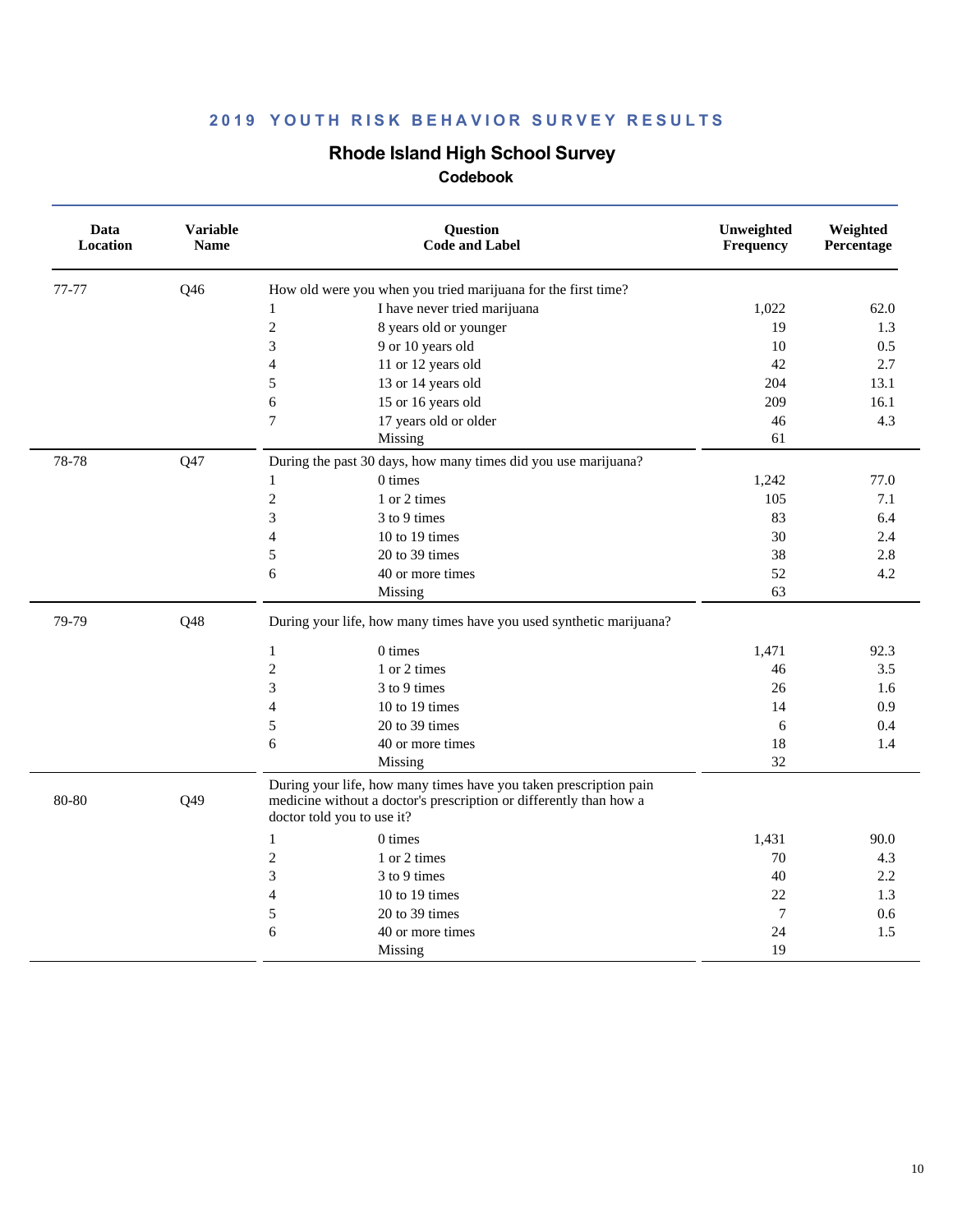### **Rhode Island High School Survey**

| Data<br>Location | <b>Variable</b><br><b>Name</b> | Question<br><b>Code and Label</b>                                                                            | Unweighted<br>Frequency | Weighted<br>Percentage |
|------------------|--------------------------------|--------------------------------------------------------------------------------------------------------------|-------------------------|------------------------|
| 81-81            | Q50                            | During your life, how many times have you used any form of cocaine,<br>including powder, crack, or freebase? |                         |                        |
|                  |                                | $0 \times$<br>1                                                                                              | 1,539                   | 96.6                   |
|                  |                                | $\overline{c}$<br>1 or 2 times                                                                               | 19                      | 1.4                    |
|                  |                                | 3<br>3 to 9 times                                                                                            | 11                      | 0.6                    |
|                  |                                | 10 to 19 times<br>4                                                                                          | 5                       | 0.4                    |
|                  |                                | 5<br>20 to 39 times                                                                                          | $\overline{4}$          | 0.3                    |
|                  |                                | 6<br>40 or more times                                                                                        | 11                      | 0.7                    |
|                  |                                | Missing                                                                                                      | 24                      |                        |
| 83-83            | Q52                            | During your life, how many times have you used heroin (also called<br>smack, junk, or China White)?          |                         |                        |
|                  |                                | $0 \times$<br>$\mathbf{1}$                                                                                   | 1,540                   | 97.6                   |
|                  |                                | $\mathfrak{2}$<br>1 or 2 times                                                                               | 16                      | 0.9                    |
|                  |                                | 3<br>3 to 9 times                                                                                            | 9                       | 0.5                    |
|                  |                                | 10 to 19 times<br>$\overline{4}$                                                                             | 3                       | 0.1                    |
|                  |                                | 5<br>$20$ to 39 times                                                                                        | 3                       | 0.1                    |
|                  |                                | 6<br>40 or more times                                                                                        | 12                      | 0.8                    |
|                  |                                | Missing                                                                                                      | 30                      |                        |
| 85-85            | Q54                            | During your life, how many times have you used ecstasy (also called<br>MDMA)?                                |                         |                        |
|                  |                                | 0 times<br>1                                                                                                 | 1,537                   | 96.7                   |
|                  |                                | $\mathfrak{2}$<br>1 or 2 times                                                                               | 23                      | 1.4                    |
|                  |                                | 3<br>3 to 9 times                                                                                            | 11                      | 0.6                    |
|                  |                                | 10 to 19 times<br>$\overline{4}$                                                                             | $\tau$                  | 0.3                    |
|                  |                                | 20 to 39 times<br>5                                                                                          | 3                       | 0.2                    |
|                  |                                | 40 or more times<br>6                                                                                        | 10                      | 0.9                    |
|                  |                                | Missing                                                                                                      | 22                      |                        |
| 89-89            | Q58                            | Have you ever had sexual intercourse?                                                                        |                         |                        |
|                  |                                | Yes<br>1                                                                                                     | 503                     | 41.1                   |
|                  |                                | $\overline{c}$<br>N <sub>o</sub>                                                                             | 851                     | 58.9                   |
|                  |                                | Missing                                                                                                      | 259                     |                        |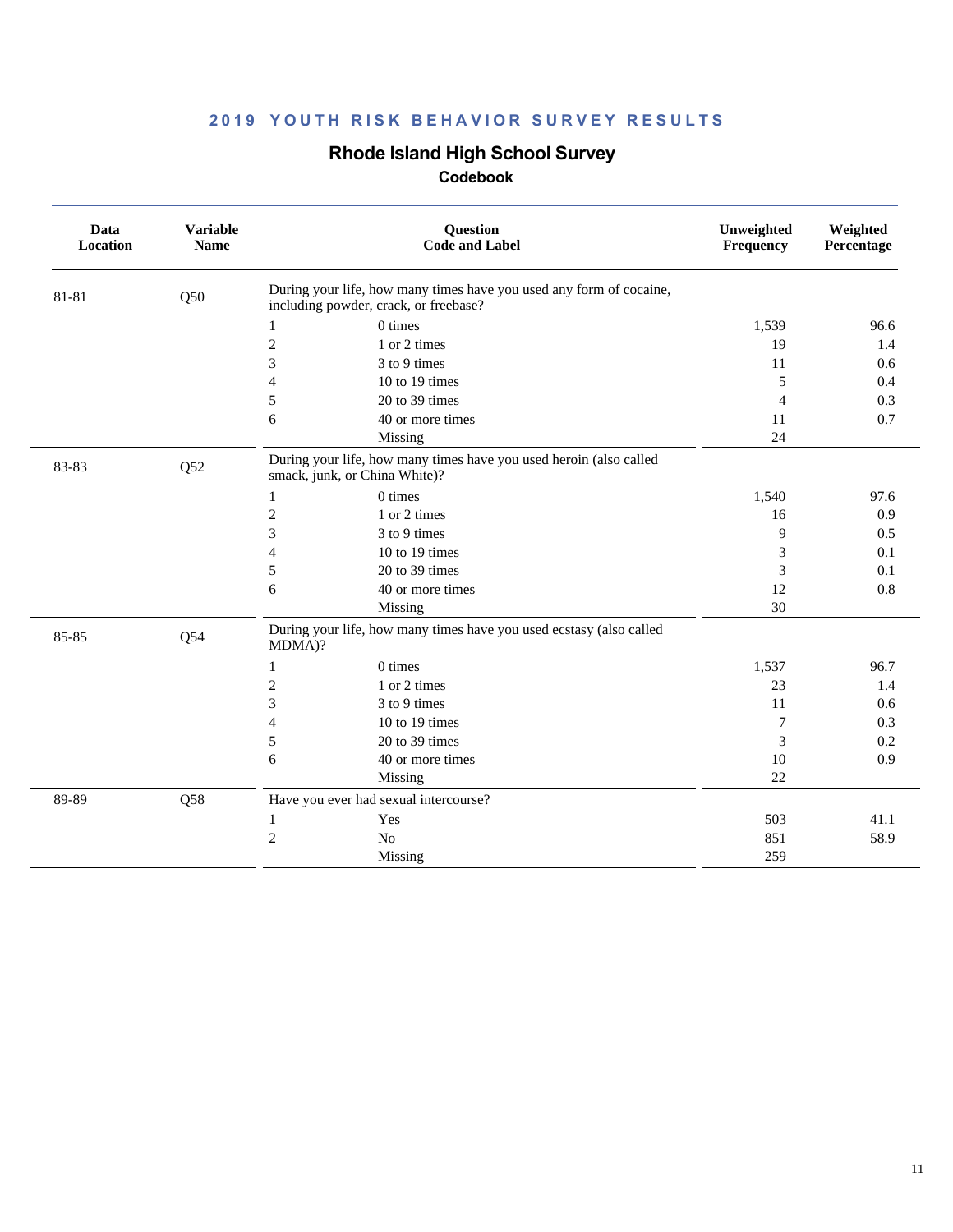### **Rhode Island High School Survey**

| Data<br>Location | <b>Variable</b><br><b>Name</b> | Question<br><b>Code and Label</b>                                                                              | Unweighted<br>Frequency | Weighted<br>Percentage |
|------------------|--------------------------------|----------------------------------------------------------------------------------------------------------------|-------------------------|------------------------|
| 92-92            | Q61                            | During the past 3 months, with how many people did you have sexual<br>intercourse?                             |                         |                        |
|                  |                                | $\mathbf{1}$<br>I have never had sexual intercourse                                                            | 853                     | 58.5                   |
|                  |                                | $\overline{2}$<br>I have had sexual intercourse, but not during the<br>past 3 months                           | 121                     | 9.4                    |
|                  |                                | 3<br>1 person                                                                                                  | 321                     | 26.1                   |
|                  |                                | $\overline{\mathcal{L}}$<br>2 people                                                                           | 34                      | 3.2                    |
|                  |                                | 5<br>3 people                                                                                                  | 14                      | 1.0                    |
|                  |                                | 6<br>4 people                                                                                                  | 9                       | 0.6                    |
|                  |                                | 7<br>5 people                                                                                                  | $\mathbf{0}$            | 0.0                    |
|                  |                                | 8<br>6 or more people                                                                                          | 14                      | 1.3                    |
|                  |                                | Missing                                                                                                        | 247                     |                        |
| 93-93            | Q62                            | Did you drink alcohol or use drugs before you had sexual intercourse<br>the last time?                         |                         |                        |
|                  |                                | $\mathbf{1}$<br>I have never had sexual intercourse                                                            | 852                     | 58.7                   |
|                  |                                | $\overline{2}$<br>Yes                                                                                          | 74                      | 6.4                    |
|                  |                                | 3<br>No                                                                                                        | 434                     | 34.9                   |
|                  |                                | Missing                                                                                                        | 253                     |                        |
| 94-94            | Q63                            | The last time you had sexual intercourse, did you or your partner use a<br>condom?                             |                         |                        |
|                  |                                | I have never had sexual intercourse<br>$\mathbf{1}$                                                            | 849                     | 59.4                   |
|                  |                                | $\mathfrak{2}$<br>Yes                                                                                          | 295                     | 24.2                   |
|                  |                                | 3<br>No                                                                                                        | 198                     | 16.4                   |
|                  |                                | Missing                                                                                                        | 271                     |                        |
| 95-95            | Q64                            | The last time you had sexual intercourse, what one method did you or<br>your partner use to prevent pregnancy? |                         |                        |
|                  |                                | $\mathbf{1}$<br>I have never had sexual intercourse                                                            | 850                     | 59.4                   |
|                  |                                | $\overline{2}$<br>No method was used to prevent pregnancy                                                      | 75                      | 5.8                    |
|                  |                                | 3<br>Birth control pills                                                                                       | 87                      | 8.5                    |
|                  |                                | $\overline{4}$<br>Condoms                                                                                      | 218                     | 17.4                   |
|                  |                                | 5<br>An IUD (such as Mirena or ParaGard) or implant<br>(such as Implanon or Nexplanon)                         | 36                      | 3.0                    |
|                  |                                | A shot (such as Depo-Provera), patch (such as Ortho<br>6<br>Evra), or birth control ring (such as NuvaRing)    | 23                      | 1.6                    |
|                  |                                | 7<br>Withdrawal or some other method                                                                           | 43                      | 3.4                    |
|                  |                                | 8<br>Not sure                                                                                                  | 13                      | 1.0                    |
|                  |                                | Missing                                                                                                        | 268                     |                        |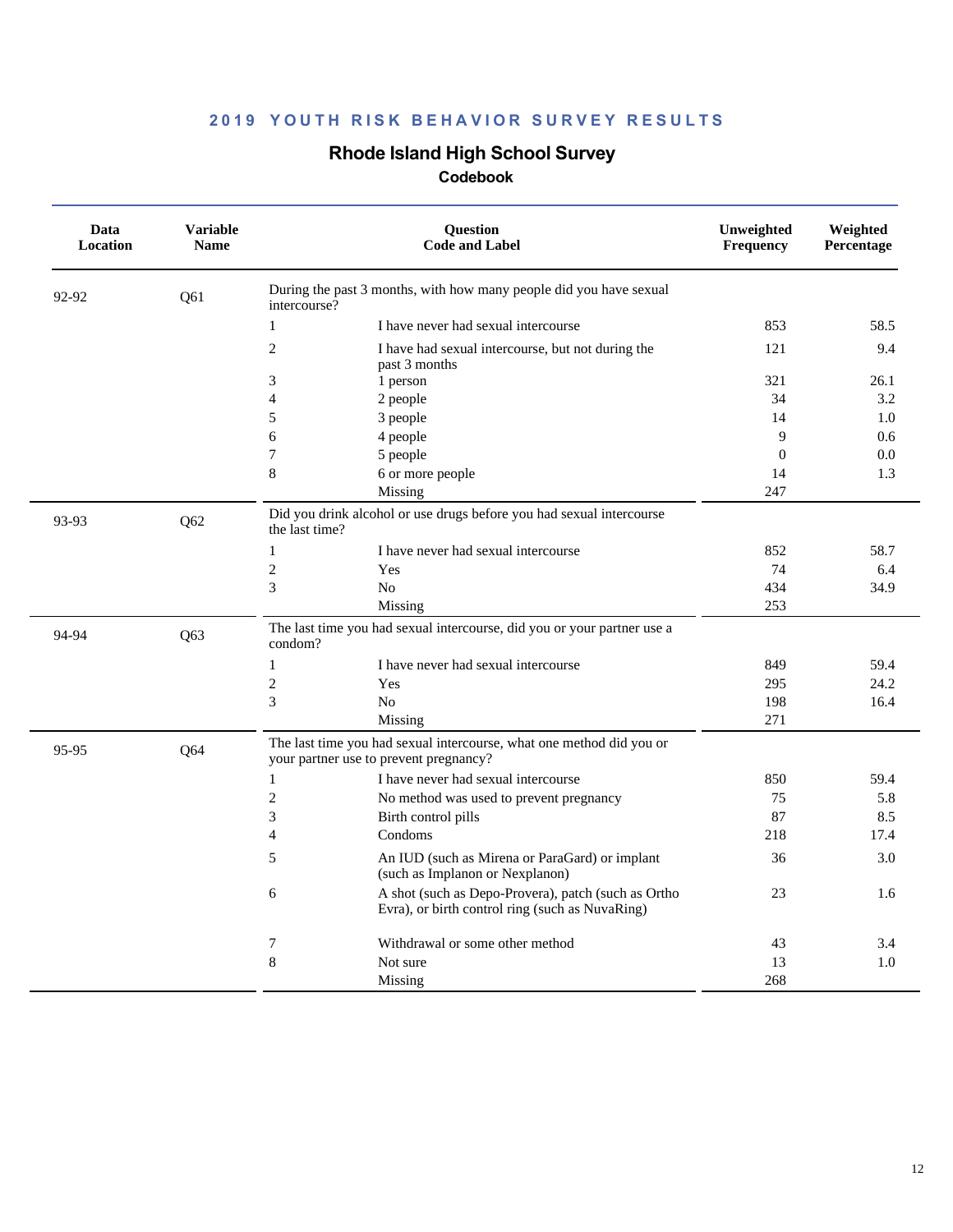## **Rhode Island High School Survey**

| Data<br>Location | <b>Variable</b><br><b>Name</b> | Question<br><b>Code and Label</b>                                                                                            | Unweighted<br>Frequency | Weighted<br>Percentage |
|------------------|--------------------------------|------------------------------------------------------------------------------------------------------------------------------|-------------------------|------------------------|
| 96-96            | Q65                            | During your life, with whom have you had sexual contact?                                                                     |                         |                        |
|                  |                                | I have never had sexual contact<br>1                                                                                         | 705                     | 44.5                   |
|                  |                                | $\boldsymbol{2}$<br>Females                                                                                                  | 393                     | 28.7                   |
|                  |                                | 3<br>Males                                                                                                                   | 298                     | 22.1                   |
|                  |                                | $\overline{\mathcal{L}}$<br>Females and males                                                                                | 68                      | 4.7                    |
|                  |                                | Missing                                                                                                                      | 149                     |                        |
| 97-97            | Q66                            | Which of the following best describes you?                                                                                   |                         |                        |
|                  |                                | Heterosexual (straight)<br>1                                                                                                 | 1,316                   | 84.2                   |
|                  |                                | $\boldsymbol{2}$<br>Gay or lesbian                                                                                           | 42                      | 2.7                    |
|                  |                                | 3<br><b>Bisexual</b>                                                                                                         | 134                     | 8.6                    |
|                  |                                | $\overline{4}$<br>Not sure                                                                                                   | 76                      | 4.5                    |
|                  |                                | Missing                                                                                                                      | 45                      |                        |
| 99-99            | Q68                            | Which of the following are you trying to do about your weight?                                                               |                         |                        |
|                  |                                | $\mathbf{1}$<br>Lose weight                                                                                                  | 728                     | 46.1                   |
|                  |                                | $\boldsymbol{2}$<br>Gain weight                                                                                              | 302                     | 20.4                   |
|                  |                                | 3<br>Stay the same weight                                                                                                    | 234                     | 14.4                   |
|                  |                                | 4<br>I am not trying to do anything about my weight                                                                          | 298                     | 19.1                   |
|                  |                                | Missing                                                                                                                      | 51                      |                        |
| 100-100          | Q69                            | During the past 7 days, how many times did you drink 100% fruit<br>juices such as orange juice, apple juice, or grape juice? |                         |                        |
|                  |                                | $\mathbf{1}$<br>I did not drink 100% fruit juice during the past 7<br>days                                                   | 511                     | 32.8                   |
|                  |                                | 2<br>1 to 3 times during the past 7 days                                                                                     | 612                     | 38.5                   |
|                  |                                | 3<br>4 to 6 times during the past 7 days                                                                                     | 199                     | 12.6                   |
|                  |                                | 4<br>1 time per day                                                                                                          | 78                      | 5.1                    |
|                  |                                | 5<br>2 times per day                                                                                                         | 82                      | 5.5                    |
|                  |                                | 3 times per day<br>6                                                                                                         | 39                      | 2.3                    |
|                  |                                | $\tau$<br>4 or more times per day                                                                                            | 58                      | 3.4                    |
|                  |                                | Missing                                                                                                                      | 34                      |                        |
| 101-101          | Q70                            | During the past 7 days, how many times did you eat fruit?                                                                    |                         |                        |
|                  |                                | I did not eat fruit during the past 7 days<br>1                                                                              | 191                     | 10.6                   |
|                  |                                | $\overline{c}$<br>1 to 3 times during the past 7 days                                                                        | 575                     | 36.2                   |
|                  |                                | 3<br>4 to 6 times during the past 7 days                                                                                     | 319                     | 20.9                   |
|                  |                                | 1 time per day<br>4                                                                                                          | 171                     | 11.5                   |
|                  |                                | 2 times per day<br>5                                                                                                         | 159                     | 10.7                   |
|                  |                                | 6<br>3 times per day                                                                                                         | 68                      | $4.0\,$                |
|                  |                                | $\tau$<br>4 or more times per day                                                                                            | 96                      | 6.2                    |
|                  |                                | Missing                                                                                                                      | 34                      |                        |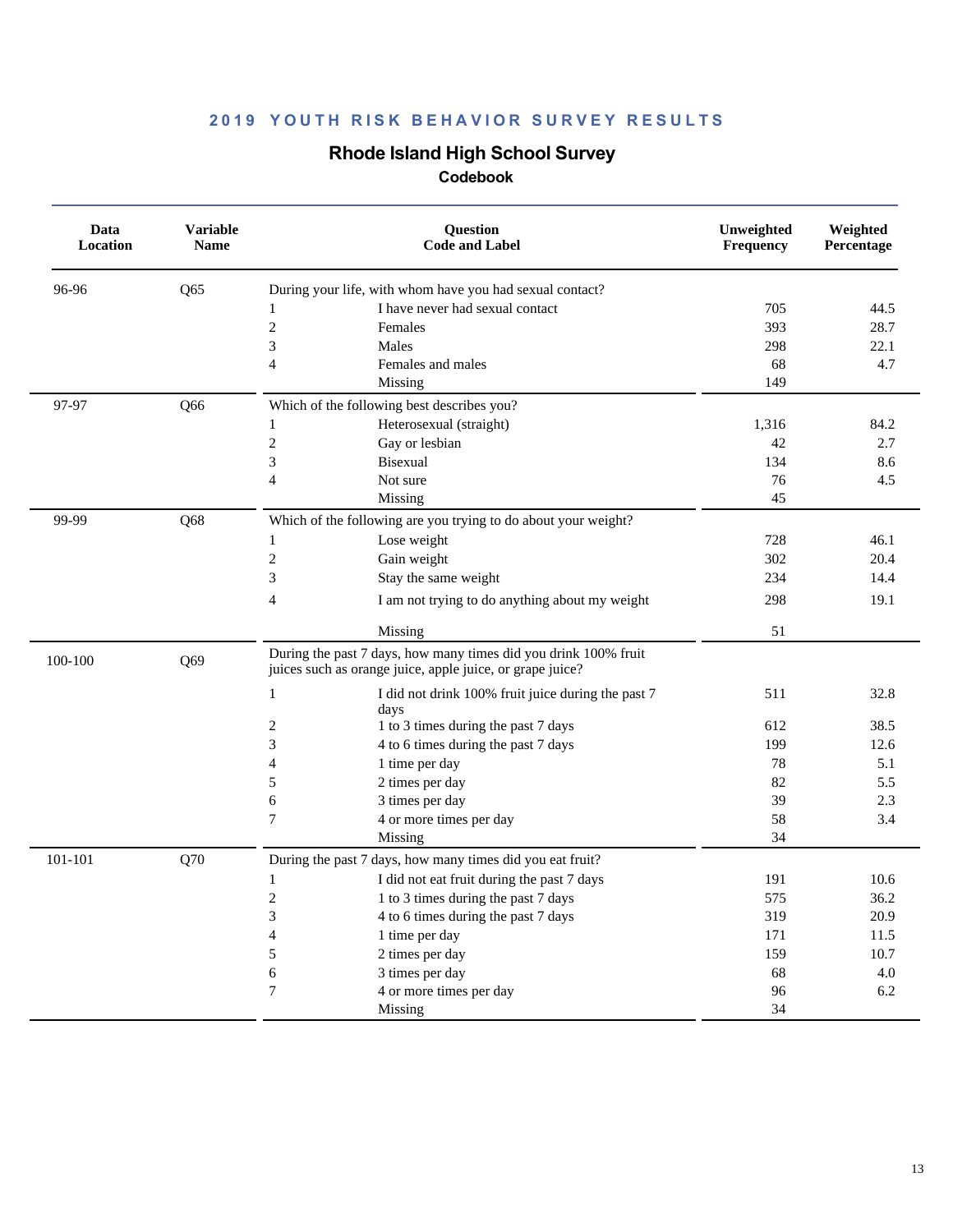### **Rhode Island High School Survey**

| Data<br>Location | <b>Variable</b><br><b>Name</b> | <b>Ouestion</b><br><b>Code and Label</b>                              | Unweighted<br>Frequency | Weighted<br>Percentage |
|------------------|--------------------------------|-----------------------------------------------------------------------|-------------------------|------------------------|
| 102-102          | Q71                            | During the past 7 days, how many times did you eat green salad?       |                         |                        |
|                  |                                | I did not eat green salad during the past 7 days<br>$\mathbf{1}$      | 650                     | 40.4                   |
|                  |                                | $\boldsymbol{2}$<br>1 to 3 times during the past 7 days               | 583                     | 38.2                   |
|                  |                                | 3<br>4 to 6 times during the past 7 days                              | 183                     | 11.9                   |
|                  |                                | $\overline{4}$<br>1 time per day                                      | 88                      | 5.5                    |
|                  |                                | 5<br>2 times per day                                                  | 30                      | 2.0                    |
|                  |                                | 6<br>3 times per day                                                  | 10                      | 0.6                    |
|                  |                                | $\tau$<br>4 or more times per day                                     | 24                      | 1.5                    |
|                  |                                | Missing                                                               | 45                      |                        |
| 103-103          | Q72                            | During the past 7 days, how many times did you eat potatoes?          |                         |                        |
|                  |                                | I did not eat potatoes during the past 7 days<br>$\mathbf{1}$         | 650                     | 39.2                   |
|                  |                                | $\overline{c}$<br>1 to 3 times during the past 7 days                 | 715                     | 46.5                   |
|                  |                                | 3<br>4 to 6 times during the past 7 days                              | 121                     | 8.5                    |
|                  |                                | $\overline{4}$<br>1 time per day                                      | 44                      | 2.7                    |
|                  |                                | 5<br>2 times per day                                                  | 14                      | 1.0                    |
|                  |                                | 6<br>3 times per day                                                  | 10                      | 0.4                    |
|                  |                                | $\overline{7}$<br>4 or more times per day                             | 27                      | 1.7                    |
|                  |                                | Missing                                                               | 32                      |                        |
| 104-104          | Q73                            | During the past 7 days, how many times did you eat carrots?           |                         |                        |
|                  |                                | I did not eat carrots during the past 7 days<br>$\mathbf{1}$          | 836                     | 51.9                   |
|                  |                                | $\overline{c}$<br>1 to 3 times during the past 7 days                 | 527                     | 34.8                   |
|                  |                                | 3<br>4 to 6 times during the past 7 days                              | 111                     | 7.0                    |
|                  |                                | $\overline{4}$<br>1 time per day                                      | 42                      | 2.7                    |
|                  |                                | 5<br>2 times per day                                                  | 26                      | 1.5                    |
|                  |                                | 6<br>3 times per day                                                  | 11                      | 0.7                    |
|                  |                                | $\tau$<br>4 or more times per day                                     | 22                      | 1.5                    |
|                  |                                | Missing                                                               | 38                      |                        |
| 105-105          | Q74                            | During the past 7 days, how many times did you eat other vegetables?  |                         |                        |
|                  |                                | $\mathbf{1}$<br>I did not eat other vegetables during the past 7 days | 317                     | 18.2                   |
|                  |                                | 2<br>1 to 3 times during the past 7 days                              | 548                     | 34.7                   |
|                  |                                | 3<br>4 to 6 times during the past 7 days                              | 346                     | 23.0                   |
|                  |                                | $\overline{4}$<br>1 time per day                                      | 172                     | 11.8                   |
|                  |                                | 5<br>2 times per day                                                  | 95                      | 6.1                    |
|                  |                                | 6<br>3 times per day                                                  | 43                      | 2.7                    |
|                  |                                | $\overline{7}$<br>4 or more times per day                             | 49                      | 3.6                    |
|                  |                                | Missing                                                               | 43                      |                        |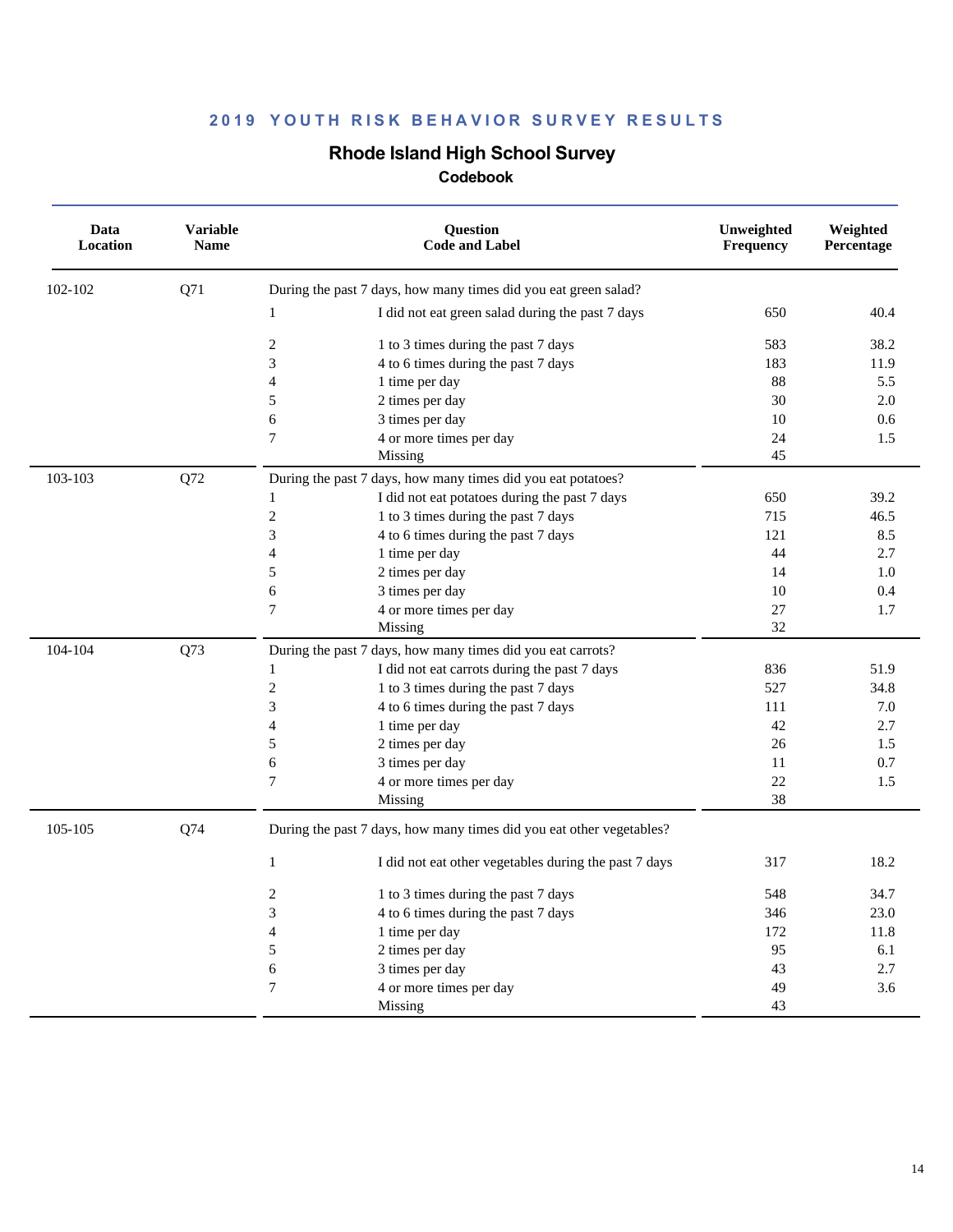### **Rhode Island High School Survey**

| Data<br>Location | <b>Variable</b><br><b>Name</b> | <b>Question</b><br><b>Code and Label</b>                                                                                                                                                       | Unweighted<br>Frequency | Weighted<br>Percentage |
|------------------|--------------------------------|------------------------------------------------------------------------------------------------------------------------------------------------------------------------------------------------|-------------------------|------------------------|
| 109-109          | Q78                            | During the past 7 days, on how many days were you physically active<br>for a total of at least 60 minutes per day?                                                                             |                         |                        |
|                  |                                | 0 days<br>1                                                                                                                                                                                    | 271                     | 15.4                   |
|                  |                                | $\overline{c}$<br>1 day                                                                                                                                                                        | 133                     | 7.6                    |
|                  |                                | 3<br>2 days                                                                                                                                                                                    | 190                     | 12.7                   |
|                  |                                | 4<br>3 days                                                                                                                                                                                    | 215                     | 14.0                   |
|                  |                                | 5<br>4 days                                                                                                                                                                                    | 143                     | 8.8                    |
|                  |                                | 6<br>5 days                                                                                                                                                                                    | 194                     | 12.4                   |
|                  |                                | $\tau$<br>6 days                                                                                                                                                                               | 117                     | 7.9                    |
|                  |                                | 8<br>7 days                                                                                                                                                                                    | 312                     | 21.1                   |
|                  |                                | Missing                                                                                                                                                                                        | 38                      |                        |
| 111-111          | Q80                            | computer games or use a computer for something that is not school<br>work?<br>$\mathbf{1}$<br>I do not play video or computer games or use a<br>computer for something that is not school work | 266                     | 16.0                   |
|                  |                                | 2<br>Less than 1 hour per day                                                                                                                                                                  | 164                     | 11.0                   |
|                  |                                | 3<br>1 hour per day                                                                                                                                                                            | 135                     | 8.6                    |
|                  |                                | $\overline{4}$<br>2 hours per day                                                                                                                                                              | 264                     | 17.4                   |
|                  |                                | 5<br>3 hours per day                                                                                                                                                                           | 258                     | 17.1                   |
|                  |                                | 6<br>4 hours per day                                                                                                                                                                           | 177                     | 11.6                   |
|                  |                                | $\tau$<br>5 or more hours per day                                                                                                                                                              | 298                     | 18.3                   |
|                  |                                | Missing                                                                                                                                                                                        | 51                      |                        |
| 112-112          | Q81                            | In an average week when you are in school, on how many days do you<br>go to physical education (PE) classes?                                                                                   |                         |                        |
|                  |                                | 0 days<br>1                                                                                                                                                                                    | 455                     | 29.2                   |
|                  |                                | $\overline{c}$<br>1 day                                                                                                                                                                        | 51                      | 3.1                    |
|                  |                                | 3<br>2 days                                                                                                                                                                                    | 231                     | 16.3                   |
|                  |                                | 3 days<br>4                                                                                                                                                                                    | 445                     | 31.1                   |
|                  |                                | 5<br>4 days                                                                                                                                                                                    | 123                     | 8.0                    |
|                  |                                | 6<br>5 days                                                                                                                                                                                    | 237                     | 12.3                   |
|                  |                                | Missing                                                                                                                                                                                        | 71                      |                        |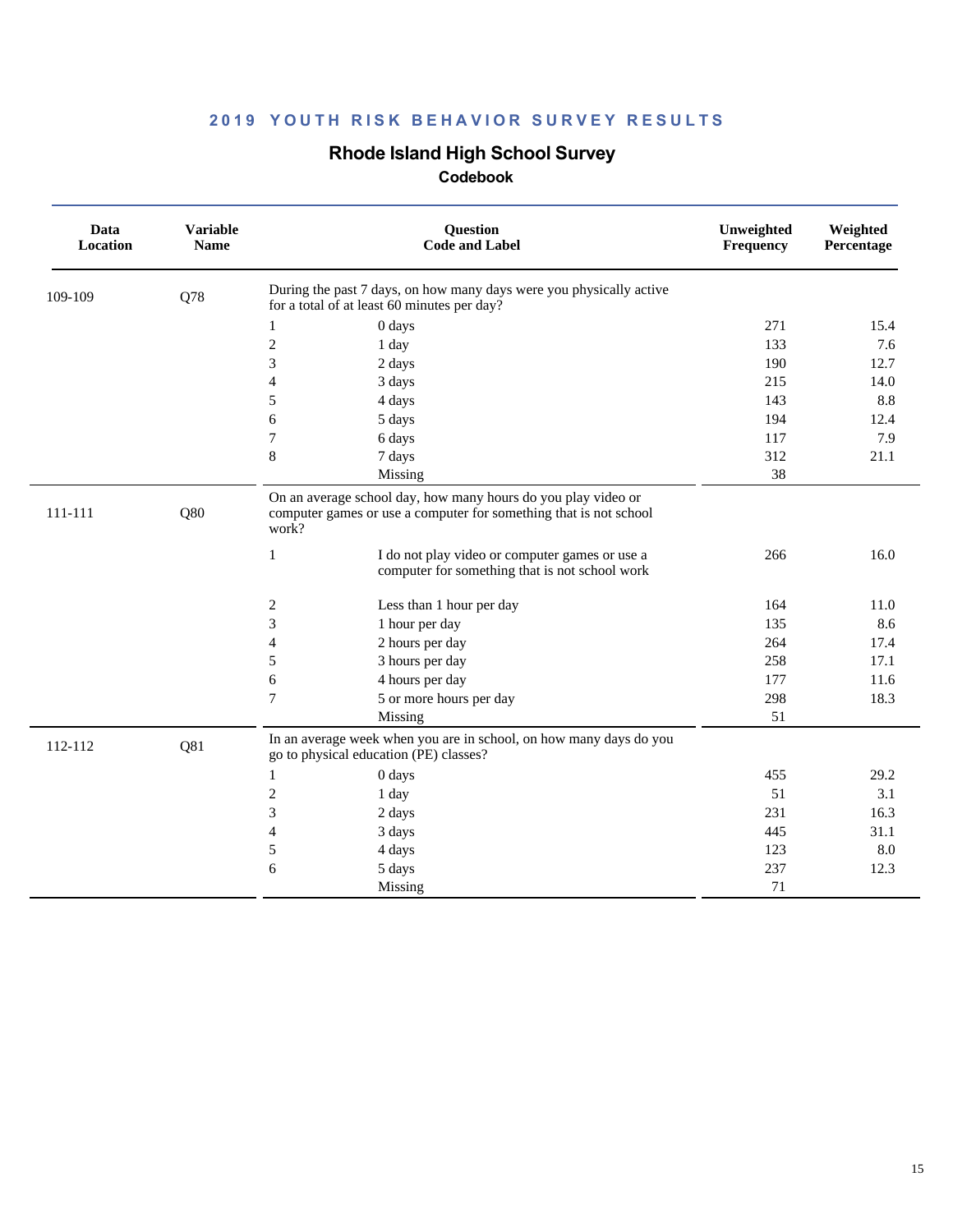# **Rhode Island High School Survey**

| Data<br>Location | <b>Variable</b><br><b>Name</b> | Question<br><b>Code and Label</b>                                                                                                              | Unweighted<br>Frequency | Weighted<br>Percentage |
|------------------|--------------------------------|------------------------------------------------------------------------------------------------------------------------------------------------|-------------------------|------------------------|
| 114-114          | Q83                            | During the past 12 months, how many times did you have a concussion<br>from playing a sport or being physically active?                        |                         |                        |
|                  |                                | 0 times<br>1                                                                                                                                   | 1,304                   | 83.7                   |
|                  |                                | $\mathfrak{2}$<br>1 time                                                                                                                       | 141                     | 9.2                    |
|                  |                                | 3<br>2 times                                                                                                                                   | 59                      | 3.3                    |
|                  |                                | $\overline{4}$<br>3 times                                                                                                                      | 31                      | 1.7                    |
|                  |                                | 5<br>4 or more times                                                                                                                           | 34                      | 2.0                    |
|                  |                                | Missing                                                                                                                                        | 44                      |                        |
| 116-116          | Q85                            | During the past 12 months, have you been tested for a sexually<br>transmitted disease (STD) other than HIV, such as chlamydia or<br>gonorrhea? |                         |                        |
|                  |                                | Yes<br>1                                                                                                                                       | 213                     | 14.6                   |
|                  |                                | $\overline{c}$<br>No                                                                                                                           | 1,190                   | 76.8                   |
|                  |                                | 3<br>Not sure                                                                                                                                  | 148                     | 8.6                    |
|                  |                                | Missing                                                                                                                                        | 62                      |                        |
| 117-117          | Q86                            | When was the last time you saw a dentist for a check-up, exam, teeth<br>cleaning, or other dental work?                                        |                         |                        |
|                  |                                | During the past 12 months<br>1                                                                                                                 | 1,183                   | 77.7                   |
|                  |                                | $\mathfrak{2}$<br>Between 12 and 24 months ago                                                                                                 | 153                     | 9.2                    |
|                  |                                | 3<br>More than 24 months ago                                                                                                                   | 60                      | 3.7                    |
|                  |                                | 4<br>Never                                                                                                                                     | 44                      | 2.2                    |
|                  |                                | 5<br>Not sure                                                                                                                                  | 120                     | 7.1                    |
|                  |                                | Missing                                                                                                                                        | 53                      |                        |
| 119-119          | Q88                            | On an average school night, how many hours of sleep do you get?                                                                                |                         |                        |
|                  |                                | 4 or less hours<br>1                                                                                                                           | 186                     | 12.1                   |
|                  |                                | $\mathfrak{2}$<br>5 hours                                                                                                                      | 208                     | 13.7                   |
|                  |                                | 3<br>6 hours                                                                                                                                   | 380                     | 25.5                   |
|                  |                                | $\overline{4}$<br>7 hours                                                                                                                      | 443                     | 28.9                   |
|                  |                                | 5<br>8 hours                                                                                                                                   | 251                     | 14.9                   |
|                  |                                | 6<br>9 hours                                                                                                                                   | 65                      | 3.6                    |
|                  |                                | $\tau$<br>10 or more hours                                                                                                                     | 22                      | 1.2                    |
|                  |                                | Missing                                                                                                                                        | 58                      |                        |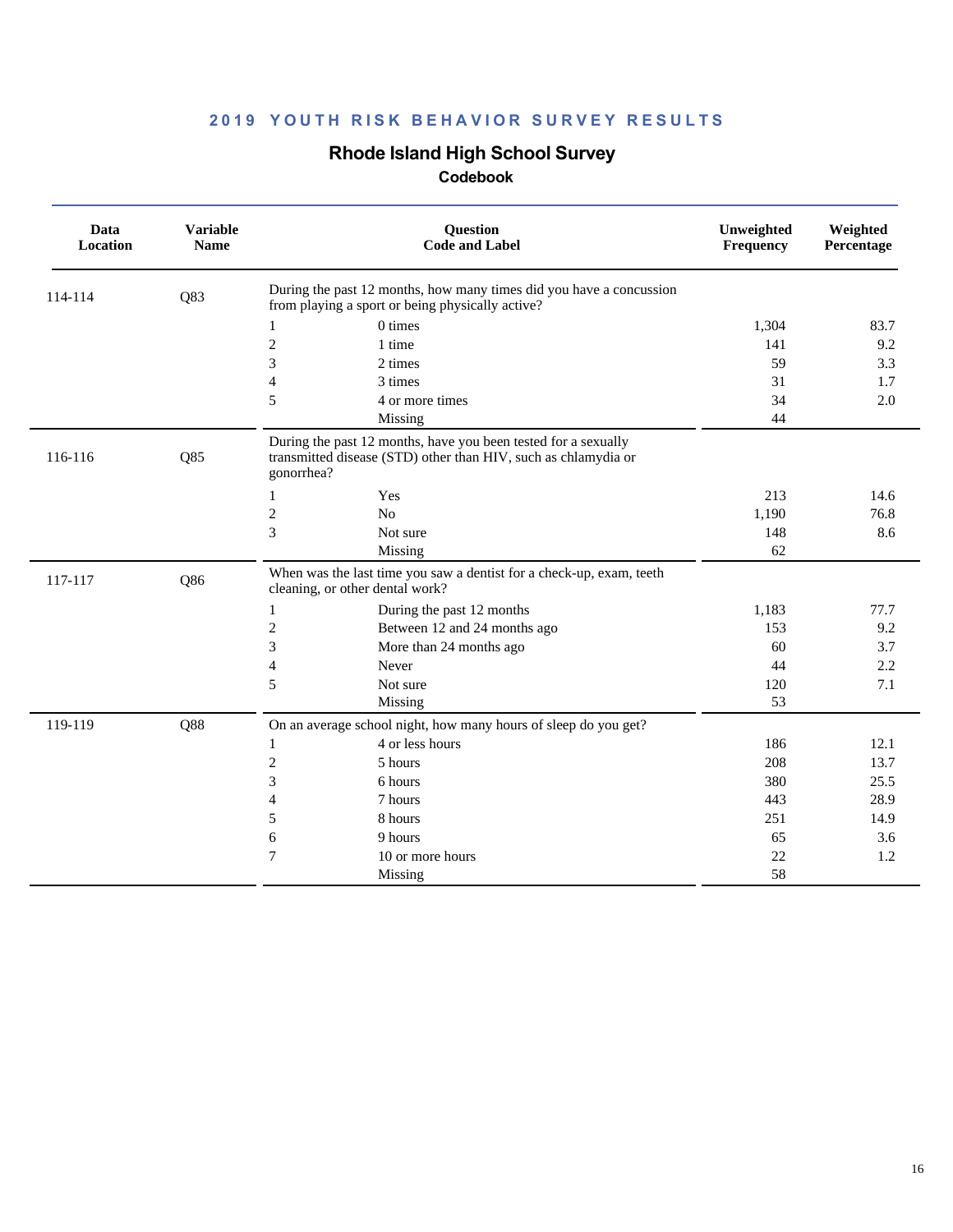## **Rhode Island High School Survey**

| Data<br>Location | <b>Variable</b><br><b>Name</b> | <b>Question</b><br><b>Code and Label</b>                                                                                                                        | Unweighted<br>Frequency | Weighted<br>Percentage |
|------------------|--------------------------------|-----------------------------------------------------------------------------------------------------------------------------------------------------------------|-------------------------|------------------------|
| 120-120          | Q89                            | During the past 12 months, how would you describe your grades in<br>school?                                                                                     |                         |                        |
|                  |                                | Mostly A's<br>1                                                                                                                                                 | 541                     | 36.0                   |
|                  |                                | $\sqrt{2}$<br>Mostly B's                                                                                                                                        | 586                     | 38.8                   |
|                  |                                | 3<br>Mostly C's                                                                                                                                                 | 265                     | 16.5                   |
|                  |                                | $\overline{4}$<br>Mostly D's                                                                                                                                    | 55                      | 2.9                    |
|                  |                                | Mostly F's<br>5                                                                                                                                                 | 26                      | 1.4                    |
|                  |                                | 6<br>None of these grades                                                                                                                                       | 9                       | 0.7                    |
|                  |                                | 7<br>Not sure                                                                                                                                                   | 67                      | 3.7                    |
|                  |                                | Missing                                                                                                                                                         | 64                      |                        |
| 121-121          | Q90                            | Do you have any physical disabilities or long-term health problems?                                                                                             |                         |                        |
|                  |                                | Yes<br>1                                                                                                                                                        | 127                     | 8.0                    |
|                  |                                | $\boldsymbol{2}$<br>N <sub>o</sub>                                                                                                                              | 1,291                   | 81.8                   |
|                  |                                | 3<br>Not sure                                                                                                                                                   | 177                     | 10.1                   |
|                  |                                | Missing                                                                                                                                                         | 18                      |                        |
| 122-122          | Q91                            | Do you have any long-term emotional problems or learning<br>disabilities?                                                                                       |                         |                        |
|                  |                                | Yes<br>1                                                                                                                                                        | 265                     | 17.7                   |
|                  |                                | $\mathfrak{2}$<br>N <sub>o</sub>                                                                                                                                | 1,149                   | 71.5                   |
|                  |                                | 3<br>Not sure                                                                                                                                                   | 174                     | 10.8                   |
|                  |                                | Missing                                                                                                                                                         | 25                      |                        |
| 123-123          | Q92                            | Some people describe themselves as transgender when their sex at birth<br>does not match the way they think or feel about their gender. Are you<br>transgender? |                         |                        |
|                  |                                | No, I am not transgender<br>1                                                                                                                                   | 1,517                   | 95.1                   |
|                  |                                | Yes, I am transgender<br>$\boldsymbol{2}$                                                                                                                       | 19                      | 1.5                    |
|                  |                                | 3<br>I am not sure if I am transgender                                                                                                                          | 15                      | 0.9                    |
|                  |                                | $\overline{4}$<br>I do not know what this question is asking                                                                                                    | 49                      | 2.4                    |
|                  |                                | Missing                                                                                                                                                         | 13                      |                        |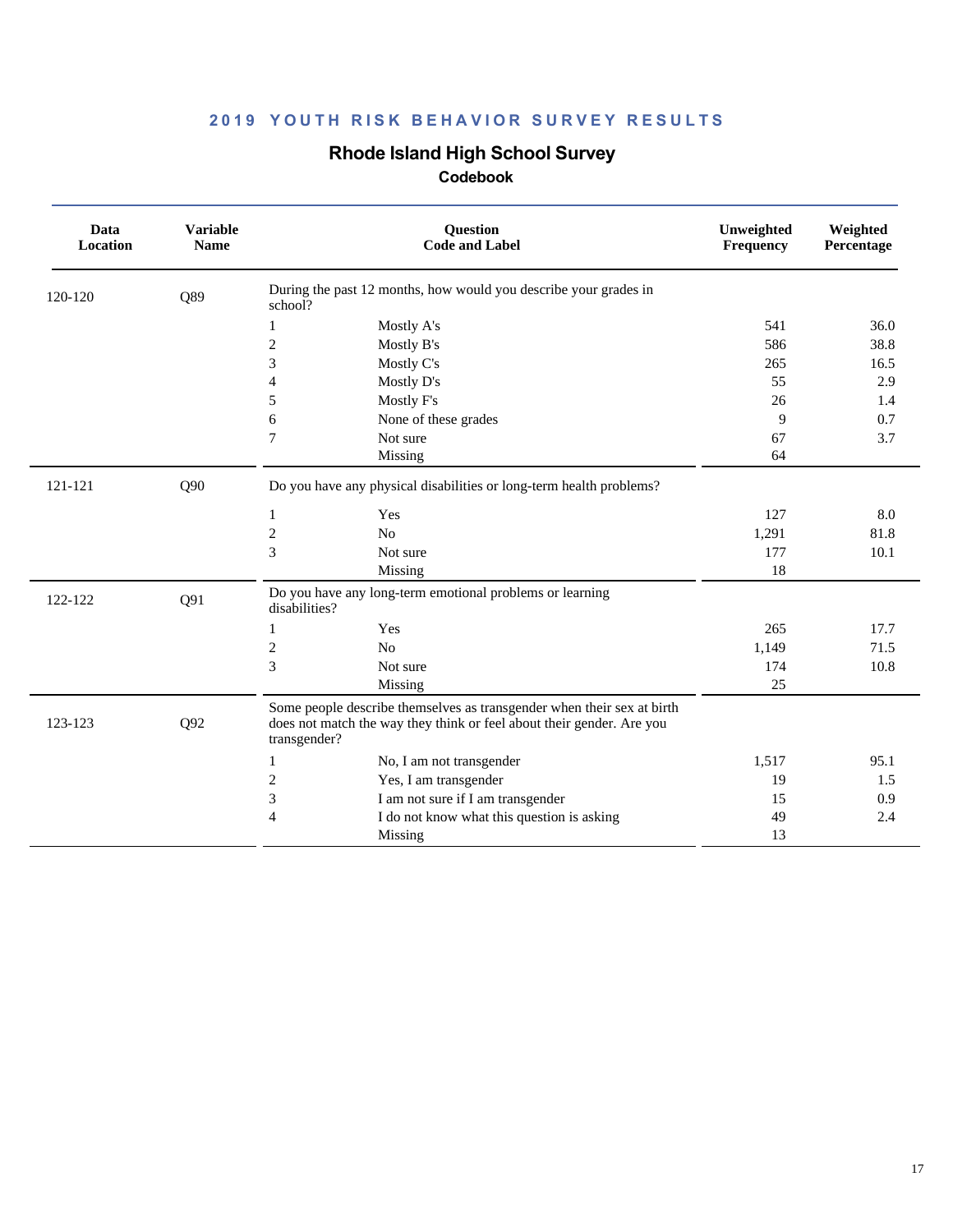## **Rhode Island High School Survey**

| Data<br>Location | <b>Variable</b><br><b>Name</b> | <b>Question</b><br><b>Code and Label</b>                                                                                                                                                           | Unweighted<br><b>Frequency</b> | Weighted<br>Percentage |
|------------------|--------------------------------|----------------------------------------------------------------------------------------------------------------------------------------------------------------------------------------------------|--------------------------------|------------------------|
| 124-124          | Q93                            | A person's appearance, style, dress, or the way they walk or talk may<br>affect how people describe them. How do you think other people at<br>school would describe you?                           |                                |                        |
|                  |                                | Very feminine<br>$\mathbf{1}$                                                                                                                                                                      | 274                            | 16.6                   |
|                  |                                | $\overline{2}$<br>Mostly feminine                                                                                                                                                                  | 314                            | 20.7                   |
|                  |                                | 3<br>Somewhat feminine                                                                                                                                                                             | 114                            | 7.1                    |
|                  |                                | $\overline{4}$<br>Equally feminine and masculine                                                                                                                                                   | 181                            | 11.1                   |
|                  |                                | Somewhat masculine<br>5                                                                                                                                                                            | 118                            | 7.8                    |
|                  |                                | 6<br>Mostly masculine                                                                                                                                                                              | 277                            | 18.2                   |
|                  |                                | Very masculine<br>7                                                                                                                                                                                | 292                            | 18.6                   |
|                  |                                | Missing                                                                                                                                                                                            | 43                             |                        |
| 125-125          | Q94                            | During the past 30 days, how many times did you ride in a car or other<br>vehicle driven by someone who had been using marijuana (also called<br>pot, weed, or cannabis or any form of this drug)? |                                |                        |
|                  |                                | 0 times<br>1                                                                                                                                                                                       | 1,235                          | 74.0                   |
|                  |                                | $\mathfrak{2}$<br>1 time                                                                                                                                                                           | 119                            | 8.1                    |
|                  |                                | 3<br>2 or 3 times                                                                                                                                                                                  | 101                            | 6.6                    |
|                  |                                | $\overline{4}$<br>4 or 5 times                                                                                                                                                                     | 49                             | 3.7                    |
|                  |                                | 5<br>6 or more times                                                                                                                                                                               | 102                            | 7.5                    |
|                  |                                | Missing                                                                                                                                                                                            | $\overline{7}$                 |                        |
| 126-126          | Q95                            | During the past 30 days, how many times did you drive a car or other<br>vehicle when you had been using marijuana (also called pot, weed, or<br>cannabis or any form of this drug)?                |                                |                        |
|                  |                                | I did not drive a car or other vehicle during the past<br>$\mathbf{1}$<br>30 days                                                                                                                  | 797                            | 51.5                   |
|                  |                                | $\overline{c}$<br>0 times                                                                                                                                                                          | 519                            | 40.4                   |
|                  |                                | 3<br>1 time                                                                                                                                                                                        | 27                             | 2.4                    |
|                  |                                | $\overline{4}$<br>2 or 3 times                                                                                                                                                                     | 24                             | 2.2                    |
|                  |                                | 5<br>4 or 5 times                                                                                                                                                                                  | 15                             | 1.3                    |
|                  |                                | 6<br>6 or more times                                                                                                                                                                               | 23                             | 2.1                    |
|                  |                                | Missing                                                                                                                                                                                            | 208                            |                        |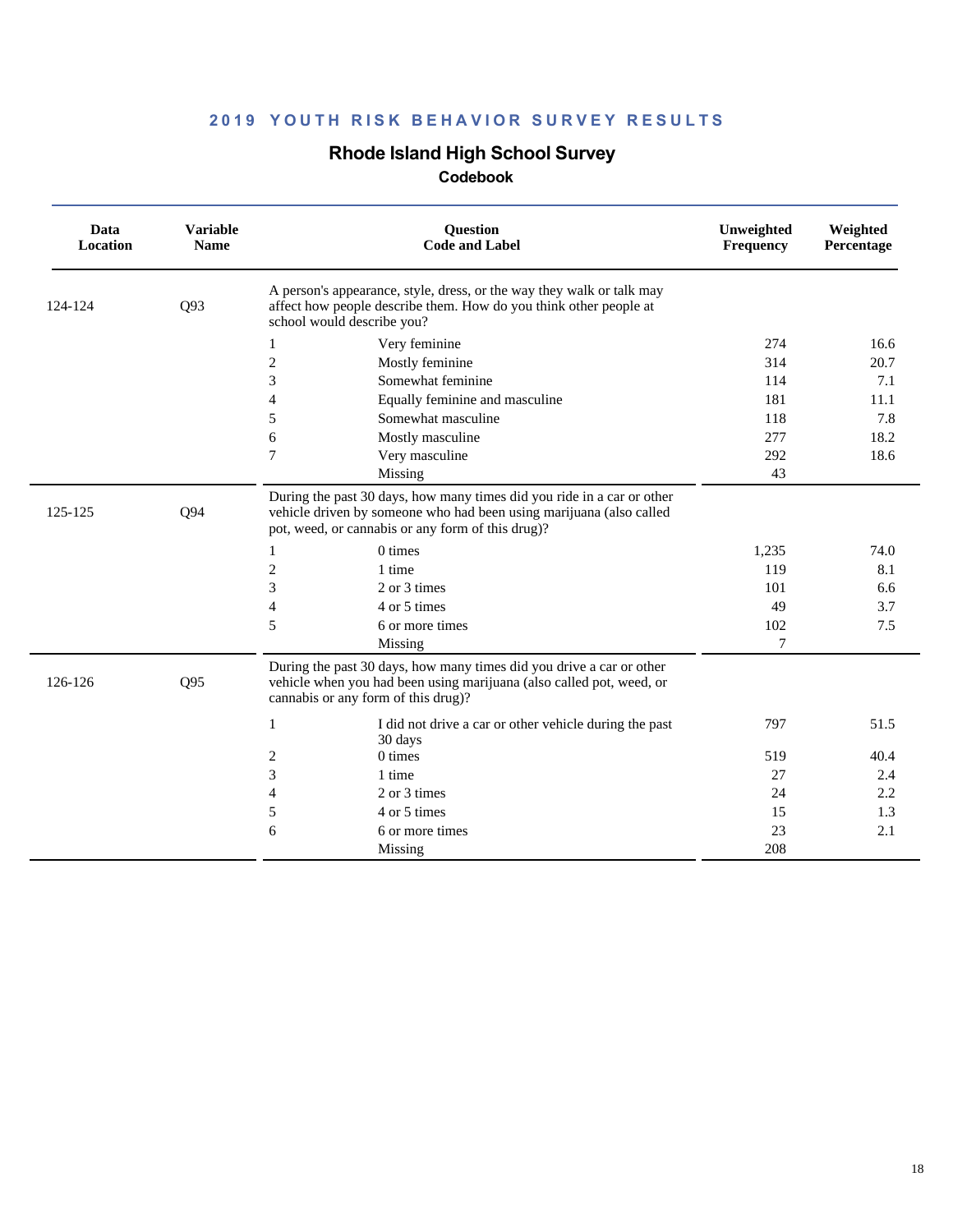### **Rhode Island High School Survey**

| Data<br>Location | <b>Variable</b><br><b>Name</b> | <b>Question</b><br><b>Code and Label</b>                                                                                                                                                           | Unweighted<br>Frequency | Weighted<br>Percentage |
|------------------|--------------------------------|----------------------------------------------------------------------------------------------------------------------------------------------------------------------------------------------------|-------------------------|------------------------|
| 127-127          | Q96                            | During the past 30 days, on how many days did you talk on a<br>hands-free cell phone (by using Bluetooth, a car kit, a wired headset, or<br>a speaker phone) while driving a car or other vehicle? |                         |                        |
|                  |                                | I did not drive a car or other vehicle during the past<br>1                                                                                                                                        | 805                     | 51.6                   |
|                  |                                | 30 days<br>2<br>0 days                                                                                                                                                                             | 365                     | 25.8                   |
|                  |                                | 3<br>1 or 2 days                                                                                                                                                                                   | 88                      | 7.6                    |
|                  |                                | 4<br>3 to 5 days                                                                                                                                                                                   | 53                      | 5.1                    |
|                  |                                | 5<br>6 to 9 days                                                                                                                                                                                   | 26                      | 2.1                    |
|                  |                                | 6<br>10 to 19 days                                                                                                                                                                                 | 31                      | 3.1                    |
|                  |                                | 7<br>20 to 29 days                                                                                                                                                                                 | 19                      | 1.9                    |
|                  |                                | 8<br>All 30 days                                                                                                                                                                                   | 32                      | 2.8                    |
|                  |                                | Missing                                                                                                                                                                                            | 194                     |                        |
| 128-128          | Q97                            | During the past 12 months, have you ever been the victim of teasing or<br>name calling because of your race or ethnic background?                                                                  |                         |                        |
|                  |                                | Yes<br>1                                                                                                                                                                                           | 189                     | 11.6                   |
|                  |                                | $\overline{c}$<br>No                                                                                                                                                                               | 1,400                   | 88.4                   |
|                  |                                | Missing                                                                                                                                                                                            | 24                      |                        |
| 129-129          | Q98                            | Does anyone who lives with you smoke cigarettes?                                                                                                                                                   |                         |                        |
|                  |                                | Yes<br>1                                                                                                                                                                                           | 371                     | 24.7                   |
|                  |                                | $\overline{c}$<br>No                                                                                                                                                                               | 1,214                   | 75.3                   |
|                  |                                | Missing                                                                                                                                                                                            | 28                      |                        |
| 130-130          | Q99                            | During the past 12 months, did you ever try to quit smoking cigarettes?                                                                                                                            |                         |                        |
|                  |                                | 1<br>I did not smoke during the past 12 months                                                                                                                                                     | 1,451                   | 96.2                   |
|                  |                                | $\sqrt{2}$<br>Yes                                                                                                                                                                                  | 24                      | 2.0                    |
|                  |                                | 3<br>N <sub>o</sub>                                                                                                                                                                                | 22                      | 1.8                    |
|                  |                                | Missing                                                                                                                                                                                            | 116                     |                        |
| 131-131          | Q100                           | What is the main reason you have used electronic vapor products?                                                                                                                                   |                         |                        |
|                  |                                | I have never used an electronic vapor product<br>1                                                                                                                                                 | 934                     | 63.2                   |
|                  |                                | 2<br>Friend or family member used them                                                                                                                                                             | 163                     | 12.5                   |
|                  |                                | 3<br>To try to quit using other tobacco products                                                                                                                                                   | 7                       | 0.4                    |
|                  |                                | 4<br>They cost less than other tobacco products                                                                                                                                                    | 6                       | 0.4                    |
|                  |                                | 5<br>They are easier to get than other tobacco products                                                                                                                                            | 4                       | 0.3                    |
|                  |                                | They are less harmful than other forms of tobacco<br>6                                                                                                                                             | 32                      | 2.7                    |
|                  |                                | They are available in flavors, such as mint, candy,<br>7<br>fruit, or chocolate                                                                                                                    | 53                      | 4.5                    |
|                  |                                | 8<br>I used them for some other reason                                                                                                                                                             | 205                     | 15.9                   |
|                  |                                | Missing                                                                                                                                                                                            | 209                     |                        |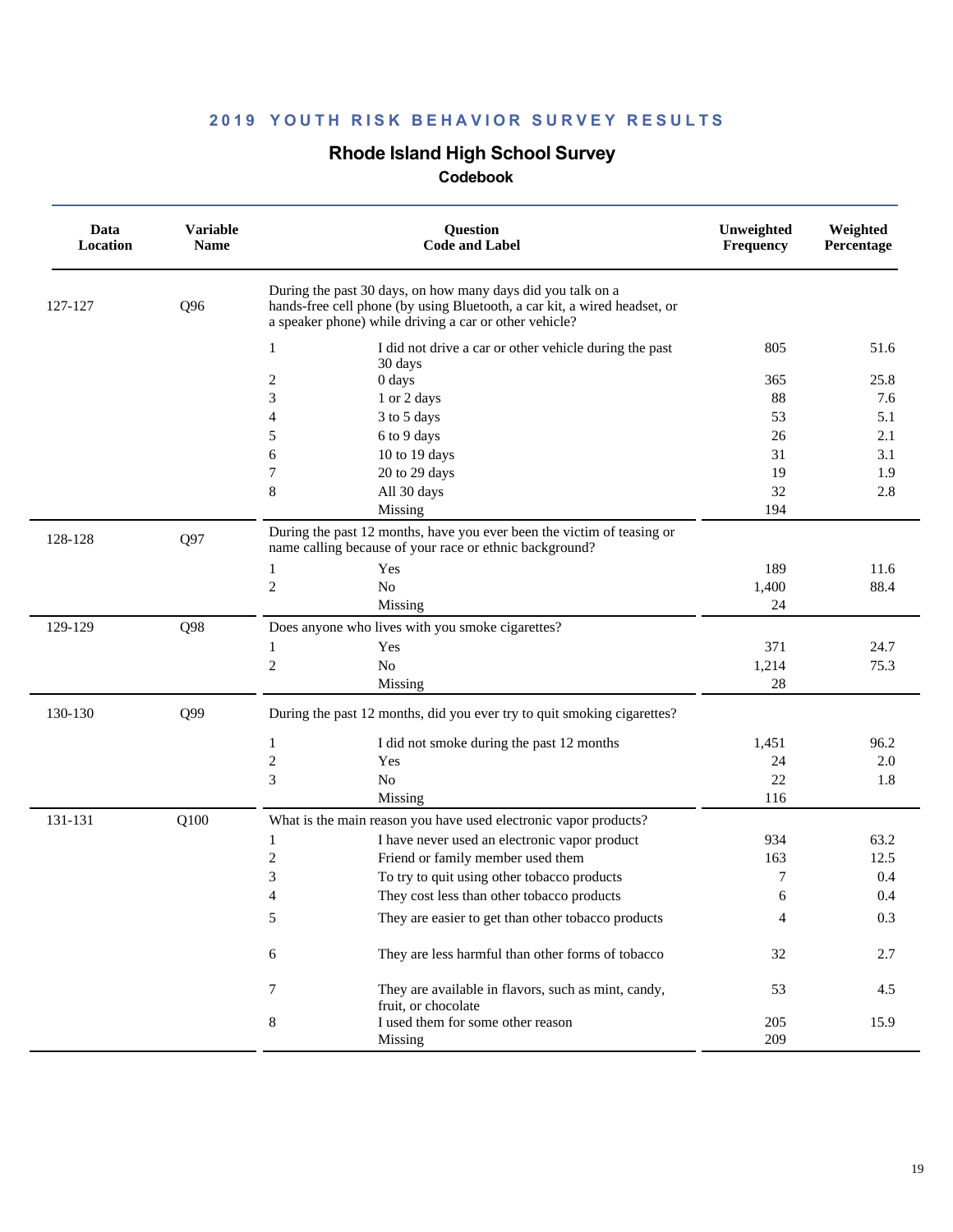## **Rhode Island High School Survey**

| Data<br><b>Location</b> | <b>Variable</b><br><b>Name</b> | Question<br><b>Code and Label</b>                                                                                                                                                                                                                                                         | Unweighted<br>Frequency  | Weighted<br>Percentage |
|-------------------------|--------------------------------|-------------------------------------------------------------------------------------------------------------------------------------------------------------------------------------------------------------------------------------------------------------------------------------------|--------------------------|------------------------|
| 132-132                 | Q101                           | During the past 30 days, on how many days did you smoke tobacco in a<br>hookah, narghile, or other type of waterpipe?                                                                                                                                                                     |                          |                        |
|                         |                                | 0 days<br>$\mathbf{1}$                                                                                                                                                                                                                                                                    | 1,455                    | 94.4                   |
|                         |                                | $\overline{c}$<br>1 or 2 days                                                                                                                                                                                                                                                             | 39                       | 2.5                    |
|                         |                                | 3<br>3 to 5 days                                                                                                                                                                                                                                                                          | 26                       | 1.7                    |
|                         |                                | $\overline{\mathcal{L}}$<br>6 to 9 days                                                                                                                                                                                                                                                   | 6                        | 0.3                    |
|                         |                                | 5<br>10 to 19 days                                                                                                                                                                                                                                                                        | 4                        | 0.2                    |
|                         |                                | 6<br>20 to 29 days                                                                                                                                                                                                                                                                        | $\overline{\mathcal{A}}$ | 0.1                    |
|                         |                                | $\overline{7}$<br>All 30 days                                                                                                                                                                                                                                                             | 11                       | 0.8                    |
|                         |                                | Missing                                                                                                                                                                                                                                                                                   | 68                       |                        |
| 133-133                 | Q102                           | During the past 30 days, on how many days did you use chewing<br>tobacco, snuff, dip, snus, or dissolvable tobacco products, such as<br>Redman, Levi Garrett, Beechnut, Skoal, Skoal Bandits, Copenhagen,<br>Camel Snus, Marlboro Snus, General Snus, Ariva, Stonewall, or Camel<br>Orbs? |                          |                        |
|                         |                                | 0 days<br>1                                                                                                                                                                                                                                                                               | 1,530                    | 97.5                   |
|                         |                                | $\overline{c}$<br>1 or 2 days                                                                                                                                                                                                                                                             | 10                       | 0.8                    |
|                         |                                | 3<br>3 to 5 days                                                                                                                                                                                                                                                                          | 9                        | 0.4                    |
|                         |                                | $\overline{4}$<br>6 to 9 days                                                                                                                                                                                                                                                             | 8                        | 0.5                    |
|                         |                                | 5<br>10 to 19 days                                                                                                                                                                                                                                                                        | 3                        | 0.2                    |
|                         |                                | 6<br>20 to 29 days                                                                                                                                                                                                                                                                        | 1                        | 0.1                    |
|                         |                                | $\tau$<br>All 30 days                                                                                                                                                                                                                                                                     | 8                        | 0.6                    |
|                         |                                | Missing                                                                                                                                                                                                                                                                                   | 44                       |                        |
| 134-134                 | Q103                           | During the past 30 days, on how many days did you use a tobacco<br>product that was flavored to taste like menthol (mint), alcohol (wine,<br>cognac), candy, fruit, chocolate or other sweets?                                                                                            |                          |                        |
|                         |                                | 0 days<br>1                                                                                                                                                                                                                                                                               | 1,410                    | 87.0                   |
|                         |                                | $\overline{c}$<br>1 or 2 days                                                                                                                                                                                                                                                             | 64                       | 4.1                    |
|                         |                                | 3<br>3 to 5 days                                                                                                                                                                                                                                                                          | 34                       | 2.2                    |
|                         |                                | $\overline{4}$<br>6 to 9 days                                                                                                                                                                                                                                                             | 30                       | 1.9                    |
|                         |                                | 5<br>10 to 19 days                                                                                                                                                                                                                                                                        | 21                       | 1.6                    |
|                         |                                | 20 to 29 days<br>6                                                                                                                                                                                                                                                                        | 16                       | 1.2                    |
|                         |                                | $\tau$<br>All 30 days                                                                                                                                                                                                                                                                     | 27                       | 2.1                    |
|                         |                                | Missing                                                                                                                                                                                                                                                                                   | 11                       |                        |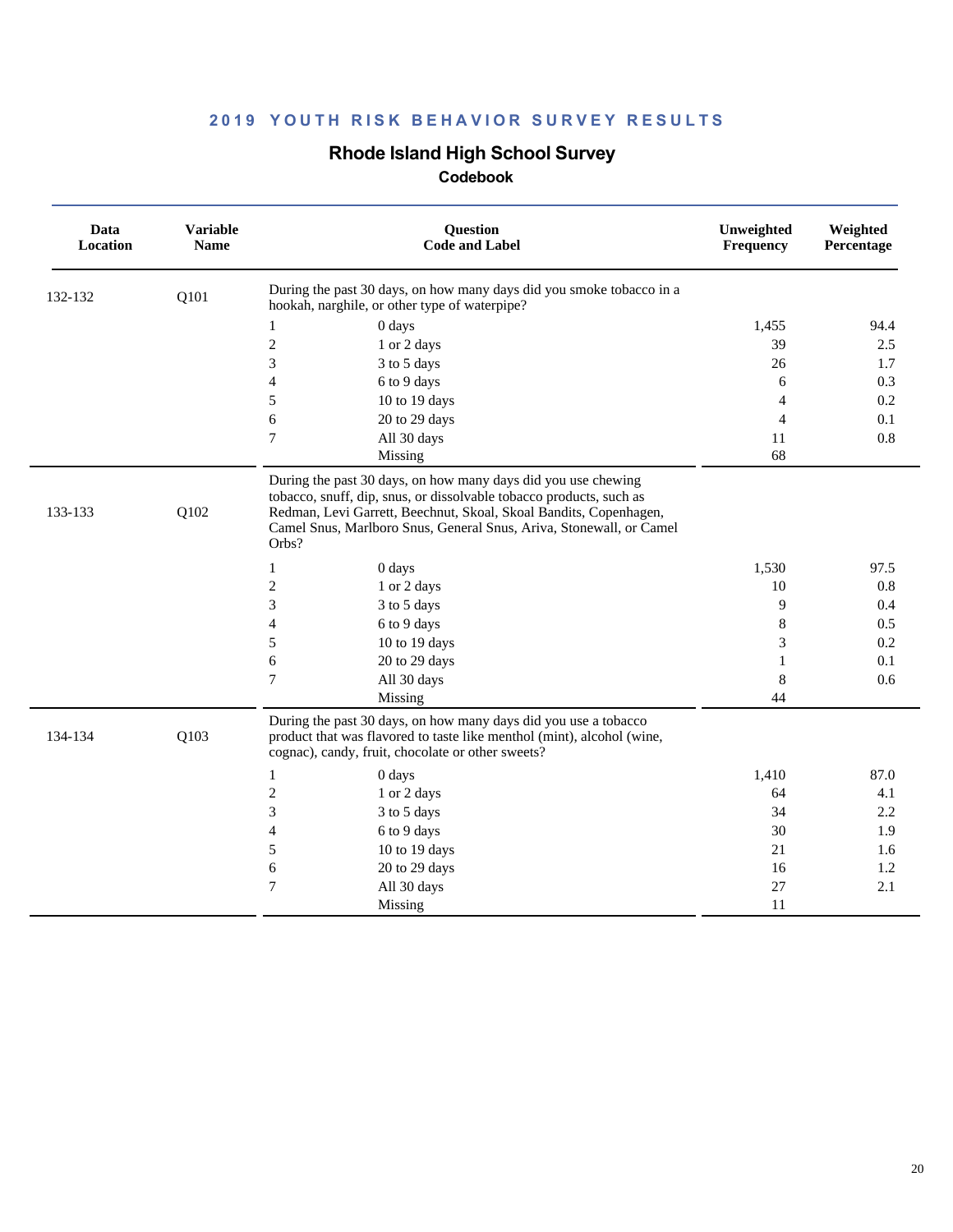### **Rhode Island High School Survey**

| Data<br>Location | <b>Variable</b><br><b>Name</b> | <b>Ouestion</b><br><b>Code and Label</b>                                                                                                                                         | Unweighted<br>Frequency | Weighted<br>Percentage |
|------------------|--------------------------------|----------------------------------------------------------------------------------------------------------------------------------------------------------------------------------|-------------------------|------------------------|
| 135-135          | Q104                           | How old were you when you first smoked a cigarette, cigar, cigarillo or<br>little cigar, or used a hookah, or an electronic vapor product, even if<br>only for one or two puffs? |                         |                        |
|                  |                                | I have never used these tobacco products<br>1                                                                                                                                    | 797                     | 56.7                   |
|                  |                                | $\mathfrak{2}$<br>8 years old or younger                                                                                                                                         | 40                      | 2.7                    |
|                  |                                | 3<br>9 or 10 years old                                                                                                                                                           | 26                      | 1.7                    |
|                  |                                | 11 or 12 years old<br>4                                                                                                                                                          | 58                      | 4.2                    |
|                  |                                | 5<br>13 or 14 years old                                                                                                                                                          | 182                     | 12.9                   |
|                  |                                | 6<br>15 or 16 years old                                                                                                                                                          | 212                     | 18.4                   |
|                  |                                | $\overline{7}$<br>17 years old or older                                                                                                                                          | 35                      | 3.4                    |
|                  |                                | Missing                                                                                                                                                                          | 263                     |                        |
| 136-136          | Q105                           | During the past 30 days, how did you usually get your own cigarettes,<br>cigars, smokeless tobacco, and shisha or hookah tobacco? Do not<br>include electronic vapor products.   |                         |                        |
|                  |                                | $\mathbf{1}$<br>I did not use these tobacco products                                                                                                                             | 1,312                   | 88.1                   |
|                  |                                | $\overline{c}$<br>I bought them in a store such as a convenience store,<br>supermarket, discount store, or gas station                                                           | 53                      | 4.6                    |
|                  |                                | 3<br>I got them on the Internet                                                                                                                                                  | 12                      | 1.0                    |
|                  |                                | 4<br>I gave someone else money to buy them for me                                                                                                                                | 13                      | 0.9                    |
|                  |                                | 5<br>I borrowed (or bummed) them from someone else                                                                                                                               | 33                      | 1.9                    |
|                  |                                | 6<br>A person who can legally buy them gave them to me                                                                                                                           | 12                      | 0.9                    |
|                  |                                | 7<br>I took them from a store or family member                                                                                                                                   | 11                      | 0.5                    |
|                  |                                | 8<br>I got them some other way                                                                                                                                                   | 30                      | 2.1                    |
|                  |                                | Missing                                                                                                                                                                          | 137                     |                        |
| 137-137          | Q106                           | During your life, how many times have you used barbiturates (also<br>called barbs, downers, sleepers, or yellow jackets) without a doctor's<br>prescription?                     |                         |                        |
|                  |                                | 1<br>0 times                                                                                                                                                                     | 1,515                   | 96.1                   |
|                  |                                | 2<br>1 or 2 times                                                                                                                                                                | 26                      | 1.7                    |
|                  |                                | 3<br>3 to 9 times                                                                                                                                                                | 18                      | 1.0                    |
|                  |                                | 4<br>10 to 19 times                                                                                                                                                              | 7                       | 0.5                    |
|                  |                                | 5<br>20 to 39 times                                                                                                                                                              | $\overline{2}$          | 0.1                    |
|                  |                                | 6<br>40 or more times                                                                                                                                                            | 8                       | 0.6                    |
|                  |                                | Missing                                                                                                                                                                          | 37                      |                        |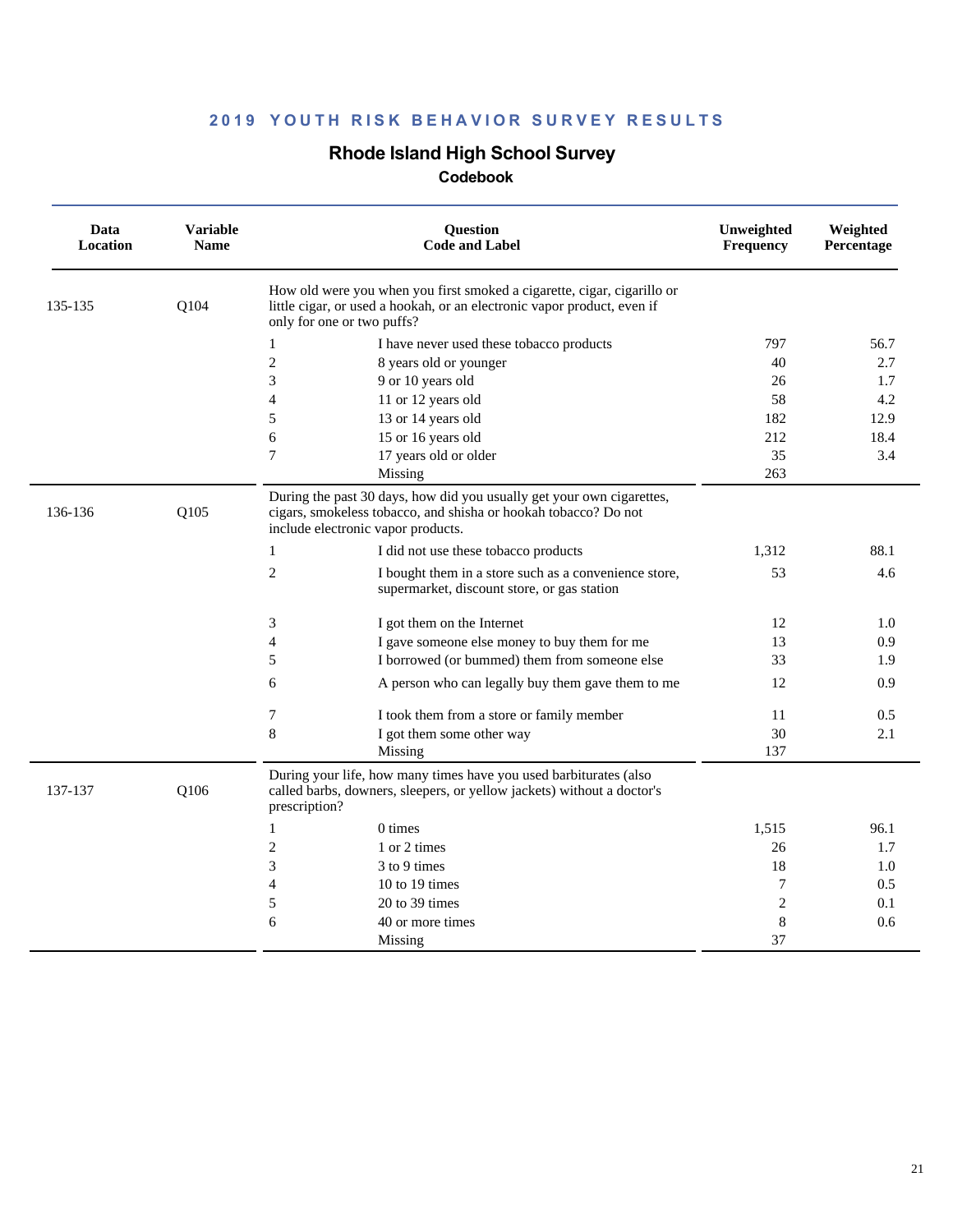### **Rhode Island High School Survey**

| Data<br>Location | <b>Variable</b><br><b>Name</b> | Question<br><b>Code and Label</b>                                                                                                                                                   | Unweighted<br>Frequency | Weighted<br>Percentage |
|------------------|--------------------------------|-------------------------------------------------------------------------------------------------------------------------------------------------------------------------------------|-------------------------|------------------------|
| 138-138          | Q107                           | During your life, how many times have you used amphetamines or<br>stimulants (also called uppers, ups, speed, Dexies, pep pills, or diet<br>pills) without a doctor's prescription? |                         |                        |
|                  |                                | $0 \times$<br>1                                                                                                                                                                     | 1,516                   | 96.9                   |
|                  |                                | $\overline{c}$<br>1 or 2 times                                                                                                                                                      | 15                      | 1.2                    |
|                  |                                | 3<br>3 to 9 times                                                                                                                                                                   | 13                      | 0.7                    |
|                  |                                | 4<br>10 to 19 times                                                                                                                                                                 | 5                       | 0.3                    |
|                  |                                | 5<br>$20$ to 39 times                                                                                                                                                               | 6                       | 0.3                    |
|                  |                                | 6<br>40 or more times                                                                                                                                                               | 8                       | 0.7                    |
|                  |                                | Missing                                                                                                                                                                             | 50                      |                        |
| 139-139          | Q108                           | The last time you took a prescription drug without a doctor's<br>prescription, how did you get it?                                                                                  |                         |                        |
|                  |                                | I have never taken a prescription drug without a<br>$\mathbf{1}$<br>doctor's prescription                                                                                           | 1,410                   | 90.4                   |
|                  |                                | A friend or relative gave it to me for free<br>2                                                                                                                                    | 90                      | 5.8                    |
|                  |                                | 3<br>I took it from a friend or relative without asking                                                                                                                             | 18                      | 1.3                    |
|                  |                                | I bought it at school from a friend, relative, or dealer<br>4                                                                                                                       | 10                      | 0.5                    |
|                  |                                | I bought it outside of school from a friend, relative,<br>5<br>or dealer                                                                                                            | 9                       | 0.8                    |
|                  |                                | I got it from the internet or online<br>6                                                                                                                                           | 4                       | 0.2                    |
|                  |                                | 7<br>I got it from another source                                                                                                                                                   | 21                      | 1.2                    |
|                  |                                | Missing                                                                                                                                                                             | 51                      |                        |
| 140-140          | Q109                           | During the past 30 days, how many times did you take an<br>over-the-counter drug to get high?                                                                                       |                         |                        |
|                  |                                | 0 times<br>1                                                                                                                                                                        | 1,529                   | 96.5                   |
|                  |                                | $\overline{c}$<br>1 or 2 times                                                                                                                                                      | 31                      | 1.7                    |
|                  |                                | 3<br>3 to 9 times                                                                                                                                                                   | 16                      | 0.9                    |
|                  |                                | 4<br>10 to 19 times                                                                                                                                                                 | 5                       | 0.3                    |
|                  |                                | 5<br>20 to 39 times                                                                                                                                                                 | 3                       | 0.1                    |
|                  |                                | 6<br>40 or more times                                                                                                                                                               | 6                       | 0.5                    |
|                  |                                | Missing                                                                                                                                                                             | 23                      |                        |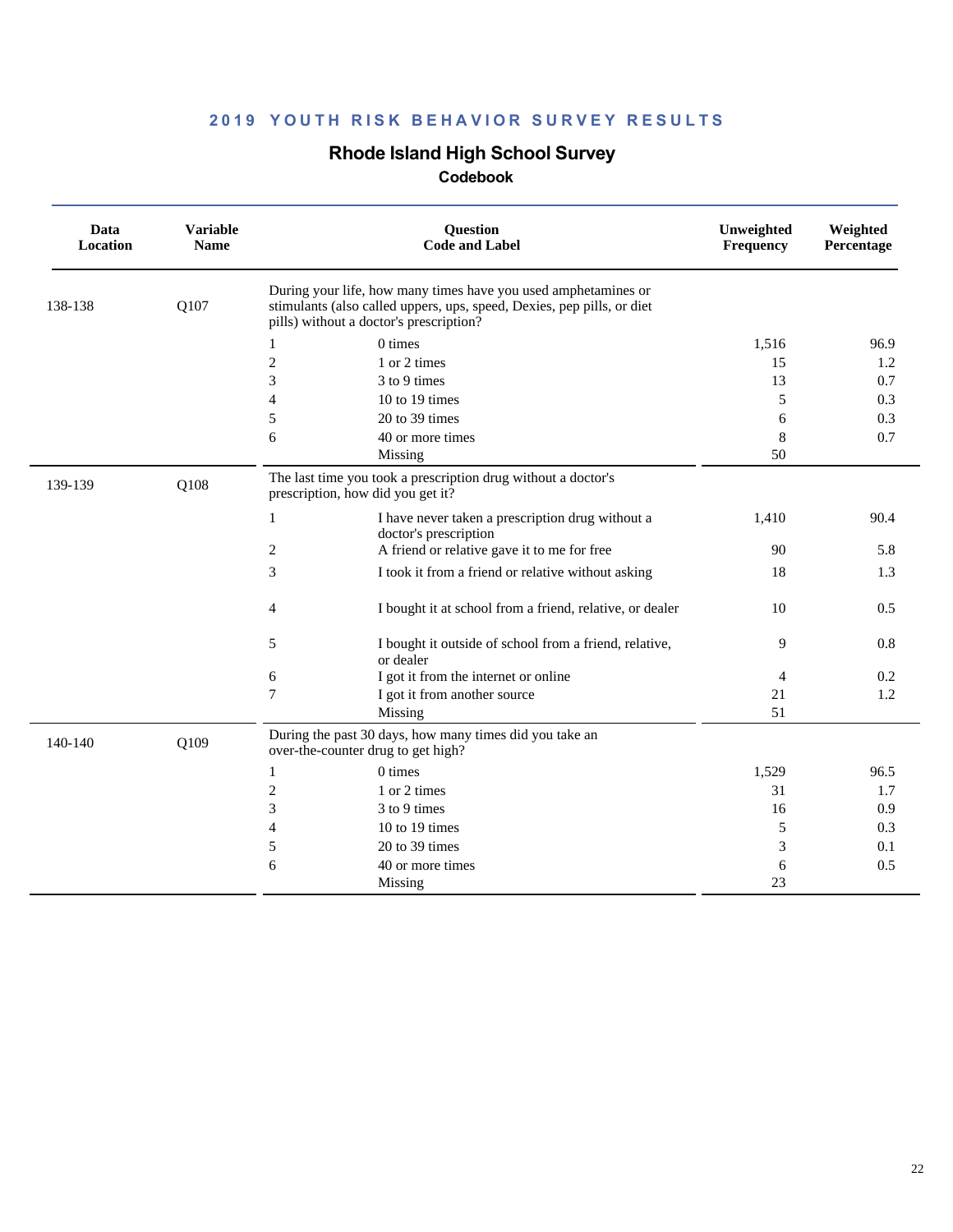### **Rhode Island High School Survey**

| Data<br>Location | <b>Variable</b><br><b>Name</b> | <b>Question</b><br><b>Code and Label</b>                                                                                                                                                                                                                                                                                                            | Unweighted<br>Frequency | Weighted<br>Percentage |
|------------------|--------------------------------|-----------------------------------------------------------------------------------------------------------------------------------------------------------------------------------------------------------------------------------------------------------------------------------------------------------------------------------------------------|-------------------------|------------------------|
| 141-141          | Q110                           | During the past 7 days, how many times did you drink a can, bottle, or<br>glass of a sugar-sweetened beverage such as soda (Coke, Pepsi, or<br>Sprite), sports drinks (for example, Gatorade or PowerAde), energy<br>drinks (for example, Red Bull or Jolt), lemonade, sweetened tea or<br>coffee drinks, flavored milk, Snapple, or Sunny Delight? |                         |                        |
|                  |                                | 1<br>I did not drink these sugar-sweetened beverages                                                                                                                                                                                                                                                                                                | 345                     | 21.8                   |
|                  |                                | during the past 7 days                                                                                                                                                                                                                                                                                                                              |                         |                        |
|                  |                                | 1 to 3 times during the past 7 days<br>$\boldsymbol{2}$                                                                                                                                                                                                                                                                                             | 682                     | 42.7                   |
|                  |                                | 3<br>4 to 6 times during the past 7 days                                                                                                                                                                                                                                                                                                            | 265                     | 17.5                   |
|                  |                                | 4<br>1 time per day<br>2 times per day<br>5                                                                                                                                                                                                                                                                                                         | 109<br>92               | 6.6<br>5.5             |
|                  |                                | 3 times per day<br>6                                                                                                                                                                                                                                                                                                                                | 33                      | 2.2                    |
|                  |                                | 7<br>4 or more times per day                                                                                                                                                                                                                                                                                                                        | 60                      | 3.6                    |
|                  |                                | Missing                                                                                                                                                                                                                                                                                                                                             | 27                      |                        |
| 142-142          | Q111                           | During the past 7 days, how many times did you drink a bottle or glass<br>of plain water?                                                                                                                                                                                                                                                           |                         |                        |
|                  |                                | I did not drink water during the past 7 days<br>1                                                                                                                                                                                                                                                                                                   | 97                      | 5.6                    |
|                  |                                | 2<br>1 to 3 times during the past 7 days                                                                                                                                                                                                                                                                                                            | 165                     | 10.1                   |
|                  |                                | 3<br>4 to 6 times during the past 7 days                                                                                                                                                                                                                                                                                                            | 195                     | 12.2                   |
|                  |                                | $\overline{4}$<br>1 time per day                                                                                                                                                                                                                                                                                                                    | 114                     | 7.7                    |
|                  |                                | 5<br>2 times per day                                                                                                                                                                                                                                                                                                                                | 218                     | 14.1                   |
|                  |                                | 6<br>3 times per day                                                                                                                                                                                                                                                                                                                                | 254                     | 16.7                   |
|                  |                                | $\tau$<br>4 or more times per day                                                                                                                                                                                                                                                                                                                   | 523                     | 33.5                   |
|                  |                                | Missing                                                                                                                                                                                                                                                                                                                                             | 47                      |                        |
| 143-143          | Q112                           | During the past 30 days, how often did you go hungry because there<br>was not enough food in your home?                                                                                                                                                                                                                                             |                         |                        |
|                  |                                | Never<br>1                                                                                                                                                                                                                                                                                                                                          | 931                     | 62.1                   |
|                  |                                | $\mathbf{2}$<br>Rarely                                                                                                                                                                                                                                                                                                                              | 331                     | 20.8                   |
|                  |                                | 3<br>Sometimes                                                                                                                                                                                                                                                                                                                                      | 208                     | 12.4                   |
|                  |                                | $\overline{4}$<br>Most of the time                                                                                                                                                                                                                                                                                                                  | 54                      | 3.4                    |
|                  |                                | 5<br>Always                                                                                                                                                                                                                                                                                                                                         | 23                      | 1.3                    |
|                  |                                | Missing                                                                                                                                                                                                                                                                                                                                             | 66                      |                        |
| 144-144          | Q113                           | During the past 12 months, how many times have your teeth or mouth<br>been painful or sore?                                                                                                                                                                                                                                                         |                         |                        |
|                  |                                | 0 times<br>1                                                                                                                                                                                                                                                                                                                                        | 786                     | 50.3                   |
|                  |                                | $\mathbf{2}$<br>1 time                                                                                                                                                                                                                                                                                                                              | 331                     | 20.9                   |
|                  |                                | 3<br>2 or 3 times                                                                                                                                                                                                                                                                                                                                   | 289                     | 19.3                   |
|                  |                                | $\overline{4}$<br>4 or 5 times                                                                                                                                                                                                                                                                                                                      | 57                      | 4.0                    |
|                  |                                | 5<br>6 or more times                                                                                                                                                                                                                                                                                                                                | 93                      | 5.6                    |
|                  |                                | Missing                                                                                                                                                                                                                                                                                                                                             | 57                      |                        |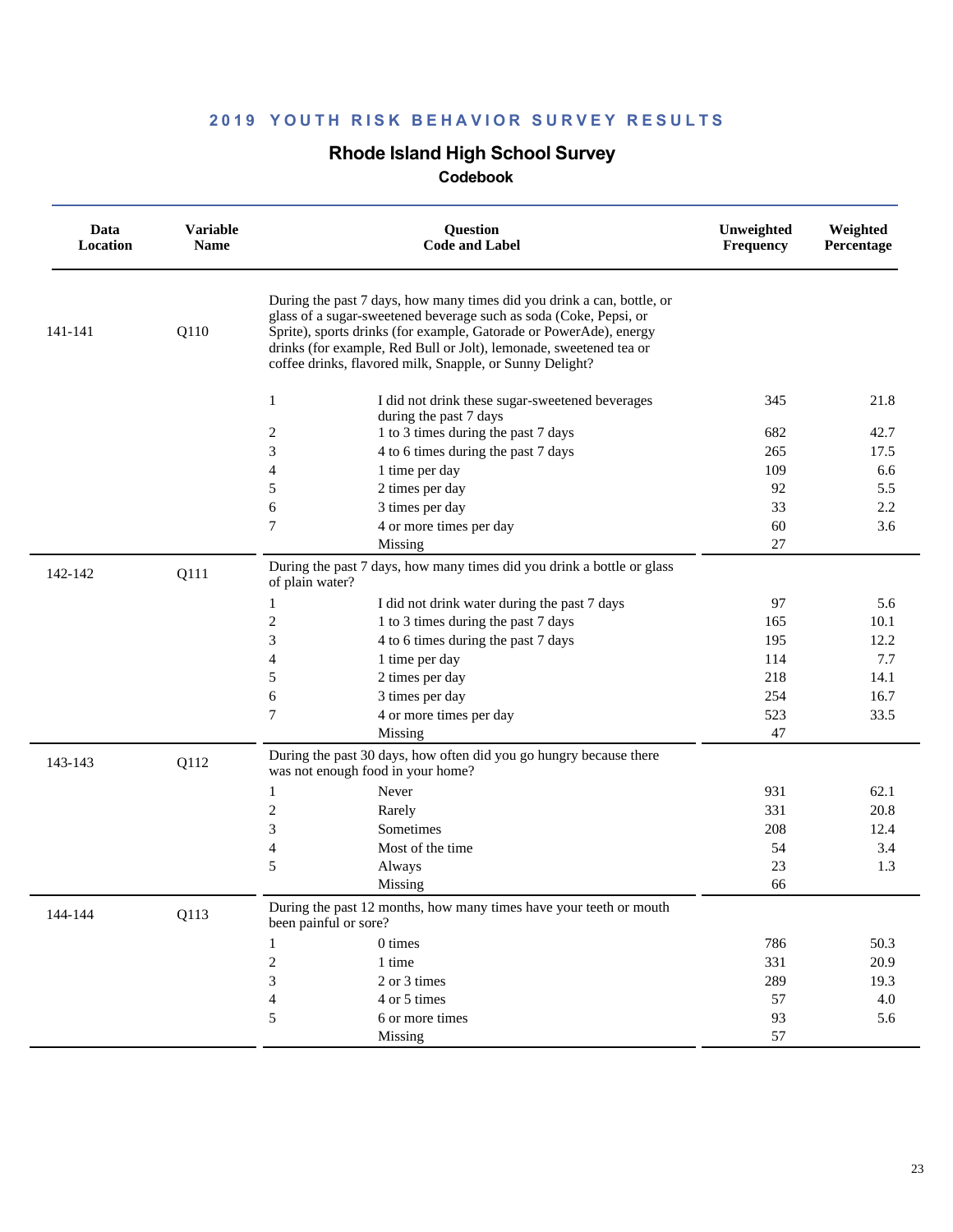## **Rhode Island High School Survey**

| Data<br><b>Location</b> | <b>Variable</b><br><b>Name</b> | Question<br><b>Code and Label</b>                                                                                                                            | Unweighted<br>Frequency | Weighted<br>Percentage |
|-------------------------|--------------------------------|--------------------------------------------------------------------------------------------------------------------------------------------------------------|-------------------------|------------------------|
| 145-145                 | Q114                           | During the past 12 months, how often were you self-conscious or<br>embarrassed because of your teeth or mouth?                                               |                         |                        |
|                         |                                | Never<br>1                                                                                                                                                   | 841                     | 54.0                   |
|                         |                                | $\overline{c}$<br>Rarely                                                                                                                                     | 380                     | 23.8                   |
|                         |                                | 3<br>Sometimes                                                                                                                                               | 203                     | 12.5                   |
|                         |                                | 4<br>Most of the time                                                                                                                                        | 80                      | 5.4                    |
|                         |                                | 5<br>Always                                                                                                                                                  | 67                      | 4.3                    |
|                         |                                | Missing                                                                                                                                                      | 42                      |                        |
| 146-146                 | Q115                           | Have you ever been taught in school about the benefits of not having<br>sexual intercourse to prevent pregnancy and sexually transmitted<br>diseases (STDs)? |                         |                        |
|                         |                                | Yes<br>1                                                                                                                                                     | 1,045                   | 71.9                   |
|                         |                                | $\overline{c}$<br>No                                                                                                                                         | 358                     | 20.5                   |
|                         |                                | 3<br>Not sure                                                                                                                                                | 131                     | 7.5                    |
|                         |                                | Missing                                                                                                                                                      | 79                      |                        |
| 147-147                 | Q116                           | Have you ever been taught about AIDS or HIV infection in school?                                                                                             |                         |                        |
|                         |                                | Yes<br>1                                                                                                                                                     | 1,143                   | 76.8                   |
|                         |                                | $\overline{c}$<br>No                                                                                                                                         | 304                     | 16.7                   |
|                         |                                | 3<br>Not sure                                                                                                                                                | 105                     | 6.5                    |
|                         |                                | Missing                                                                                                                                                      | 61                      |                        |
| 148-148                 | Q117                           | During the past 30 days, where did you usually sleep?                                                                                                        |                         |                        |
|                         |                                | In my parent's or guardian's home<br>1                                                                                                                       | 1,443                   | 93.5                   |
|                         |                                | 2<br>In the home of a friend, family member, or other<br>person because I had to leave my home or my parent<br>or guardian cannot afford housing             | 48                      | 2.9                    |
|                         |                                | In a shelter or emergency housing<br>3                                                                                                                       | 15                      | 0.9                    |
|                         |                                | 4<br>In a motel or hotel                                                                                                                                     | 10                      | 0.6                    |
|                         |                                | 5<br>In a car, park, campground, or other public place                                                                                                       | 11                      | 0.7                    |
|                         |                                | 6<br>I do not have a usual place to sleep                                                                                                                    | 6                       | 0.3                    |
|                         |                                | 7<br>Somewhere else                                                                                                                                          | 18                      | 1.1                    |
|                         |                                | Missing                                                                                                                                                      | 62                      |                        |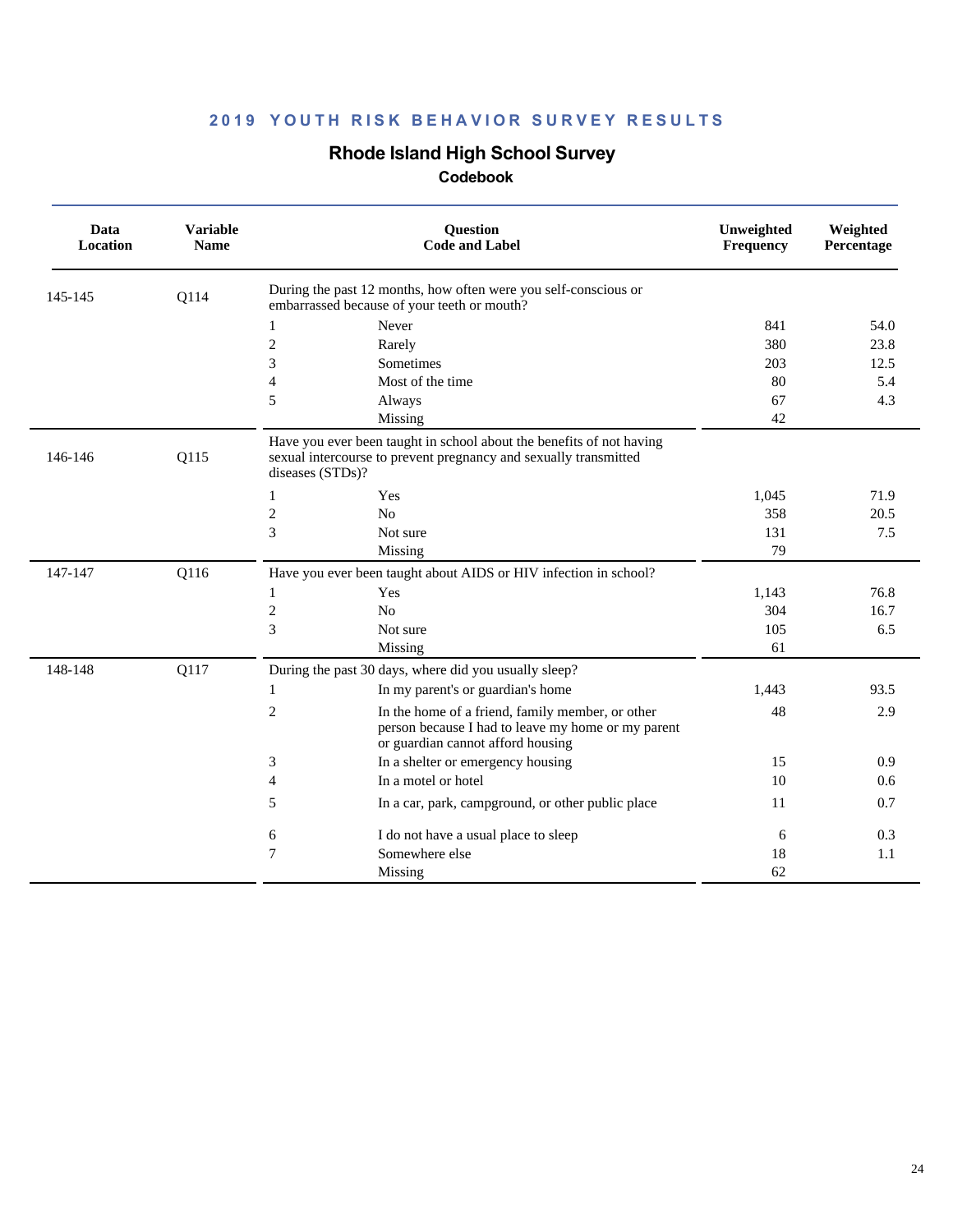## **Rhode Island High School Survey**

| Data<br>Location | <b>Variable</b><br><b>Name</b> | <b>Question</b><br><b>Code and Label</b>                                                                                                     | Unweighted<br><b>Frequency</b> | Weighted<br>Percentage |
|------------------|--------------------------------|----------------------------------------------------------------------------------------------------------------------------------------------|--------------------------------|------------------------|
| 149-149          | Q118                           | During the past 30 days, did you ever sleep away from your parents or<br>guardians because you were kicked out, ran away, or were abandoned? |                                |                        |
|                  |                                | $\mathbf{1}$<br>Yes                                                                                                                          | 124                            | 7.5                    |
|                  |                                | $\overline{c}$<br>N <sub>o</sub>                                                                                                             | 1,411                          | 92.5                   |
|                  |                                | Missing                                                                                                                                      | 78                             |                        |
| 150-150          | Q119                           | When you feel sad, empty, hopeless, angry, or anxious, how often do<br>you get the kind of help you need?                                    |                                |                        |
|                  |                                | $\mathbf{1}$<br>I do not feel sad, empty, hopeless, angry, or anxious                                                                        | 439                            | 27.0                   |
|                  |                                | 2<br>Never                                                                                                                                   | 275                            | 17.0                   |
|                  |                                | 3<br>Rarely                                                                                                                                  | 255                            | 15.9                   |
|                  |                                | Sometimes<br>$\overline{4}$                                                                                                                  | 241                            | 15.8                   |
|                  |                                | 5<br>Most of the time                                                                                                                        | 208                            | 14.3                   |
|                  |                                | 6<br>Always                                                                                                                                  | 144                            | 10.1                   |
|                  |                                | Missing                                                                                                                                      | 51                             |                        |
| 151-151          | Q120                           | During the past 30 days, on how many days was your mental health not<br>good?                                                                |                                |                        |
|                  |                                | $\mathbf{1}$<br>0 days                                                                                                                       | 596                            | 35.8                   |
|                  |                                | $\sqrt{2}$<br>1 or 2 days                                                                                                                    | 300                            | 19.0                   |
|                  |                                | 3<br>3 to 6 days                                                                                                                             | 219                            | 15.1                   |
|                  |                                | 4<br>7 to 13 days                                                                                                                            | 188                            | 13.3                   |
|                  |                                | 5<br>14 to 29 days                                                                                                                           | 164                            | 11.1                   |
|                  |                                | 6<br>All 30 days                                                                                                                             | 86                             | 5.6                    |
|                  |                                | Missing                                                                                                                                      | 60                             |                        |
| 152-152          | Q121                           | Is there at least one teacher or other adult in your school that you can<br>talk to if you have a problem?                                   |                                |                        |
|                  |                                | $\mathbf{1}$<br>Yes                                                                                                                          | 1,007                          | 67.9                   |
|                  |                                | $\boldsymbol{2}$<br>No                                                                                                                       | 318                            | 17.8                   |
|                  |                                | 3<br>Not sure                                                                                                                                | 225                            | 14.2                   |
|                  |                                | Missing                                                                                                                                      | 63                             |                        |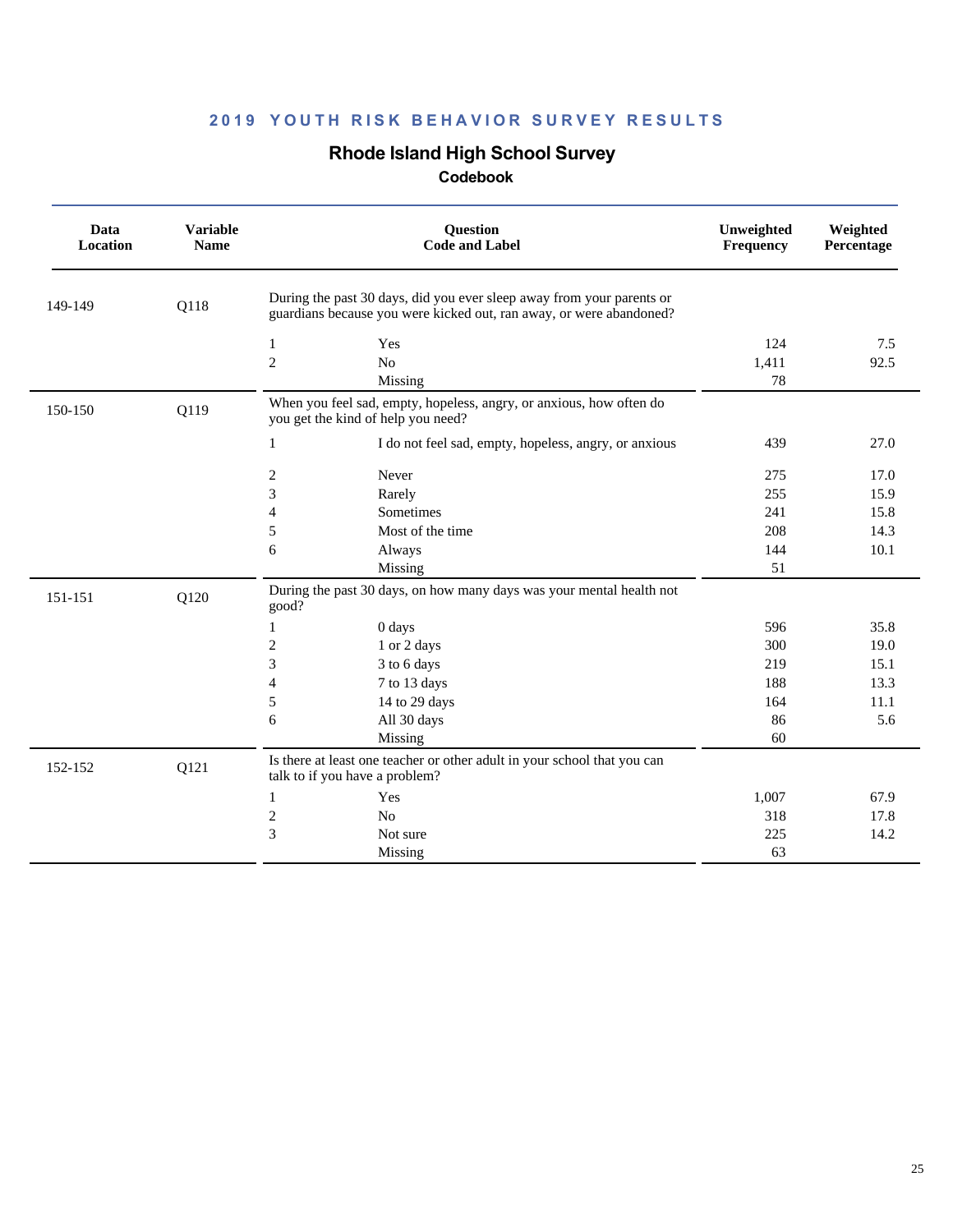## **Rhode Island High School Survey**

| Data<br>Location | <b>Variable</b><br><b>Name</b> | Question<br><b>Code and Label</b>                                                                                                                                       | Unweighted<br>Frequency | Weighted<br>Percentage |
|------------------|--------------------------------|-------------------------------------------------------------------------------------------------------------------------------------------------------------------------|-------------------------|------------------------|
| 153-153          | Q122                           | During an average week when you are in school, how many total hours<br>do you participate in school activities such as sports, band, drama, or<br>clubs?                |                         |                        |
|                  |                                | $\mathbf{1}$<br>0 hours                                                                                                                                                 | 646                     | 40.4                   |
|                  |                                | $\overline{c}$<br>1 to 4 hours                                                                                                                                          | 471                     | 28.8                   |
|                  |                                | 3<br>5 to 9 hours                                                                                                                                                       | 191                     | 13.2                   |
|                  |                                | $\overline{4}$<br>10 to 19 hours                                                                                                                                        | 184                     | 12.9                   |
|                  |                                | 5<br>20 or more hours                                                                                                                                                   | 75                      | 4.8                    |
|                  |                                | Missing                                                                                                                                                                 | 46                      |                        |
| 154-154          | Q123                           | How often do you feel safe and secure in your neighborhood?                                                                                                             |                         |                        |
|                  |                                | $\mathbf{1}$<br>Never                                                                                                                                                   | 120                     | 6.5                    |
|                  |                                | $\overline{2}$<br>Rarely                                                                                                                                                | 72                      | 4.0                    |
|                  |                                | 3<br>Sometimes                                                                                                                                                          | 140                     | 8.1                    |
|                  |                                | 4<br>Most of the time                                                                                                                                                   | 499                     | 31.8                   |
|                  |                                | 5<br>Always                                                                                                                                                             | 721                     | 49.7                   |
|                  |                                | Missing                                                                                                                                                                 | 61                      |                        |
| 155-155          | Q124                           | How likely is it that you will complete a post high school program such<br>as a vocational training program, military service, community college,<br>or 4-year college? |                         |                        |
|                  |                                | 1<br>Definitely will not                                                                                                                                                | 161                     | 9.7                    |
|                  |                                | $\overline{c}$<br>Probably will not                                                                                                                                     | 120                     | 6.9                    |
|                  |                                | 3<br>Probably will                                                                                                                                                      | 367                     | 21.1                   |
|                  |                                | 4<br>Definitely will                                                                                                                                                    | 772                     | 54.3                   |
|                  |                                | 5<br>Not sure                                                                                                                                                           | 143                     | 8.0                    |
|                  |                                | Missing                                                                                                                                                                 | 50                      |                        |
| 185-185          | QN8                            | Percentage of students who rarely or never wore a seat belt (when<br>riding in a car driven by someone else)                                                            |                         |                        |
|                  |                                | $\mathbf{1}$<br>Yes                                                                                                                                                     | 106                     | 6.1                    |
|                  |                                | $\overline{c}$<br>N <sub>o</sub>                                                                                                                                        | 1,494                   | 93.9                   |
|                  |                                | Missing                                                                                                                                                                 | 13                      |                        |
| 186-186          | QN9                            | Percentage of students who rode with a driver who had been drinking<br>alcohol (in a car or other vehicle, one or more times during the 30 days<br>before the survey)   |                         |                        |
|                  |                                | $\mathbf{1}$<br>Yes                                                                                                                                                     | 246                     | 14.0                   |
|                  |                                | $\overline{c}$<br>N <sub>o</sub>                                                                                                                                        | 1,362                   | 86.0                   |
|                  |                                | Missing                                                                                                                                                                 | 5                       |                        |
|                  |                                |                                                                                                                                                                         |                         |                        |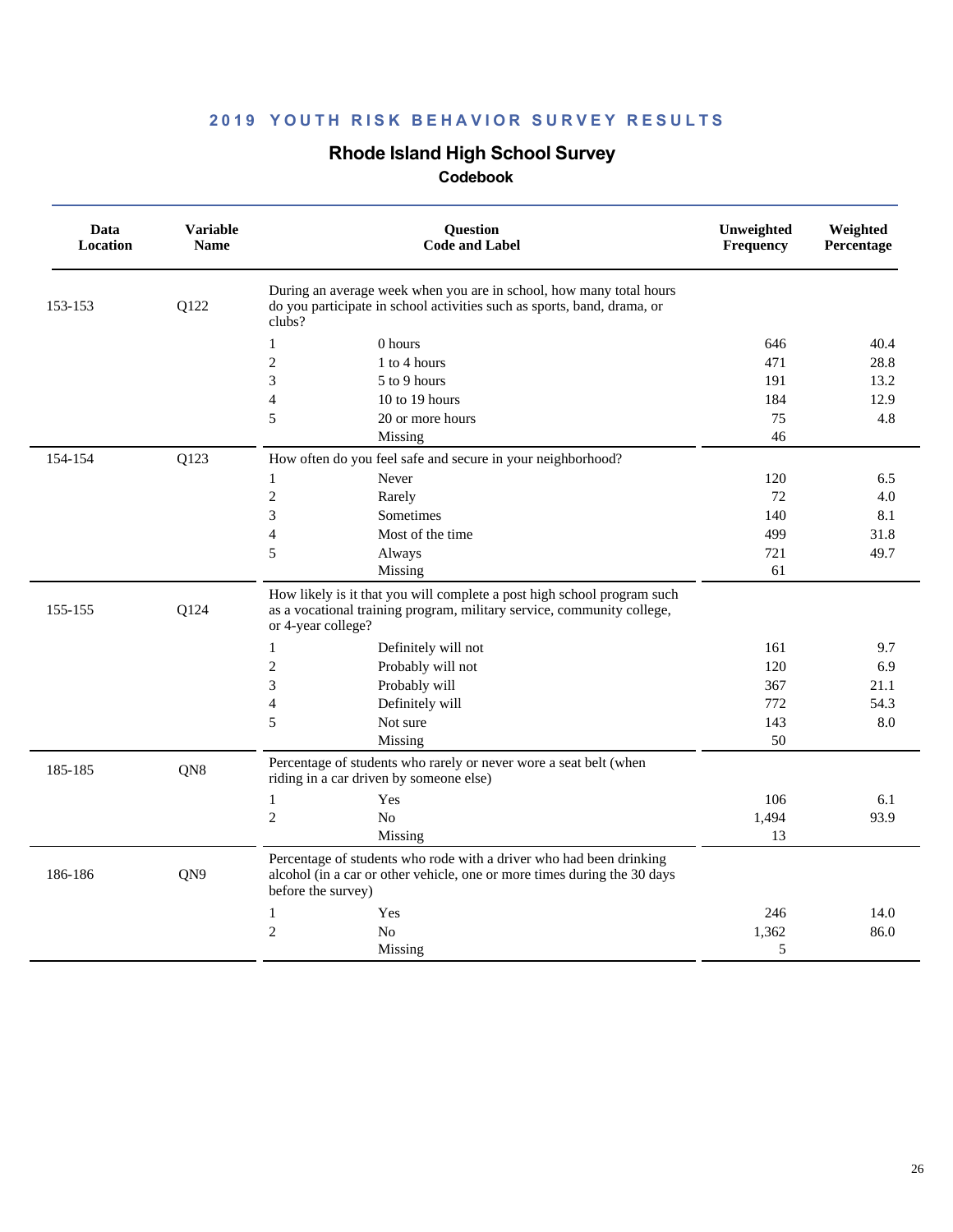## **Rhode Island High School Survey**

| Data<br>Location | <b>Variable</b><br><b>Name</b> | <b>Question</b><br><b>Code and Label</b>                                                                                                                                                                                                        | Unweighted<br>Frequency | Weighted<br>Percentage |
|------------------|--------------------------------|-------------------------------------------------------------------------------------------------------------------------------------------------------------------------------------------------------------------------------------------------|-------------------------|------------------------|
| 188-188          | ON11                           | Percentage of students who texted or e-mailed while driving a car or<br>other vehicle (on at least 1 day during the 30 days before the survey,<br>among students who had driven a car or other vehicle during the 30<br>days before the survey) |                         |                        |
|                  |                                | $\mathbf{1}$<br>Yes                                                                                                                                                                                                                             | 184                     | 32.3                   |
|                  |                                | $\overline{2}$<br>N <sub>o</sub>                                                                                                                                                                                                                | 488                     | 67.7                   |
|                  |                                | Missing                                                                                                                                                                                                                                         | 941                     |                        |
| 190-190          | QN13                           | Percentage of students who carried a weapon on school property (such<br>as a gun, knife, or club, on at least 1 day during the 30 days before the<br>survey)                                                                                    |                         |                        |
|                  |                                | 1<br>Yes                                                                                                                                                                                                                                        | 63                      | 3.7                    |
|                  |                                | $\overline{c}$<br>N <sub>0</sub>                                                                                                                                                                                                                | 1,522                   | 96.3                   |
|                  |                                | Missing                                                                                                                                                                                                                                         | 28                      |                        |
| 191-191          | QN14                           | Percentage of students who carried a gun (not counting the days when<br>they carried a gun only for hunting or for a sport such as target<br>shooting, on at least 1 day during the 12 months before the survey)                                |                         |                        |
|                  |                                | $\mathbf{1}$<br>Yes                                                                                                                                                                                                                             | 48                      | 3.1                    |
|                  |                                | $\overline{c}$<br>N <sub>0</sub>                                                                                                                                                                                                                | 1,561                   | 96.9                   |
|                  |                                | Missing                                                                                                                                                                                                                                         | 4                       |                        |
| 192-192          | QN15                           | Percentage of students who did not go to school because they felt<br>unsafe at school or on their way to or from school (on at least 1 day<br>during the 30 days before the survey)                                                             |                         |                        |
|                  |                                | 1<br>Yes                                                                                                                                                                                                                                        | 166                     | 8.4                    |
|                  |                                | $\overline{2}$<br>N <sub>o</sub>                                                                                                                                                                                                                | 1,442                   | 91.6                   |
|                  |                                | Missing                                                                                                                                                                                                                                         | 5                       |                        |
| 195-195          | QN <sub>18</sub>               | Percentage of students who were in a physical fight on school property<br>(one or more times during the 12 months before the survey)                                                                                                            |                         |                        |
|                  |                                | $\mathbf{1}$<br>Yes                                                                                                                                                                                                                             | 174                     | 9.6                    |
|                  |                                | $\overline{2}$<br>N <sub>0</sub>                                                                                                                                                                                                                | 1,429                   | 90.4                   |
|                  |                                | Missing                                                                                                                                                                                                                                         | 10                      |                        |
| 196-196          | QN19                           | Percentage of students who were ever physically forced to have sexual<br>intercourse (when they did not want to)                                                                                                                                |                         |                        |
|                  |                                | $\mathbf{1}$<br>Yes                                                                                                                                                                                                                             | 133                     | 7.8                    |
|                  |                                | $\overline{c}$<br>No                                                                                                                                                                                                                            | 1,459                   | 92.2                   |
|                  |                                | Missing                                                                                                                                                                                                                                         | 21                      |                        |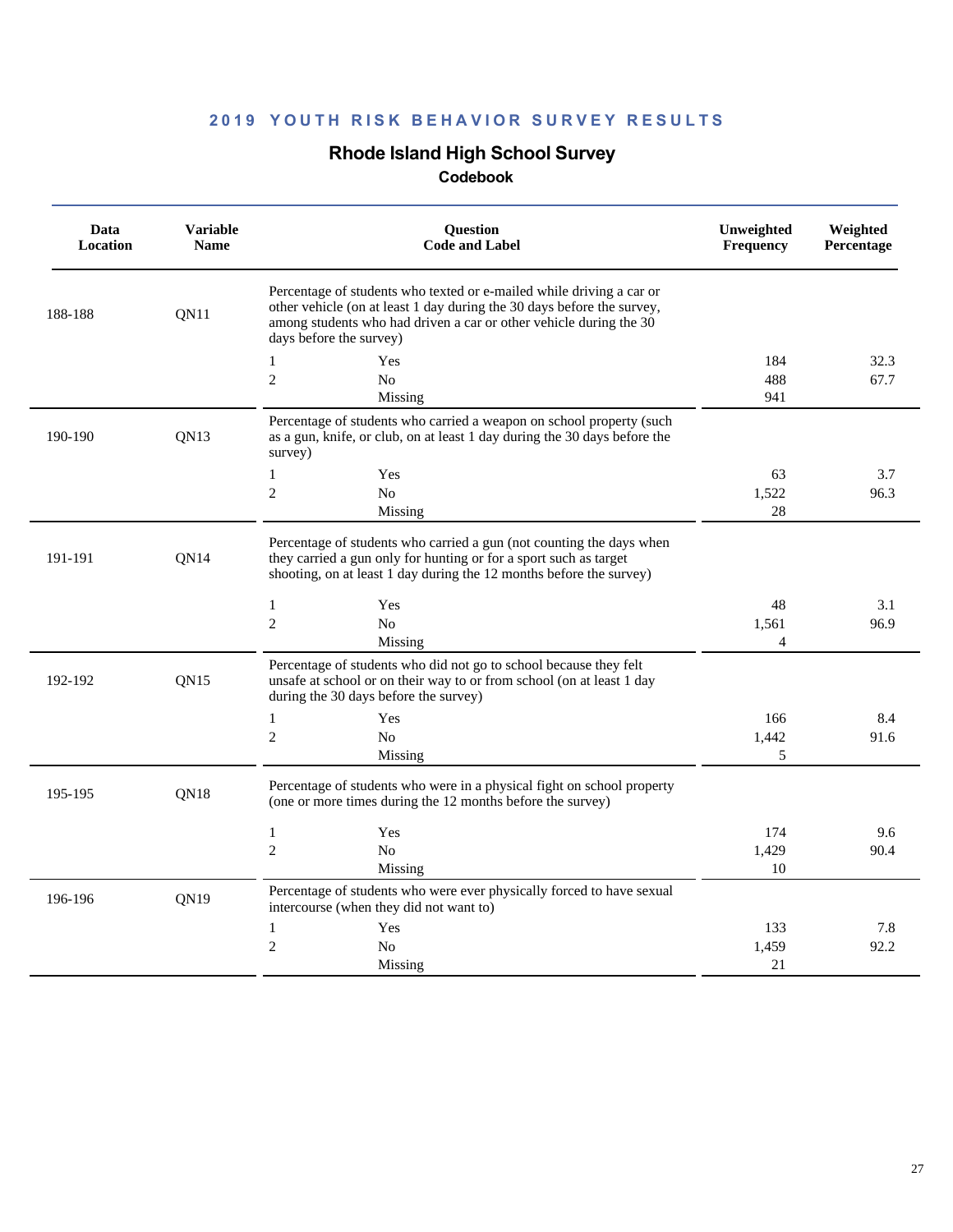## **Rhode Island High School Survey**

| Data<br>Location | <b>Variable</b><br><b>Name</b> | <b>Question</b><br><b>Code and Label</b>                                                                                                                                                                                                                                                                                                                                                                                                          | Unweighted<br><b>Frequency</b> | Weighted<br><b>Percentage</b> |
|------------------|--------------------------------|---------------------------------------------------------------------------------------------------------------------------------------------------------------------------------------------------------------------------------------------------------------------------------------------------------------------------------------------------------------------------------------------------------------------------------------------------|--------------------------------|-------------------------------|
| 198-198          | QN21                           | Percentage of students who experienced sexual dating violence (being<br>forced by someone they were dating or going out with to do sexual<br>things [counting such things as kissing, touching, or being physically<br>forced to have sexual intercourse] that they did not want to, one or<br>more times during the 12 months before the survey, among students<br>who dated or went out with someone during the 12 months before the<br>survey) |                                |                               |
|                  |                                | $\mathbf{1}$<br>Yes                                                                                                                                                                                                                                                                                                                                                                                                                               | 104                            | 10.7                          |
|                  |                                | $\overline{2}$<br>N <sub>0</sub>                                                                                                                                                                                                                                                                                                                                                                                                                  | 872                            | 89.3                          |
|                  |                                | Missing                                                                                                                                                                                                                                                                                                                                                                                                                                           | 637                            |                               |
| 199-199          | QN22                           | Percentage of students who experienced physical dating violence<br>(being physically hurt on purpose by someone they were dating or<br>going out with [counting such things as being hit, slammed into<br>something, or injured with an object or weapon] one or more times<br>during the 12 months before the survey, among students who dated or<br>went out with someone during the 12 months before the survey)                               |                                |                               |
|                  |                                | 1<br>Yes                                                                                                                                                                                                                                                                                                                                                                                                                                          | 68                             | 6.6                           |
|                  |                                | $\overline{c}$<br>No                                                                                                                                                                                                                                                                                                                                                                                                                              | 900                            | 93.4                          |
|                  |                                | Missing                                                                                                                                                                                                                                                                                                                                                                                                                                           | 645                            |                               |
| 200-200          | <b>ON23</b>                    | Percentage of students who were bullied on school property (ever<br>during the 12 months before the survey)                                                                                                                                                                                                                                                                                                                                       |                                |                               |
|                  |                                | $\mathbf{1}$<br>Yes                                                                                                                                                                                                                                                                                                                                                                                                                               | 265                            | 16.4                          |
|                  |                                | $\overline{c}$<br>N <sub>0</sub>                                                                                                                                                                                                                                                                                                                                                                                                                  | 1,334                          | 83.6                          |
|                  |                                | Missing                                                                                                                                                                                                                                                                                                                                                                                                                                           | 14                             |                               |
| 201-201          | QN24                           | Percentage of students who were electronically bullied (counting being<br>bullied through texting, Instagram, Facebook, or other social media,<br>ever during the 12 months before the survey)                                                                                                                                                                                                                                                    |                                |                               |
|                  |                                | 1<br>Yes                                                                                                                                                                                                                                                                                                                                                                                                                                          | 209                            | 13.0                          |
|                  |                                | $\overline{c}$<br>No                                                                                                                                                                                                                                                                                                                                                                                                                              | 1,389                          | 87.0                          |
|                  |                                | Missing                                                                                                                                                                                                                                                                                                                                                                                                                                           | 15                             |                               |
| 202-202          | QN25                           | Percentage of students who felt sad or hopeless (almost every day for<br>$>=$ 2 weeks in a row so that they stopped doing some usual activities,<br>ever during the 12 months before the survey)                                                                                                                                                                                                                                                  |                                |                               |
|                  |                                | $\mathbf{1}$<br>Yes                                                                                                                                                                                                                                                                                                                                                                                                                               | 530                            | 32.3                          |
|                  |                                | $\mathfrak{2}$<br>N <sub>0</sub>                                                                                                                                                                                                                                                                                                                                                                                                                  | 1,066                          | 67.7                          |
|                  |                                | Missing                                                                                                                                                                                                                                                                                                                                                                                                                                           | 17                             |                               |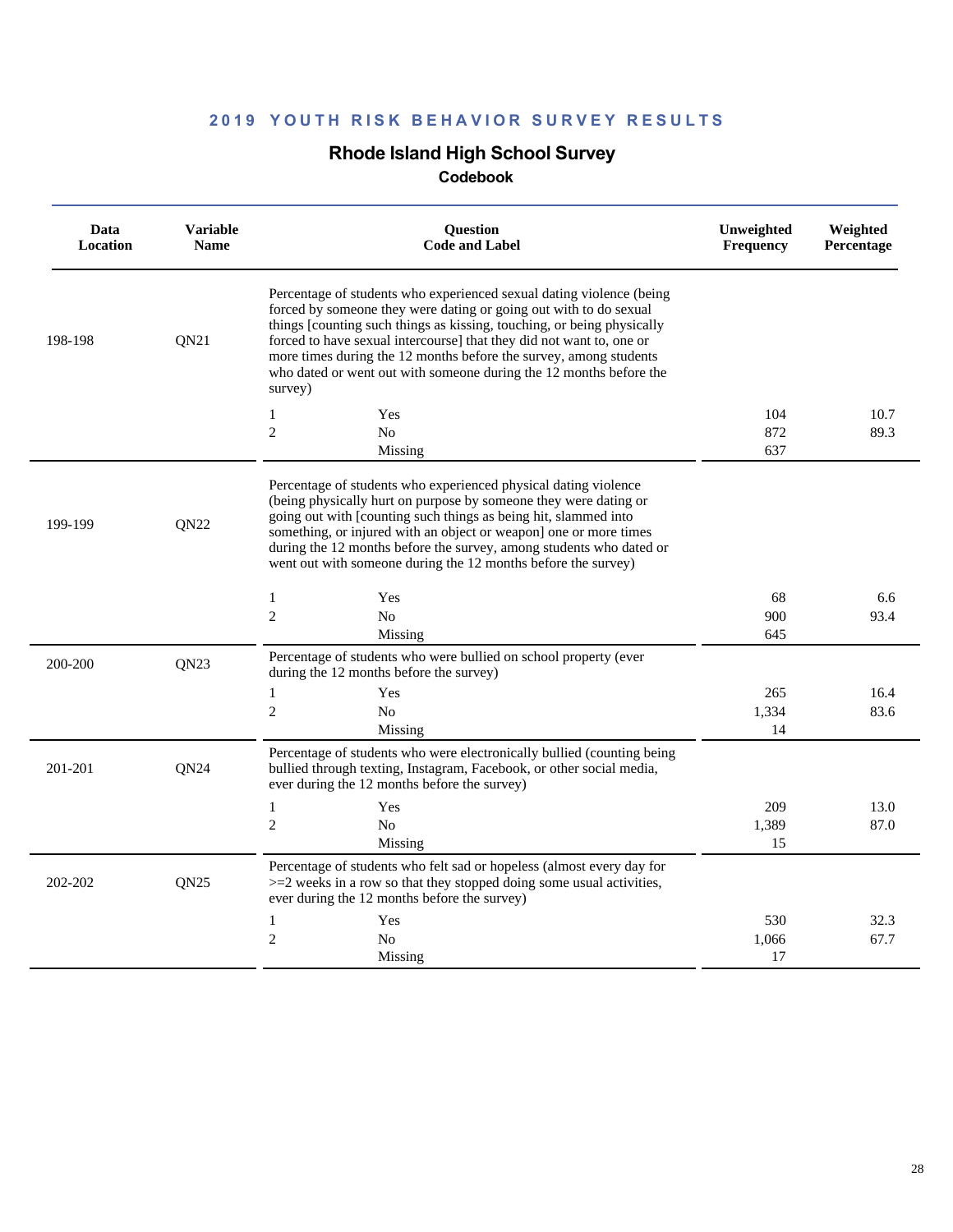## **Rhode Island High School Survey**

| Data<br><b>Location</b> | <b>Variable</b><br><b>Name</b> | Question<br><b>Code and Label</b>                                                                                                                                                      | Unweighted<br>Frequency | Weighted<br>Percentage |
|-------------------------|--------------------------------|----------------------------------------------------------------------------------------------------------------------------------------------------------------------------------------|-------------------------|------------------------|
| 203-203                 | QN <sub>26</sub>               | Percentage of students who seriously considered attempting suicide<br>(ever during the 12 months before the survey)                                                                    |                         |                        |
|                         |                                | Yes<br>1                                                                                                                                                                               | 208                     | 13.3                   |
|                         |                                | $\overline{c}$<br>No                                                                                                                                                                   | 1,374                   | 86.7                   |
|                         |                                | Missing                                                                                                                                                                                | 31                      |                        |
| 204-204                 | QN27                           | Percentage of students who made a plan about how they would attempt<br>suicide (during the 12 months before the survey)                                                                |                         |                        |
|                         |                                | Yes<br>$\mathbf{1}$                                                                                                                                                                    | 193                     | 12.1                   |
|                         |                                | $\mathbf{2}$<br>N <sub>o</sub>                                                                                                                                                         | 1,388                   | 87.9                   |
|                         |                                | Missing                                                                                                                                                                                | 32                      |                        |
| 205-205                 | QN28                           | Percentage of students who attempted suicide (one or more times<br>during the 12 months before the survey)                                                                             |                         |                        |
|                         |                                | Yes<br>1                                                                                                                                                                               | 248                     | 14.7                   |
|                         |                                | $\mathbf{2}$<br>No                                                                                                                                                                     | 1,356                   | 85.3                   |
|                         |                                | Missing                                                                                                                                                                                | 9                       |                        |
| 207-207                 | QN30                           | Percentage of students who ever tried cigarette smoking (even one or<br>two puffs)                                                                                                     |                         |                        |
|                         |                                | $\mathbf{1}$<br>Yes                                                                                                                                                                    | 237                     | 17.5                   |
|                         |                                | $\mathbf{2}$<br>No                                                                                                                                                                     | 1,303                   | 82.5                   |
|                         |                                | Missing                                                                                                                                                                                | 73                      |                        |
| 209-209                 | QN32                           | Percentage of students who currently smoked cigarettes (on at least 1<br>day during the 30 days before the survey)                                                                     |                         |                        |
|                         |                                | 1<br>Yes                                                                                                                                                                               | 56                      | 4.2                    |
|                         |                                | $\mathbf{2}$<br>No                                                                                                                                                                     | 1,476                   | 95.8                   |
|                         |                                | Missing                                                                                                                                                                                | 81                      |                        |
| 210-210                 | QN33                           | Percentage of students who smoked more than 10 cigarettes per day (on<br>the days they smoked during the 30 days before the survey, among<br>students who currently smoked cigarettes) |                         |                        |
|                         |                                | Yes<br>1                                                                                                                                                                               | 14                      | 29.4                   |
|                         |                                | $\mathfrak{2}$<br>N <sub>o</sub>                                                                                                                                                       | 40                      | 70.6                   |
|                         |                                | Missing                                                                                                                                                                                | 1,559                   |                        |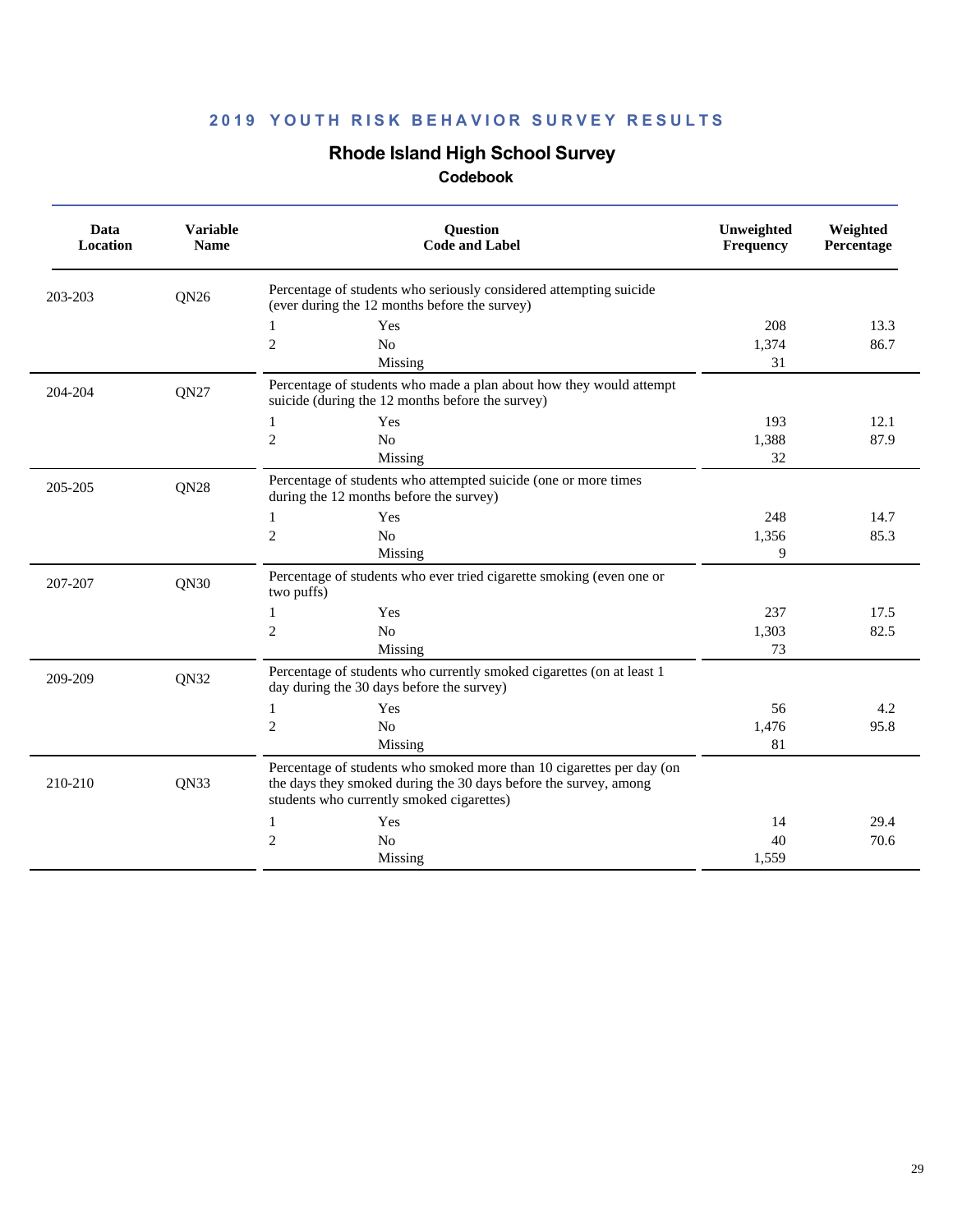## **Rhode Island High School Survey**

| Data<br>Location | <b>Variable</b><br><b>Name</b> | <b>Ouestion</b><br><b>Code and Label</b>                                                                                                                                                                                                                                                                                               | Unweighted<br>Frequency | Weighted<br>Percentage |
|------------------|--------------------------------|----------------------------------------------------------------------------------------------------------------------------------------------------------------------------------------------------------------------------------------------------------------------------------------------------------------------------------------|-------------------------|------------------------|
| 211-211          | QN34                           | Percentage of students who ever used an electronic vapor product<br>(including e-cigarettes, e-cigars, e-pipes, vape pipes, vaping pens,<br>e-hookahs, and hookah pens [such as blu, NJOY, Vuse, MarkTen,<br>Logic, Vapin Plus, eGo, and Halo])                                                                                        |                         |                        |
|                  |                                | 1<br>Yes                                                                                                                                                                                                                                                                                                                               | 706                     | 48.9                   |
|                  |                                | $\mathfrak{2}$<br>No                                                                                                                                                                                                                                                                                                                   | 849                     | 51.1                   |
| 212-212          | <b>ON35</b>                    | Missing<br>Percentage of students who currently used an electronic vapor product<br>(including e-cigarettes, e-cigars, e-pipes, vape pipes, vaping pens,<br>e-hookahs, and hookah pens [such as blu, NJOY, Vuse, MarkTen,<br>Logic, Vapin Plus, eGo, and Halo], on at least 1 day during the 30 days<br>before the survey)             | 58                      |                        |
|                  |                                | Yes<br>1                                                                                                                                                                                                                                                                                                                               | 396                     | 30.1                   |
|                  |                                | $\mathfrak{2}$<br>No                                                                                                                                                                                                                                                                                                                   | 1,109                   | 69.9                   |
|                  |                                | Missing                                                                                                                                                                                                                                                                                                                                | 108                     |                        |
| 213-213          | QN36                           | Percentage of students who usually got their own electronic vapor<br>products by buying them in a store (such as a convenience store,<br>supermarket, discount store, gas station, or vape store, during the 30<br>days before the survey, among students who currently used electronic<br>vapor products and who were aged <18 years) |                         |                        |
|                  |                                | Yes<br>1                                                                                                                                                                                                                                                                                                                               | 34                      | 12.9                   |
|                  |                                | $\overline{2}$<br>No                                                                                                                                                                                                                                                                                                                   | 284                     | 87.1                   |
|                  |                                | Missing                                                                                                                                                                                                                                                                                                                                | 1,295                   |                        |
| 215-215          | QN38                           | Percentage of students who currently smoked cigars (cigars, cigarillos,<br>or little cigars, on at least 1 day during the 30 days before the survey)                                                                                                                                                                                   |                         |                        |
|                  |                                | Yes<br>1                                                                                                                                                                                                                                                                                                                               | 76                      | 5.1                    |
|                  |                                | $\overline{2}$<br>No                                                                                                                                                                                                                                                                                                                   | 1,528                   | 94.9                   |
|                  |                                | Missing                                                                                                                                                                                                                                                                                                                                | 9                       |                        |
| 217-217          | QN40                           | Percentage of students who had their first drink of alcohol before age<br>13 years (other than a few sips)                                                                                                                                                                                                                             |                         |                        |
|                  |                                | 1<br>Yes                                                                                                                                                                                                                                                                                                                               | 176                     | 10.2                   |
|                  |                                | $\overline{2}$<br>N <sub>0</sub>                                                                                                                                                                                                                                                                                                       | 1,384                   | 89.8                   |
|                  |                                | Missing                                                                                                                                                                                                                                                                                                                                | 53                      |                        |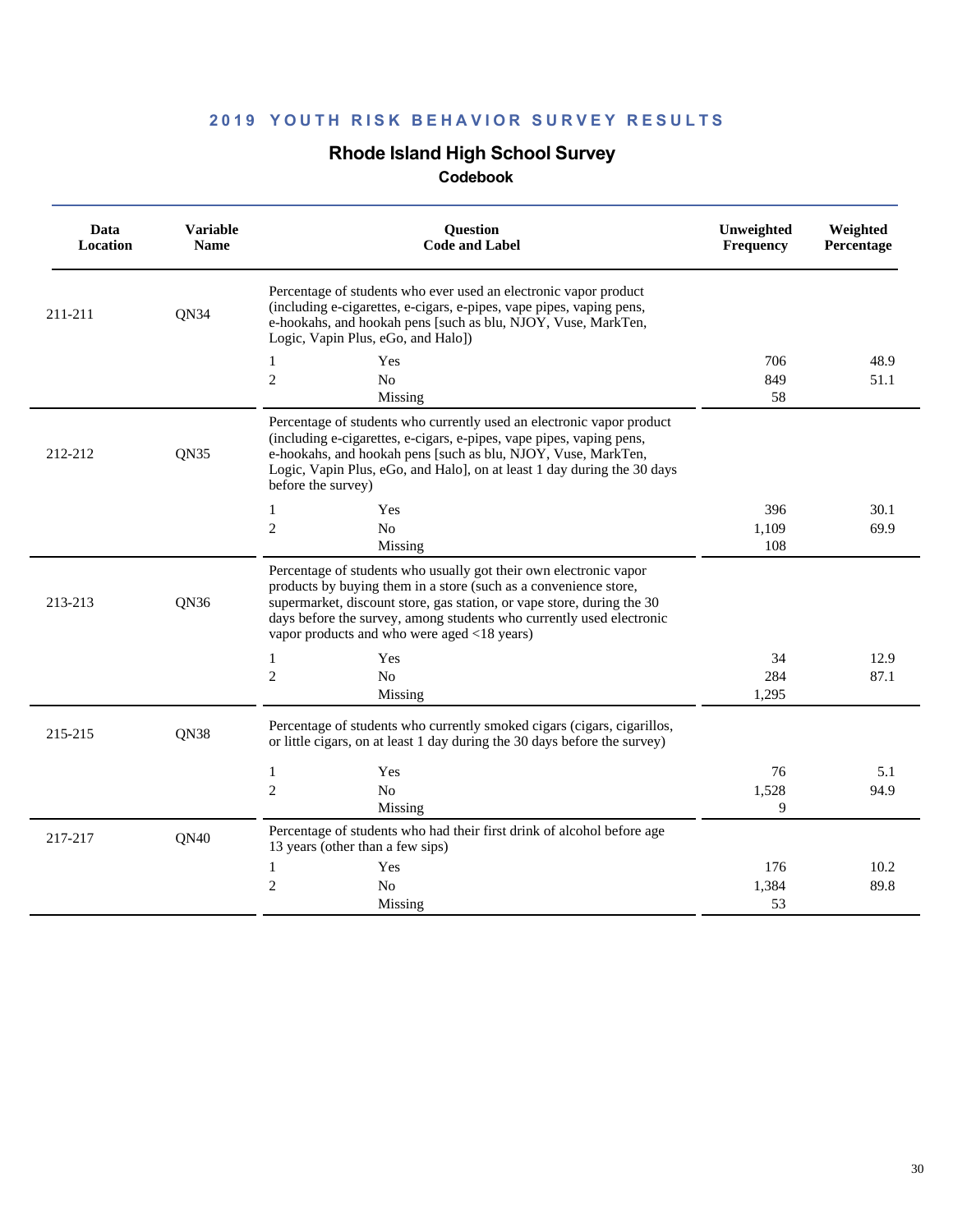### **Rhode Island High School Survey**

| Data<br>Location | <b>Variable</b><br><b>Name</b> | Question<br><b>Code and Label</b>                                                                                                                                                                                                                                                  | Unweighted<br>Frequency | Weighted<br>Percentage |
|------------------|--------------------------------|------------------------------------------------------------------------------------------------------------------------------------------------------------------------------------------------------------------------------------------------------------------------------------|-------------------------|------------------------|
| 218-218          | QN41                           | Percentage of students who currently drank alcohol (at least one drink<br>of alcohol, on at least 1 day during the 30 days before the survey)                                                                                                                                      |                         |                        |
|                  |                                | Yes<br>$\mathbf{1}$<br>$\overline{2}$<br>N <sub>0</sub><br>Missing                                                                                                                                                                                                                 | 288<br>1,201<br>124     | 21.5<br>78.5           |
| 219-219          | QN42                           | Percentage of students who currently were binge drinking (had four or<br>more drinks of alcohol in a row for female students or five or more<br>drinks of alcohol in a row for male students, within a couple of hours,<br>on at least 1 day during the 30 days before the survey) |                         |                        |
|                  |                                | $\mathbf{1}$<br>Yes<br>$\overline{2}$<br>No<br>Missing                                                                                                                                                                                                                             | 147<br>1,426<br>40      | 10.7<br>89.3           |
| 221-221          | QN44                           | Percentage of students who usually got the alcohol they drank by<br>someone giving it to them (during the 30 days before the survey,<br>among students who currently drank alcohol)                                                                                                |                         |                        |
|                  |                                | $\mathbf{1}$<br>Yes<br>$\mathfrak{2}$<br>N <sub>0</sub><br>Missing                                                                                                                                                                                                                 | 99<br>183<br>1,331      | 33.8<br>66.2           |
| 222-222          | QN45                           | Percentage of students who ever used marijuana (one or more times<br>during their life)                                                                                                                                                                                            |                         |                        |
|                  |                                | Yes<br>$\mathbf{1}$<br>$\mathfrak{2}$<br>N <sub>0</sub><br>Missing                                                                                                                                                                                                                 | 522<br>1,013<br>78      | 37.7<br>62.3           |
| 223-223          | QN46                           | Percentage of students who tried marijuana for the first time before age<br>13 years                                                                                                                                                                                               |                         |                        |
|                  |                                | Yes<br>$\mathbf{1}$<br>$\mathfrak{2}$<br>N <sub>0</sub><br>Missing                                                                                                                                                                                                                 | 71<br>1,481<br>61       | 4.6<br>95.4            |
| 224-224          | <b>QN47</b>                    | Percentage of students who currently used marijuana (one or more<br>times during the 30 days before the survey)                                                                                                                                                                    |                         |                        |
|                  |                                | $\mathbf{1}$<br>Yes<br>$\overline{c}$<br>N <sub>0</sub><br>Missing                                                                                                                                                                                                                 | 308<br>1,242<br>63      | 23.0<br>77.0           |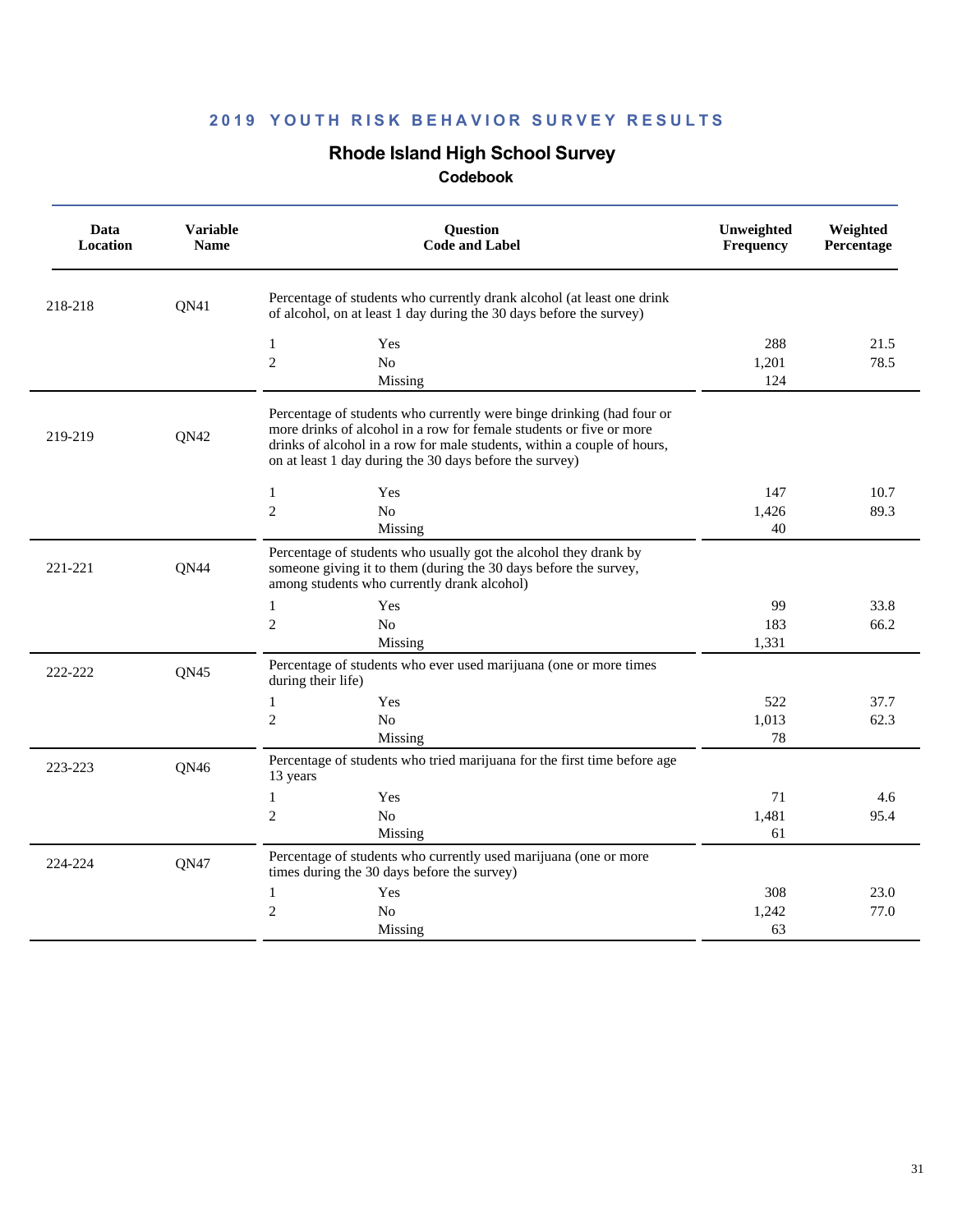# **Rhode Island High School Survey**

| Data<br>Location | <b>Variable</b><br><b>Name</b> | Question<br><b>Code and Label</b>                                                                                                                                                                                                                                                  | Unweighted<br>Frequency | Weighted<br>Percentage |
|------------------|--------------------------------|------------------------------------------------------------------------------------------------------------------------------------------------------------------------------------------------------------------------------------------------------------------------------------|-------------------------|------------------------|
| 225-225          | QN48                           | Percentage of students who ever used synthetic marijuana (one or more<br>times during their life)                                                                                                                                                                                  |                         |                        |
|                  |                                | 1<br>Yes<br>$\mathbf{2}$<br>No<br>Missing                                                                                                                                                                                                                                          | 110<br>1,471<br>32      | 7.7<br>92.3            |
| 226-226          | QN49                           | Percentage of students who ever took prescription pain medicine<br>without a doctor's prescription or differently than how a doctor told<br>them to use it (counting drugs such as codeine, Vicodin, OxyContin,<br>Hydrocodone, and Percocet, one or more times during their life) |                         |                        |
|                  |                                | $\mathbf{1}$<br>Yes<br>$\overline{c}$<br>N <sub>o</sub><br>Missing                                                                                                                                                                                                                 | 163<br>1,431<br>19      | 10.0<br>90.0           |
| 227-227          | QN50                           | Percentage of students who ever used cocaine (any form of cocaine,<br>including powder, crack, or freebase, one or more times during their<br>life)                                                                                                                                |                         |                        |
|                  |                                | $\mathbf{1}$<br>Yes<br>$\overline{c}$<br>N <sub>o</sub><br>Missing                                                                                                                                                                                                                 | 50<br>1,539<br>24       | 3.4<br>96.6            |
| 229-229          | QN52                           | Percentage of students who ever used heroin (also called "smack,"<br>"junk," or "China White," one or more times during their life)                                                                                                                                                |                         |                        |
|                  |                                | Yes<br>1<br>$\mathfrak{2}$<br>No<br>Missing                                                                                                                                                                                                                                        | 43<br>1,540<br>30       | 2.4<br>97.6            |
| 231-231          | <b>QN54</b>                    | Percentage of students who ever used ecstasy (also called "MDMA,"<br>one or more times during their life)                                                                                                                                                                          |                         |                        |
|                  |                                | $\mathbf{1}$<br>Yes<br>$\overline{c}$<br>No<br>Missing                                                                                                                                                                                                                             | 54<br>1,537<br>22       | 3.3<br>96.7            |
| 235-235          | QN58                           | Percentage of students who ever had sexual intercourse<br>Yes<br>1<br>$\overline{c}$<br>No                                                                                                                                                                                         | 503<br>851              | 41.1<br>58.9           |
|                  |                                | Missing                                                                                                                                                                                                                                                                            | 259                     |                        |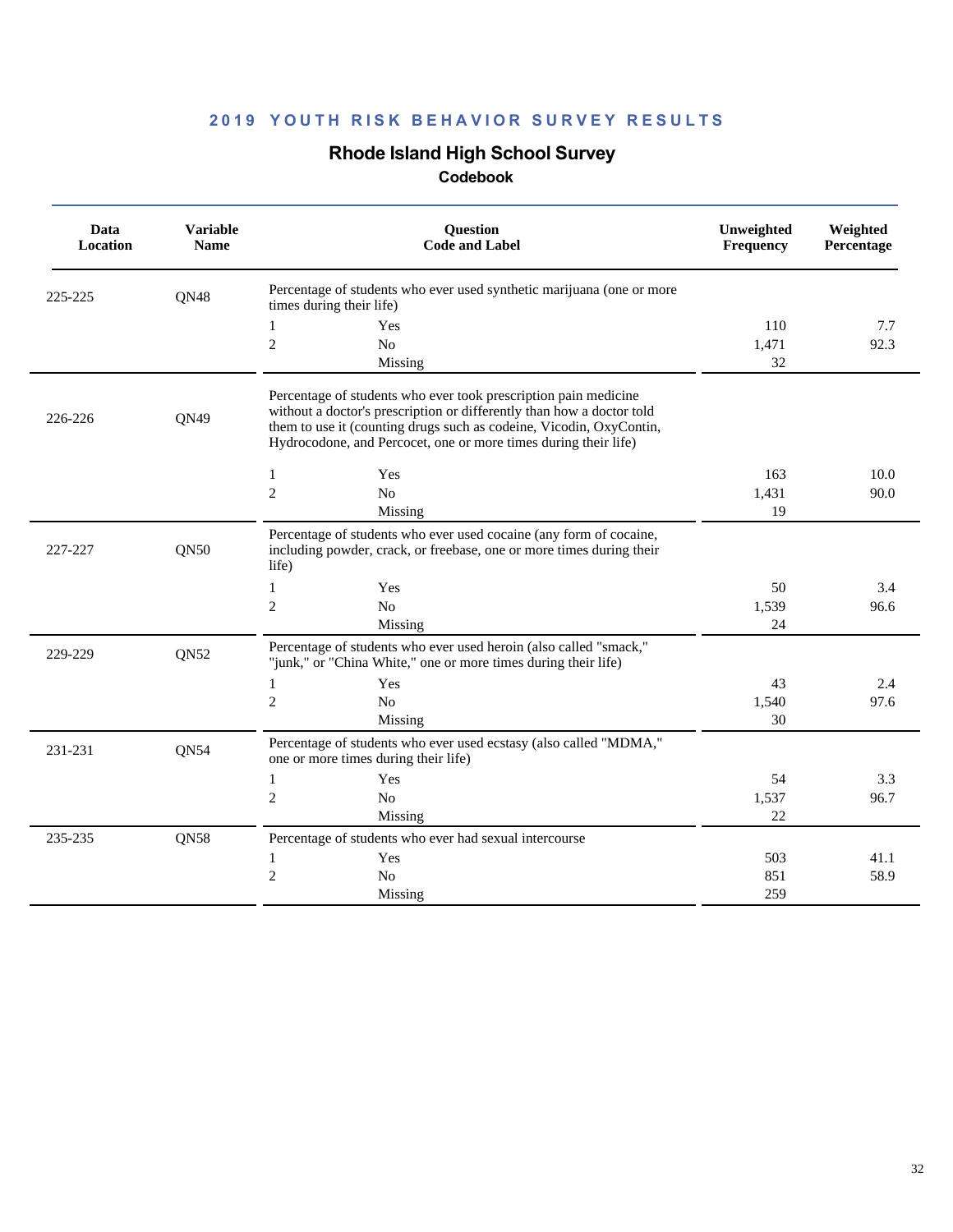## **Rhode Island High School Survey**

| Data<br>Location | <b>Variable</b><br><b>Name</b> | <b>Ouestion</b><br><b>Code and Label</b>                                                                                                                           | Unweighted<br><b>Frequency</b> | Weighted<br>Percentage |
|------------------|--------------------------------|--------------------------------------------------------------------------------------------------------------------------------------------------------------------|--------------------------------|------------------------|
| 238-238          | QN61                           | Percentage of students who were currently sexually active (had sexual<br>intercourse with at least one person, during the 3 months before the<br>survey)           |                                |                        |
|                  |                                | 1<br>Yes                                                                                                                                                           | 392                            | 32.1                   |
|                  |                                | $\mathfrak{2}$<br>No                                                                                                                                               | 974                            | 67.9                   |
|                  |                                | Missing                                                                                                                                                            | 247                            |                        |
| 239-239          | QN62                           | Percentage of students who drank alcohol or used drugs before last<br>sexual intercourse (among students who were currently sexually active)                       |                                |                        |
|                  |                                | Yes<br>1                                                                                                                                                           | 60                             | 16.4                   |
|                  |                                | $\overline{2}$<br>No                                                                                                                                               | 329                            | 83.6                   |
|                  |                                | Missing                                                                                                                                                            | 1,224                          |                        |
| 240-240          | QN63                           | Percentage of students who used a condom during last sexual<br>intercourse (among students who were currently sexually active)                                     |                                |                        |
|                  |                                | $\mathbf{1}$<br>Yes                                                                                                                                                | 215                            | 55.3                   |
|                  |                                | $\mathfrak{2}$<br>No                                                                                                                                               | 166                            | 44.7                   |
|                  |                                | Missing                                                                                                                                                            | 1,232                          |                        |
| 241-241          | QN64                           | Percentage of students who used birth control pills before last sexual<br>intercourse (to prevent pregnancy, among students who were currently<br>sexually active) |                                |                        |
|                  |                                | $\mathbf{1}$<br>Yes                                                                                                                                                | 78                             | 24.2                   |
|                  |                                | $\mathfrak{2}$<br>No                                                                                                                                               | 304                            | 75.8                   |
|                  |                                | Missing                                                                                                                                                            | 1.231                          |                        |
| 245-245          | QN68                           | Percentage of students who were trying to lose weight                                                                                                              |                                |                        |
|                  |                                | Yes<br>1                                                                                                                                                           | 728                            | 46.1                   |
|                  |                                | $\sqrt{2}$<br>No                                                                                                                                                   | 834                            | 53.9                   |
|                  |                                | Missing                                                                                                                                                            | 51                             |                        |
| 246-246          | QN69                           | Percentage of students who did not drink fruit juice (100% fruit juices<br>one or more times during the 7 days before the survey)                                  |                                |                        |
|                  |                                | $\mathbf{1}$<br>Yes                                                                                                                                                | 511                            | 32.8                   |
|                  |                                | $\overline{2}$<br>N <sub>o</sub>                                                                                                                                   | 1.068                          | 67.2                   |
|                  |                                | Missing                                                                                                                                                            | 34                             |                        |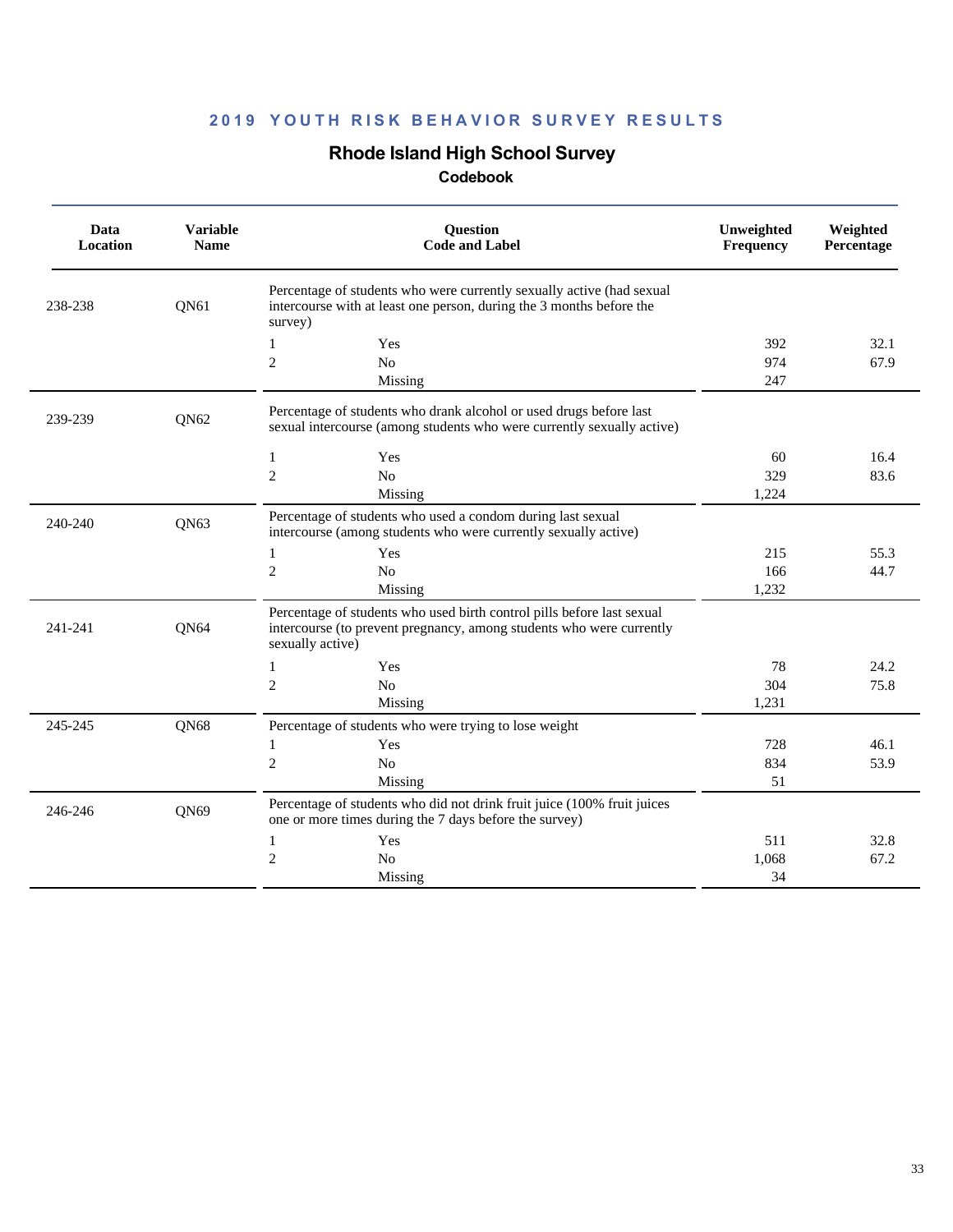# **Rhode Island High School Survey**

| Data<br>Location | <b>Variable</b><br><b>Name</b> | Question<br><b>Code and Label</b>                                                                                                                                                                                                                           | Unweighted<br><b>Frequency</b> | Weighted<br>Percentage |
|------------------|--------------------------------|-------------------------------------------------------------------------------------------------------------------------------------------------------------------------------------------------------------------------------------------------------------|--------------------------------|------------------------|
| 247-247          | <b>QN70</b>                    | Percentage of students who did not eat fruit (one or more times during<br>the 7 days before the survey)                                                                                                                                                     |                                |                        |
|                  |                                | Yes<br>1                                                                                                                                                                                                                                                    | 191                            | 10.6                   |
|                  |                                | $\overline{2}$<br>N <sub>o</sub>                                                                                                                                                                                                                            | 1.388                          | 89.4                   |
|                  |                                | Missing                                                                                                                                                                                                                                                     | 34                             |                        |
| 248-248          | QN71                           | Percentage of students who did not eat green salad (one or more times<br>during the 7 days before the survey)                                                                                                                                               |                                |                        |
|                  |                                | Yes<br>1                                                                                                                                                                                                                                                    | 650                            | 40.4                   |
|                  |                                | $\sqrt{2}$<br>No                                                                                                                                                                                                                                            | 918                            | 59.6                   |
|                  |                                | Missing                                                                                                                                                                                                                                                     | 45                             |                        |
| 249-249          | QN72                           | Percentage of students who did not eat potatoes (one or more times<br>during the 7 days before the survey)                                                                                                                                                  |                                |                        |
|                  |                                | Yes<br>$\mathbf{1}$                                                                                                                                                                                                                                         | 650                            | 39.2                   |
|                  |                                | $\mathfrak{2}$<br>N <sub>o</sub>                                                                                                                                                                                                                            | 931                            | 60.8                   |
|                  |                                | Missing                                                                                                                                                                                                                                                     | 32                             |                        |
| 250-250          | QN73                           | Percentage of students who did not eat carrots (one or more times<br>during the 7 days before the survey)                                                                                                                                                   |                                |                        |
|                  |                                | 1<br>Yes                                                                                                                                                                                                                                                    | 836                            | 51.9                   |
|                  |                                | $\sqrt{2}$<br>No                                                                                                                                                                                                                                            | 739                            | 48.1                   |
|                  |                                | Missing                                                                                                                                                                                                                                                     | 38                             |                        |
| 251-251          | QN74                           | Percentage of students who did not eat other vegetables (one or more<br>times during the 7 days before the survey)                                                                                                                                          |                                |                        |
|                  |                                | Yes<br>1                                                                                                                                                                                                                                                    | 317                            | 18.2                   |
|                  |                                | $\overline{2}$<br>N <sub>o</sub>                                                                                                                                                                                                                            | 1,253                          | 81.8                   |
|                  |                                | Missing                                                                                                                                                                                                                                                     | 43                             |                        |
| 255-255          | <b>ON78</b>                    | Percentage of students who were physically active at least 60 minutes<br>per day on 5 or more days (in any kind of physical activity that<br>increased their heart rate and made them breathe hard some of the time<br>during the 7 days before the survey) |                                |                        |
|                  |                                | Yes<br>1                                                                                                                                                                                                                                                    | 623                            | 41.4                   |
|                  |                                | $\overline{c}$<br>N <sub>o</sub>                                                                                                                                                                                                                            | 952                            | 58.6                   |
|                  |                                | Missing                                                                                                                                                                                                                                                     | 38                             |                        |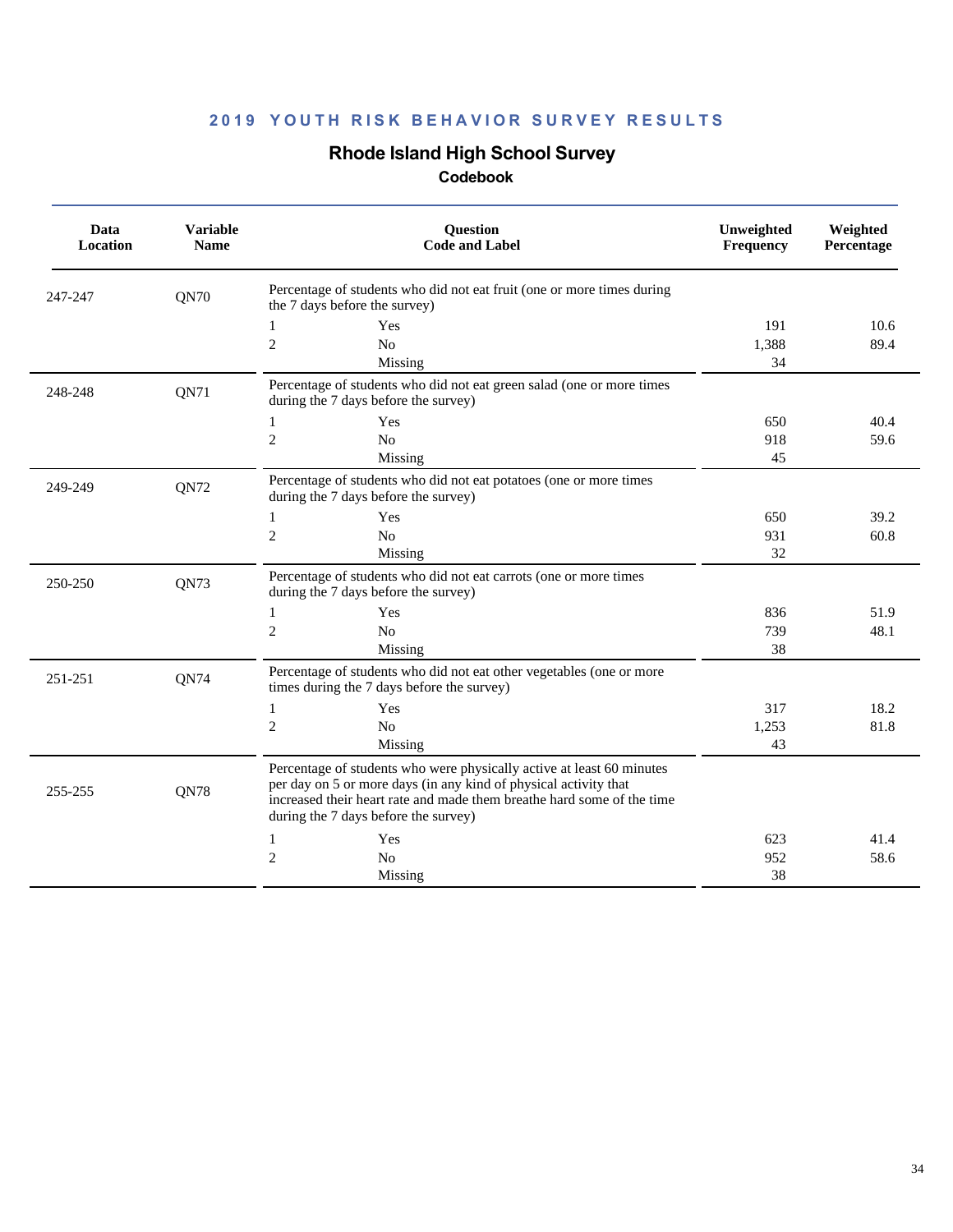## **Rhode Island High School Survey**

| Data<br>Location | <b>Variable</b><br><b>Name</b> | Question<br><b>Code and Label</b>                                                                                                                                                                                                                                                                                                                 | Unweighted<br>Frequency | Weighted<br>Percentage |
|------------------|--------------------------------|---------------------------------------------------------------------------------------------------------------------------------------------------------------------------------------------------------------------------------------------------------------------------------------------------------------------------------------------------|-------------------------|------------------------|
| 257-257          | QN80                           | Percentage of students who played video or computer games or used a<br>computer 3 or more hours per day (counting time spent on things such<br>as Xbox, PlayStation, an iPad or other tablet, a smartphone, texting,<br>YouTube, Instagram, Facebook, or other social media, for something<br>that was not school work, on an average school day) |                         |                        |
|                  |                                | $\mathbf{1}$<br>Yes                                                                                                                                                                                                                                                                                                                               | 733                     | 47.0                   |
|                  |                                | $\overline{c}$<br>N <sub>o</sub>                                                                                                                                                                                                                                                                                                                  | 829                     | 53.0                   |
|                  |                                | Missing                                                                                                                                                                                                                                                                                                                                           | 51                      |                        |
| 258-258          | QN81                           | Percentage of students who attended physical education (PE) classes on<br>1 or more days (in an average week when they were in school)                                                                                                                                                                                                            |                         |                        |
|                  |                                | $\mathbf{1}$<br>Yes                                                                                                                                                                                                                                                                                                                               | 1,087                   | 70.8                   |
|                  |                                | $\overline{c}$<br>No                                                                                                                                                                                                                                                                                                                              | 455                     | 29.2                   |
|                  |                                | Missing                                                                                                                                                                                                                                                                                                                                           | 71                      |                        |
| 260-260          | QN83                           | Percentage of students who had a concussion from playing a sport or<br>being physically active (one or more times during the 12 months before<br>the survey)                                                                                                                                                                                      |                         |                        |
|                  |                                | $\mathbf{1}$<br>Yes                                                                                                                                                                                                                                                                                                                               | 265                     | 16.3                   |
|                  |                                | $\overline{2}$<br>N <sub>0</sub>                                                                                                                                                                                                                                                                                                                  | 1,304                   | 83.7                   |
|                  |                                | Missing                                                                                                                                                                                                                                                                                                                                           | 44                      |                        |
| 262-262          | <b>ON85</b>                    | Percentage of students who were tested for a sexually transmitted<br>disease (STD) other than HIV, such as chlamydia or gonorrhea (during<br>the 12 months before the survey)                                                                                                                                                                     |                         |                        |
|                  |                                | Yes<br>$\mathbf{1}$                                                                                                                                                                                                                                                                                                                               | 213                     | 14.6                   |
|                  |                                | $\overline{c}$<br>N <sub>0</sub>                                                                                                                                                                                                                                                                                                                  | 1,338                   | 85.4                   |
|                  |                                | Missing                                                                                                                                                                                                                                                                                                                                           | 62                      |                        |
| 263-263          | <b>ON86</b>                    | Percentage of students who saw a dentist (for a check-up, exam, teeth<br>cleaning, or other dental work, during the 12 months before the survey)                                                                                                                                                                                                  |                         |                        |
|                  |                                | $\mathbf{1}$<br>Yes                                                                                                                                                                                                                                                                                                                               | 1,183                   | 77.7                   |
|                  |                                | $\overline{c}$<br>N <sub>0</sub>                                                                                                                                                                                                                                                                                                                  | 377                     | 22.3                   |
|                  |                                | Missing                                                                                                                                                                                                                                                                                                                                           | 53                      |                        |
| 265-265          | QN88                           | Percentage of students who got 8 or more hours of sleep (on an average<br>school night)                                                                                                                                                                                                                                                           |                         |                        |
|                  |                                | $\mathbf{1}$<br>Yes                                                                                                                                                                                                                                                                                                                               | 338                     | 19.6                   |
|                  |                                | $\overline{c}$<br>N <sub>0</sub>                                                                                                                                                                                                                                                                                                                  | 1,217                   | 80.4                   |
|                  |                                | Missing                                                                                                                                                                                                                                                                                                                                           | 58                      |                        |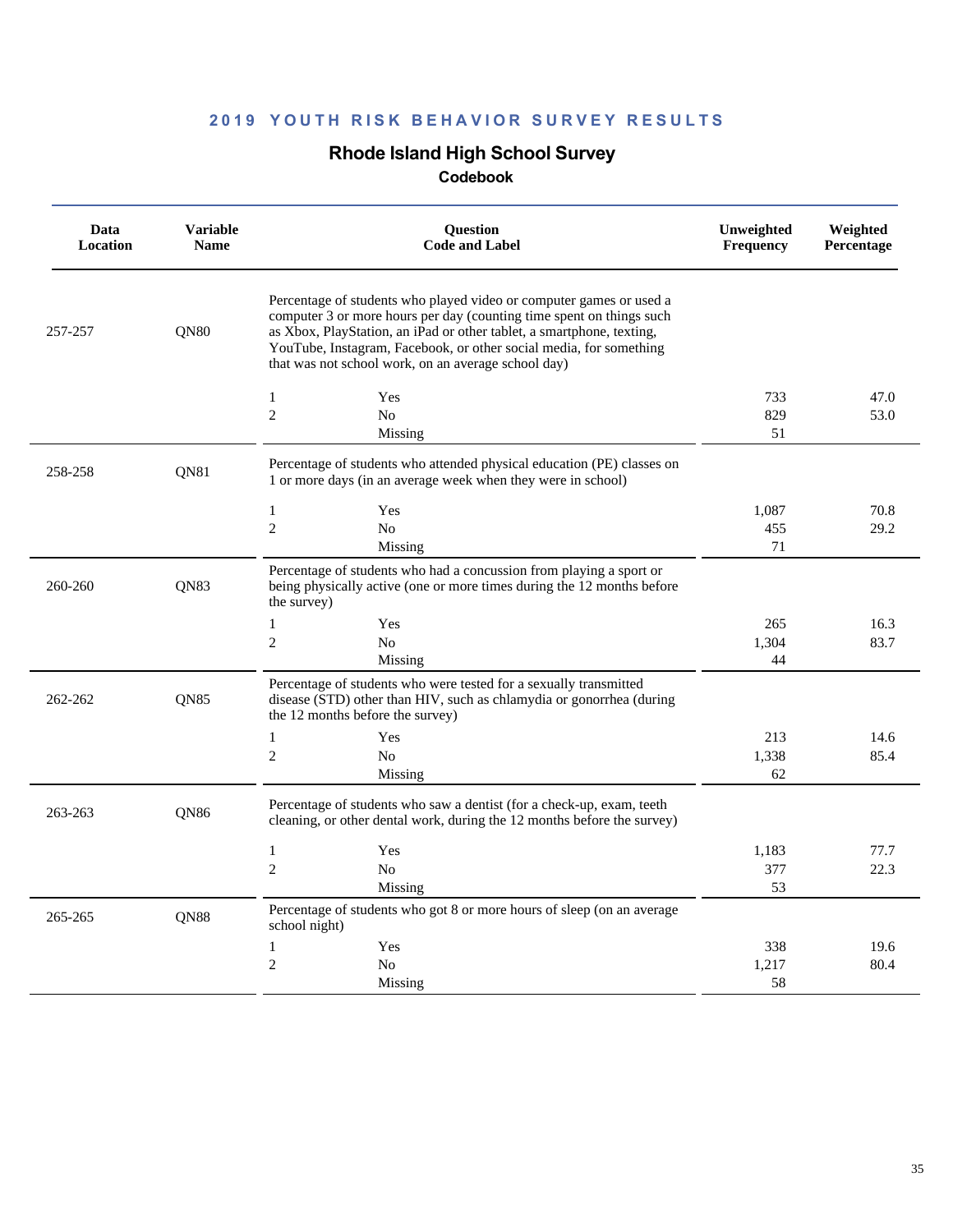## **Rhode Island High School Survey**

| Data<br><b>Location</b> | <b>Variable</b><br><b>Name</b> | Question<br><b>Code and Label</b>                                                                                                                                                                                     | Unweighted<br>Frequency | Weighted<br>Percentage |
|-------------------------|--------------------------------|-----------------------------------------------------------------------------------------------------------------------------------------------------------------------------------------------------------------------|-------------------------|------------------------|
| 266-266                 | QN89                           | Percentage of students who described their grades in school as mostly<br>A's or B's (during the 12 months before the survey)                                                                                          |                         |                        |
|                         |                                | Yes<br>1                                                                                                                                                                                                              | 1,127                   | 74.8                   |
|                         |                                | $\mathfrak{2}$<br>No                                                                                                                                                                                                  | 422                     | 25.2                   |
|                         |                                | Missing                                                                                                                                                                                                               | 64                      |                        |
| 267-267                 | QN90                           | Percentage of students who have physical disabilities or long-term<br>health problems (meaning 6 months or more)                                                                                                      |                         |                        |
|                         |                                | Yes<br>1                                                                                                                                                                                                              | 127                     | 8.0                    |
|                         |                                | $\overline{2}$<br>N <sub>o</sub>                                                                                                                                                                                      | 1,468                   | 92.0                   |
|                         |                                | Missing                                                                                                                                                                                                               | 18                      |                        |
| 268-268                 | QN91                           | Percentage of students who have long-term emotional problems or<br>learning disabilities (meaning 6 months or more)                                                                                                   |                         |                        |
|                         |                                | Yes<br>1                                                                                                                                                                                                              | 265                     | 17.7                   |
|                         |                                | $\overline{2}$<br>N <sub>o</sub>                                                                                                                                                                                      | 1,323                   | 82.3                   |
|                         |                                | Missing                                                                                                                                                                                                               | 25                      |                        |
| 269-269                 | QN92                           | Percentage of students who are transgender                                                                                                                                                                            |                         |                        |
|                         |                                | Yes<br>1                                                                                                                                                                                                              | 19                      | 1.5                    |
|                         |                                | $\overline{2}$<br>N <sub>o</sub>                                                                                                                                                                                      | 1,581                   | 98.5                   |
|                         |                                | Missing                                                                                                                                                                                                               | 13                      |                        |
| 270-270                 | QN93                           | Percentage of students who think other people at school would describe<br>them as equally feminine and masculine                                                                                                      |                         |                        |
|                         |                                | $\mathbf{1}$<br>Yes                                                                                                                                                                                                   | 181                     | 11.1                   |
|                         |                                | $\mathfrak{2}$<br>No                                                                                                                                                                                                  | 1,389                   | 88.9                   |
|                         |                                | Missing                                                                                                                                                                                                               | 43                      |                        |
| 271-271                 | QN94                           | Percentage of students who rode in a car or other vehicle driven by<br>someone who had been using marijuana (also called pot, weed, or<br>cannabis or any form of this drug, during the 30 days before the<br>survey) |                         |                        |
|                         |                                | Yes<br>1                                                                                                                                                                                                              | 371                     | 26.0                   |
|                         |                                | $\overline{2}$<br>N <sub>o</sub>                                                                                                                                                                                      | 1,235                   | 74.0                   |
|                         |                                | Missing                                                                                                                                                                                                               | 7                       |                        |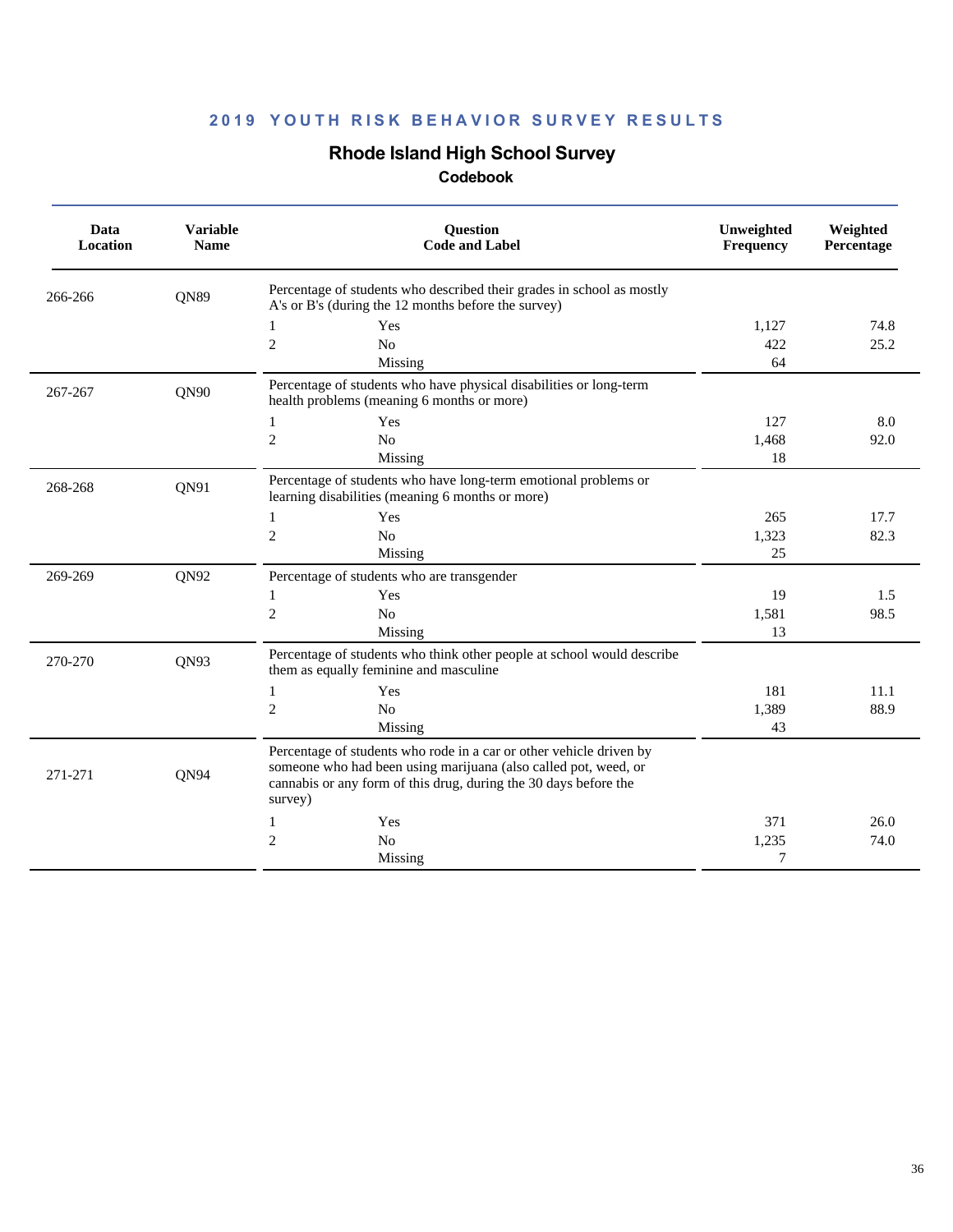## **Rhode Island High School Survey**

| Percentage of students who drove a car or other vehicle when they had<br>been using marijuana (also called pot, weed, or cannabis or any form of<br>QN95<br>this drug, one or more times during the 30 days before the survey,<br>272-272                                            |             |  |
|--------------------------------------------------------------------------------------------------------------------------------------------------------------------------------------------------------------------------------------------------------------------------------------|-------------|--|
| among students who had driven a car or other vehicle during the 30<br>days before the survey)                                                                                                                                                                                        |             |  |
| $\mathbf{1}$<br>Yes                                                                                                                                                                                                                                                                  | 89<br>16.6  |  |
| $\overline{c}$<br>N <sub>0</sub>                                                                                                                                                                                                                                                     | 519<br>83.4 |  |
| Missing<br>1.005                                                                                                                                                                                                                                                                     |             |  |
| Percentage of students who talked on a hands-free cell phone while<br>driving (by using Bluetooth, a car kit, a wired headset, or a speaker<br>QN96<br>273-273<br>phone, on at least 1 day during the 30 days before the survey, among<br>students who drove a car or other vehicle) |             |  |
| $\mathbf{1}$<br>Yes                                                                                                                                                                                                                                                                  | 249<br>46.7 |  |
| $\overline{c}$<br>N <sub>o</sub>                                                                                                                                                                                                                                                     | 365<br>53.3 |  |
| Missing                                                                                                                                                                                                                                                                              | 999         |  |
| Percentage of students who have been the victim of teasing or name<br>274-274<br><b>ON97</b><br>calling because of their race or ethnic background (during the 12<br>months before the survey)                                                                                       |             |  |
| $\mathbf{1}$<br>Yes                                                                                                                                                                                                                                                                  | 189<br>11.6 |  |
| $\overline{c}$<br>N <sub>o</sub><br>1,400                                                                                                                                                                                                                                            | 88.4        |  |
| Missing                                                                                                                                                                                                                                                                              | 24          |  |
| Percentage of students who reported someone who lives with them<br>275-275<br><b>ON98</b><br>smokes cigarettes                                                                                                                                                                       |             |  |
| $\mathbf{1}$<br>Yes                                                                                                                                                                                                                                                                  | 371<br>24.7 |  |
| $\overline{c}$<br>N <sub>o</sub><br>1,214                                                                                                                                                                                                                                            | 75.3        |  |
| Missing                                                                                                                                                                                                                                                                              | 28          |  |
| Percentage of students who tried to quit smoking cigarettes (among<br>276-276<br><b>ON99</b><br>students who smoked cigarettes during the 12 months before the<br>survey)                                                                                                            |             |  |
| $\mathbf{1}$<br>Yes                                                                                                                                                                                                                                                                  | 24<br>51.9  |  |
| $\overline{c}$<br>N <sub>0</sub>                                                                                                                                                                                                                                                     | 22<br>48.1  |  |
| 1,567<br>Missing                                                                                                                                                                                                                                                                     |             |  |
| Percentage of students who used electronic-vapor products mainly<br>277-277<br>QN100<br>because a friend or family member used them                                                                                                                                                  |             |  |
| 1<br>Yes                                                                                                                                                                                                                                                                             | 163<br>12.5 |  |
| $\mathfrak{2}$<br>No<br>1,241                                                                                                                                                                                                                                                        | 87.5        |  |
| Missing                                                                                                                                                                                                                                                                              | 209         |  |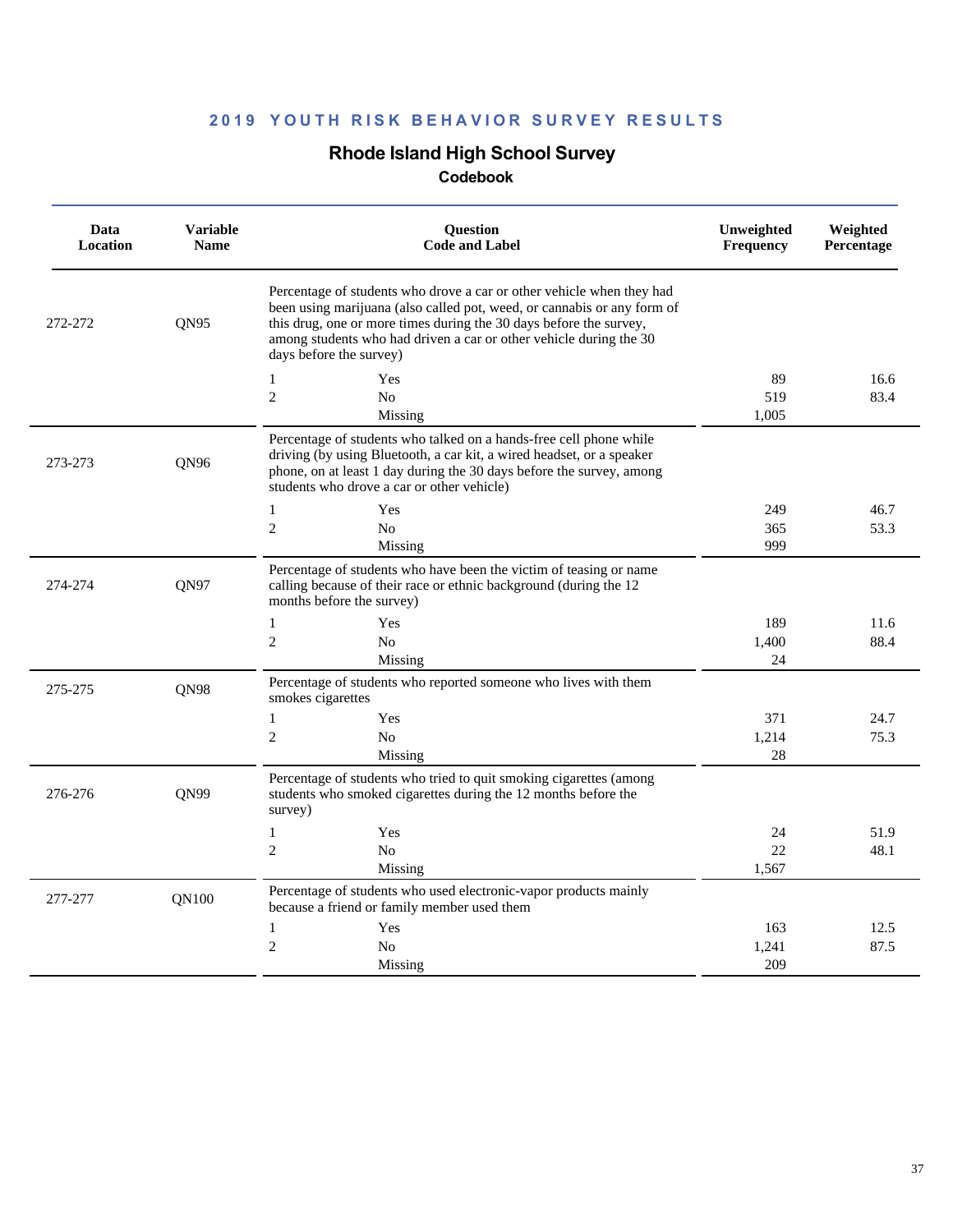## **Rhode Island High School Survey**

| Data<br><b>Location</b> | <b>Variable</b><br><b>Name</b> | <b>Ouestion</b><br><b>Code and Label</b>                                                                                                                                                                                                                                                                                                                                                                 | Unweighted<br>Frequency | Weighted<br>Percentage |
|-------------------------|--------------------------------|----------------------------------------------------------------------------------------------------------------------------------------------------------------------------------------------------------------------------------------------------------------------------------------------------------------------------------------------------------------------------------------------------------|-------------------------|------------------------|
| 278-278                 | <b>ON101</b>                   | Percentage of students who smoked tobacco in a hookah, narghile, or<br>other type of waterpipe (on at least 1 day during the 30 days before the<br>survey)                                                                                                                                                                                                                                               |                         |                        |
|                         |                                | Yes<br>1<br>$\mathfrak{2}$<br>No                                                                                                                                                                                                                                                                                                                                                                         | 90<br>1,455             | 5.6<br>94.4            |
|                         |                                | Missing                                                                                                                                                                                                                                                                                                                                                                                                  | 68                      |                        |
| 279-279                 | QN102                          | Percentage of students who currently used smokeless tobacco (chewing<br>tobacco, snuff, dip, snus, or dissolvable tobacco products [such as<br>Redman, Levi Garrett, Beechnut, Skoal, Skoal Bandits, Copenhagen,<br>Camel Snus, Marlboro Snus, General Snus, Ariva, Stonewall, or Camel<br>Orbs], not counting any electronic vapor products, on at least 1 day<br>during the 30 days before the survey) |                         |                        |
|                         |                                | Yes<br>1                                                                                                                                                                                                                                                                                                                                                                                                 | 39                      | 2.5                    |
|                         |                                | $\mathfrak{2}$<br>No<br>Missing                                                                                                                                                                                                                                                                                                                                                                          | 1,530<br>44             | 97.5                   |
| 280-280                 | <b>ON103</b>                   | Percentage of students who currently used a tobacco product that was<br>flavored to taste like menthol (mint), alcohol (wine, cognac), candy,<br>fruit, chocolate or other sweets (on at least 1 day during the 30 days<br>before the survey)                                                                                                                                                            |                         |                        |
|                         |                                | Yes<br>$\mathbf{1}$                                                                                                                                                                                                                                                                                                                                                                                      | 192                     | 13.0                   |
|                         |                                | $\mathfrak{2}$<br>No<br>Missing                                                                                                                                                                                                                                                                                                                                                                          | 1,410<br>11             | 87.0                   |
| 281-281                 | <b>ON104</b>                   | Percentage of students who first smoked a cigarette, cigar, cigarillo or<br>little cigar, or used a hookah, or an electronic vapor product before age<br>13 years (even if only for one or two puffs)                                                                                                                                                                                                    |                         |                        |
|                         |                                | 1<br>Yes                                                                                                                                                                                                                                                                                                                                                                                                 | 124                     | 8.6                    |
|                         |                                | $\overline{2}$<br>N <sub>0</sub><br>Missing                                                                                                                                                                                                                                                                                                                                                              | 1,226<br>263            | 91.4                   |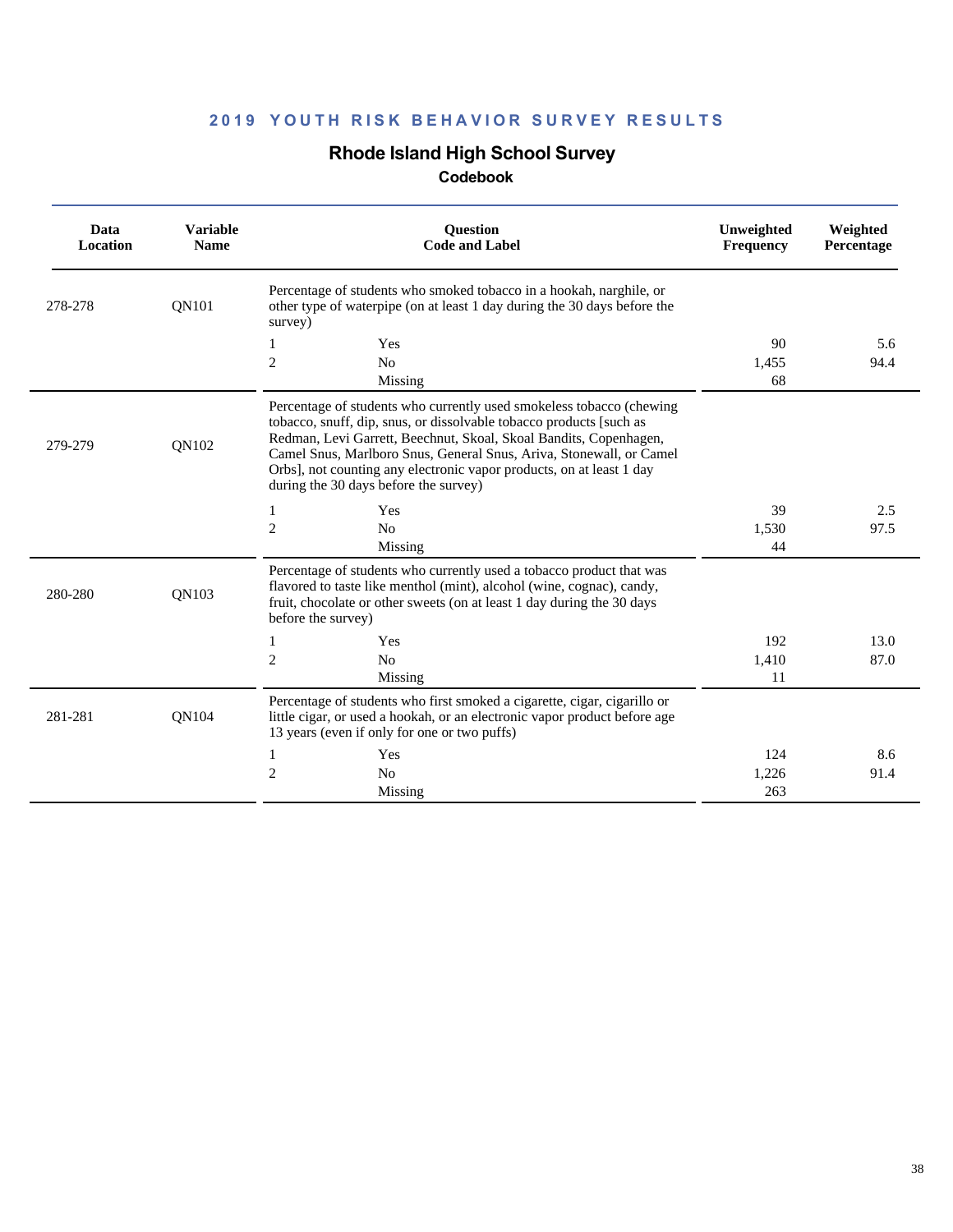## **Rhode Island High School Survey**

| Data<br>Location | <b>Variable</b><br><b>Name</b> | <b>Ouestion</b><br><b>Code and Label</b>                                                                                                                                                                                                                                                                                                                                                                                                            | Unweighted<br>Frequency | Weighted<br>Percentage |
|------------------|--------------------------------|-----------------------------------------------------------------------------------------------------------------------------------------------------------------------------------------------------------------------------------------------------------------------------------------------------------------------------------------------------------------------------------------------------------------------------------------------------|-------------------------|------------------------|
| 282-282          | QN105                          | Percentage of students who usually got their own cigarettes, cigars,<br>smokeless tobacco, and shisha or hookah tobacco products by buying<br>them in a store (such as a convenience store, supermarket, discount<br>store, or gas station, during the 30 days before the survey, among<br>students who currently used cigarettes, cigars, smokeless tobacco, and<br>shisha or hookah tobacco products, not including electronic vapor<br>products) |                         |                        |
|                  |                                | Yes<br>1                                                                                                                                                                                                                                                                                                                                                                                                                                            | 53                      | 38.6                   |
|                  |                                | $\mathfrak{2}$<br>N <sub>o</sub>                                                                                                                                                                                                                                                                                                                                                                                                                    | 111                     | 61.4                   |
|                  |                                | Missing                                                                                                                                                                                                                                                                                                                                                                                                                                             | 1,449                   |                        |
| 283-283          | QN106                          | Percentage of students who have used barbiturates without a doctor's<br>prescription (also called barbs, downers, sleepers, or yellow jackets,<br>one or more times during their life)                                                                                                                                                                                                                                                              |                         |                        |
|                  |                                | $\mathbf{1}$<br>Yes                                                                                                                                                                                                                                                                                                                                                                                                                                 | 61                      | 3.9                    |
|                  |                                | $\overline{c}$<br>N <sub>0</sub>                                                                                                                                                                                                                                                                                                                                                                                                                    | 1,515                   | 96.1                   |
|                  |                                | Missing                                                                                                                                                                                                                                                                                                                                                                                                                                             | 37                      |                        |
| 284-284          | QN107                          | Percentage of students who used amphetamines or stimulants without a<br>doctor's prescription (also called uppers, ups, speed, Dexies, pep pills,<br>or diet pills, one or more times during their life)                                                                                                                                                                                                                                            |                         |                        |
|                  |                                | Yes<br>1                                                                                                                                                                                                                                                                                                                                                                                                                                            | 47                      | 3.1                    |
|                  |                                | $\overline{c}$<br>N <sub>0</sub>                                                                                                                                                                                                                                                                                                                                                                                                                    | 1,516                   | 96.9                   |
|                  |                                | Missing                                                                                                                                                                                                                                                                                                                                                                                                                                             | 50                      |                        |
| 285-285          | QN108                          | Percentage of students who last got their prescription drug without a<br>doctor's prescription by taking it from a friend or relative without<br>asking (among students who have ever taken a prescription drug<br>without a doctor's prescription)                                                                                                                                                                                                 |                         |                        |
|                  |                                | Yes<br>$\mathbf{1}$                                                                                                                                                                                                                                                                                                                                                                                                                                 | 18                      | 13.0                   |
|                  |                                | $\overline{c}$<br>N <sub>0</sub>                                                                                                                                                                                                                                                                                                                                                                                                                    | 134                     | 87.0                   |
|                  |                                | Missing                                                                                                                                                                                                                                                                                                                                                                                                                                             | 1,461                   |                        |
| 286-286          | QN109                          | Percentage of students who currently took over-the-counter drugs to get<br>high (one or more times during the 30 days before the survey)                                                                                                                                                                                                                                                                                                            |                         |                        |
|                  |                                | $\mathbf{1}$<br>Yes                                                                                                                                                                                                                                                                                                                                                                                                                                 | 61                      | 3.5                    |
|                  |                                | $\overline{2}$<br>N <sub>0</sub>                                                                                                                                                                                                                                                                                                                                                                                                                    | 1,529                   | 96.5                   |
|                  |                                | Missing                                                                                                                                                                                                                                                                                                                                                                                                                                             | 23                      |                        |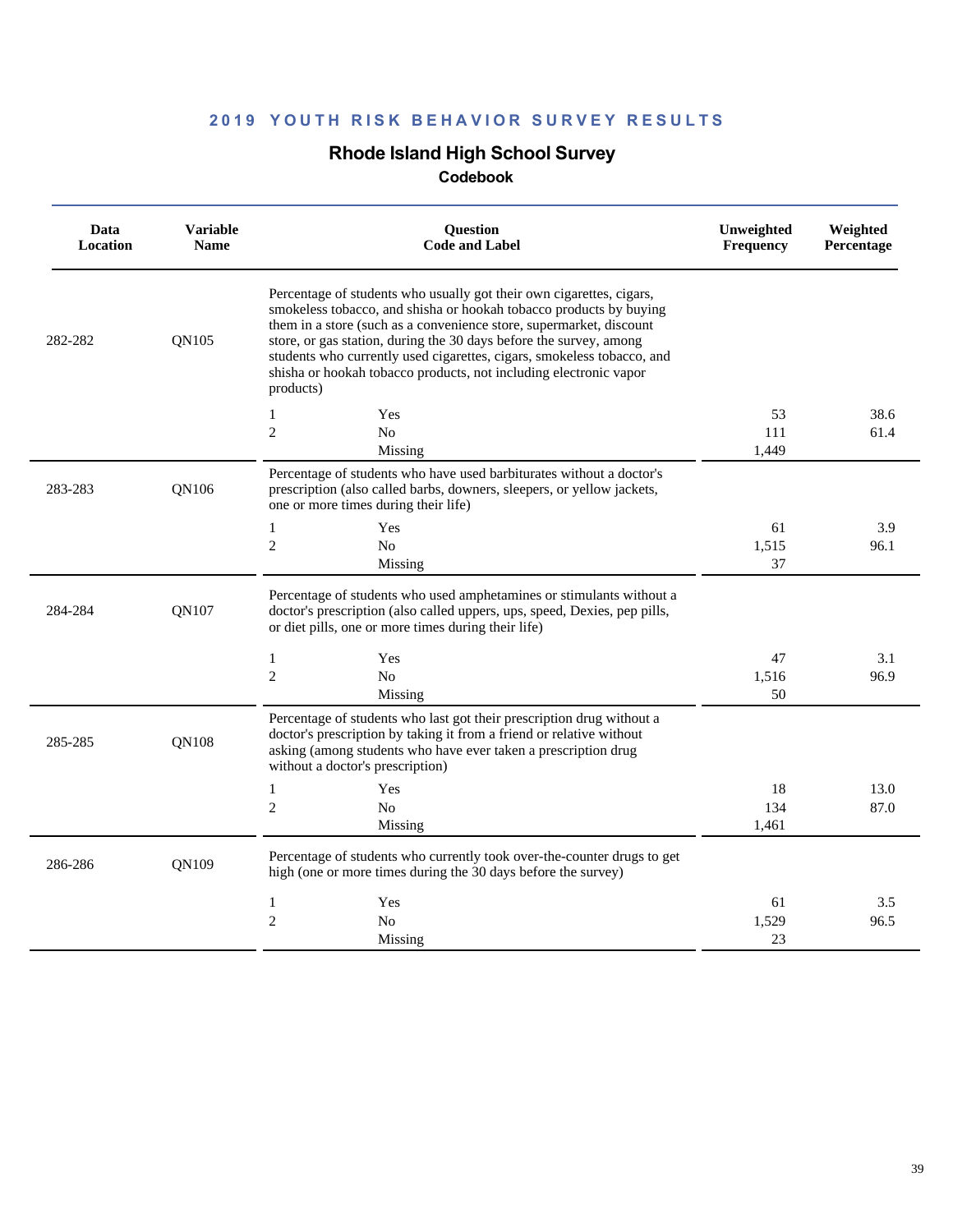## **Rhode Island High School Survey**

| Data<br>Location | <b>Variable</b><br><b>Name</b> | Question<br><b>Code and Label</b>                                                                                                                                                                                                                                                                                                                                                                                                 | Unweighted<br><b>Frequency</b> | Weighted<br>Percentage |
|------------------|--------------------------------|-----------------------------------------------------------------------------------------------------------------------------------------------------------------------------------------------------------------------------------------------------------------------------------------------------------------------------------------------------------------------------------------------------------------------------------|--------------------------------|------------------------|
| 287-287          | QN110                          | Percentage of students who drank a can, bottle, or glass of a<br>sugar-sweetened beverage (such as soda (Coke, Pepsi, or Sprite), sports<br>drinks (for example, Gatorade or PowerAde), energy drinks (for<br>example, Red Bull or Jolt), lemonade, sweetened tea or coffee drinks,<br>flavored milk, Snapple, or Sunny Delight, not counting 100% fruit<br>juice, one or more times per day during the 7 days before the survey) |                                |                        |
|                  |                                | Yes<br>1                                                                                                                                                                                                                                                                                                                                                                                                                          | 294                            | 18.0                   |
|                  |                                | $\overline{c}$<br>No<br>Missing                                                                                                                                                                                                                                                                                                                                                                                                   | 1,292<br>27                    | 82.0                   |
| 288-288          | QN111                          | Percentage of students who did not drink a bottle or glass of plain water<br>(counting tap, bottled, and unflavored sparkling water, during the 7<br>days before the survey)                                                                                                                                                                                                                                                      |                                |                        |
|                  |                                | 1<br>Yes                                                                                                                                                                                                                                                                                                                                                                                                                          | 97                             | 5.6                    |
|                  |                                | 2<br>N <sub>o</sub>                                                                                                                                                                                                                                                                                                                                                                                                               | 1,469                          | 94.4                   |
|                  |                                | Missing                                                                                                                                                                                                                                                                                                                                                                                                                           | 47                             |                        |
| 289-289          | QN112                          | Percentage of students who most of the time or always went hungry<br>because there was not enough food in their home (during the 30 days<br>before the survey)                                                                                                                                                                                                                                                                    |                                |                        |
|                  |                                | $\mathbf{1}$<br>Yes                                                                                                                                                                                                                                                                                                                                                                                                               | 77                             | 4.7                    |
|                  |                                | $\overline{c}$<br>No                                                                                                                                                                                                                                                                                                                                                                                                              | 1,470                          | 95.3                   |
|                  |                                | Missing                                                                                                                                                                                                                                                                                                                                                                                                                           | 66                             |                        |
| 290-290          | QN113                          | Percentage of students who reported their teeth or mouth have been<br>painful or sore (one or more times during the 12 months before the<br>survey)                                                                                                                                                                                                                                                                               |                                |                        |
|                  |                                | Yes<br>1                                                                                                                                                                                                                                                                                                                                                                                                                          | 770                            | 49.7                   |
|                  |                                | 2<br>No                                                                                                                                                                                                                                                                                                                                                                                                                           | 786                            | 50.3                   |
|                  |                                | Missing                                                                                                                                                                                                                                                                                                                                                                                                                           | 57                             |                        |
| 291-291          | QN114                          | Percentage of students who sometimes, most of the time, or always<br>were self-conscious or embarrassed because of their teeth or mouth<br>(during the 12 months before the survey)                                                                                                                                                                                                                                               |                                |                        |
|                  |                                | Yes<br>1                                                                                                                                                                                                                                                                                                                                                                                                                          | 350                            | 22.2                   |
|                  |                                | 2<br>N <sub>0</sub>                                                                                                                                                                                                                                                                                                                                                                                                               | 1,221                          | 77.8                   |
|                  |                                | Missing                                                                                                                                                                                                                                                                                                                                                                                                                           | 42                             |                        |
| 292-292          | QN115                          | Percentage of students who have been taught in school about the<br>benefits of not having sexual intercourse to prevent pregnancy and<br>sexually transmitted diseases (STDs)                                                                                                                                                                                                                                                     |                                |                        |
|                  |                                | Yes<br>1                                                                                                                                                                                                                                                                                                                                                                                                                          | 1,045                          | 71.9                   |
|                  |                                | $\overline{c}$<br>No                                                                                                                                                                                                                                                                                                                                                                                                              | 489                            | 28.1                   |
|                  |                                | Missing                                                                                                                                                                                                                                                                                                                                                                                                                           | 79                             |                        |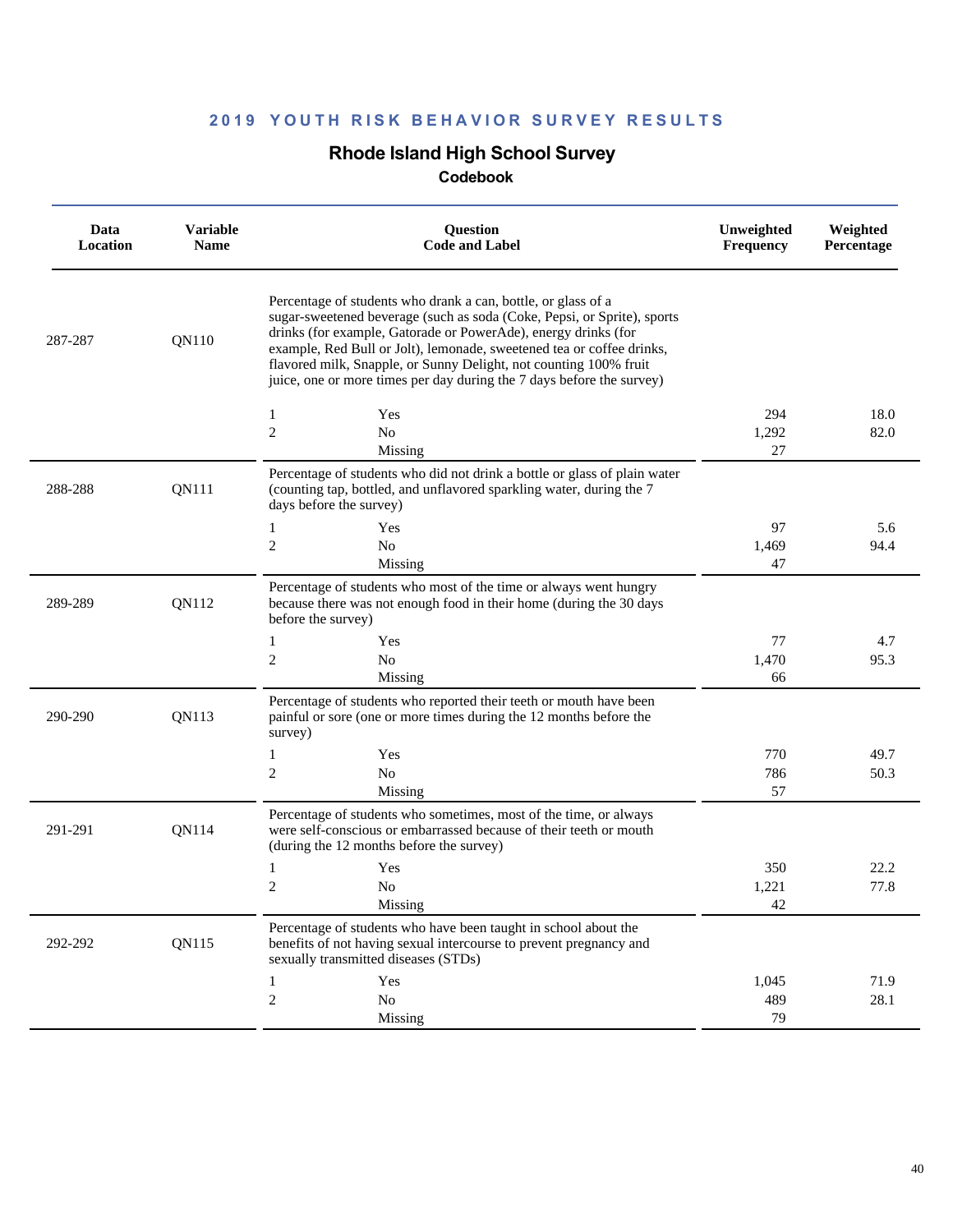## **Rhode Island High School Survey**

| Data<br>Location | <b>Variable</b><br><b>Name</b> | <b>Ouestion</b><br><b>Code and Label</b>                                                                                                                                                      | Unweighted<br>Frequency | Weighted<br>Percentage |
|------------------|--------------------------------|-----------------------------------------------------------------------------------------------------------------------------------------------------------------------------------------------|-------------------------|------------------------|
| 293-293          | QN116                          | Percentage of students who have been taught about AIDS or HIV<br>infection in school                                                                                                          |                         |                        |
|                  |                                | 1<br>Yes                                                                                                                                                                                      | 1,143                   | 76.8                   |
|                  |                                | $\overline{2}$<br>N <sub>o</sub>                                                                                                                                                              | 409                     | 23.2                   |
|                  |                                | Missing                                                                                                                                                                                       | 61                      |                        |
| 294-294          | QN117                          | Percentage of students who did not usually sleep in their parent's or<br>guardian's home (during the 30 days before the survey)                                                               |                         |                        |
|                  |                                | 1<br>Yes                                                                                                                                                                                      | 90                      | 5.4                    |
|                  |                                | $\overline{2}$<br>N <sub>o</sub>                                                                                                                                                              | 1,461                   | 94.6                   |
|                  |                                | Missing                                                                                                                                                                                       | 62                      |                        |
| 295-295          | <b>ON118</b>                   | Percentage of students who have ever slept away from their parents or<br>guardians because they were kicked out, ran away, or were abandoned<br>(during the 30 days before the survey)        |                         |                        |
|                  |                                | Yes<br>1                                                                                                                                                                                      | 124                     | 7.5                    |
|                  |                                | $\overline{2}$<br>N <sub>o</sub>                                                                                                                                                              | 1,411                   | 92.5                   |
|                  |                                | Missing                                                                                                                                                                                       | 78                      |                        |
| 296-296          | <b>ON119</b>                   | Percentage of students who most of the time or always get the kind of<br>help they need (among students who report having felt sad, empty,<br>hopeless, angry, or anxious)                    |                         |                        |
|                  |                                | Yes<br>1                                                                                                                                                                                      | 352                     | 33.3                   |
|                  |                                | $\overline{2}$<br>N <sub>o</sub>                                                                                                                                                              | 771                     | 66.7                   |
|                  |                                | Missing                                                                                                                                                                                       | 490                     |                        |
| 297-297          | <b>ON120</b>                   | Percentage of students who reported their mental health was not good<br>(including stress, depression, and problems with emotions, on at least 1<br>day during the 30 days before the survey) |                         |                        |
|                  |                                | $\mathbf{1}$<br>Yes                                                                                                                                                                           | 957                     | 64.2                   |
|                  |                                | $\overline{2}$<br>N <sub>0</sub>                                                                                                                                                              | 596                     | 35.8                   |
|                  |                                | Missing                                                                                                                                                                                       | 60                      |                        |
| 298-298          | QN121                          | Percentage of students who reported there is at least one teacher or<br>other adult in their school that they can talk to if they have a problem                                              |                         |                        |
|                  |                                | Yes<br>1                                                                                                                                                                                      | 1.007                   | 67.9                   |
|                  |                                | $\overline{2}$<br>No                                                                                                                                                                          | 543                     | 32.1                   |
|                  |                                | Missing                                                                                                                                                                                       | 63                      |                        |
|                  |                                |                                                                                                                                                                                               |                         |                        |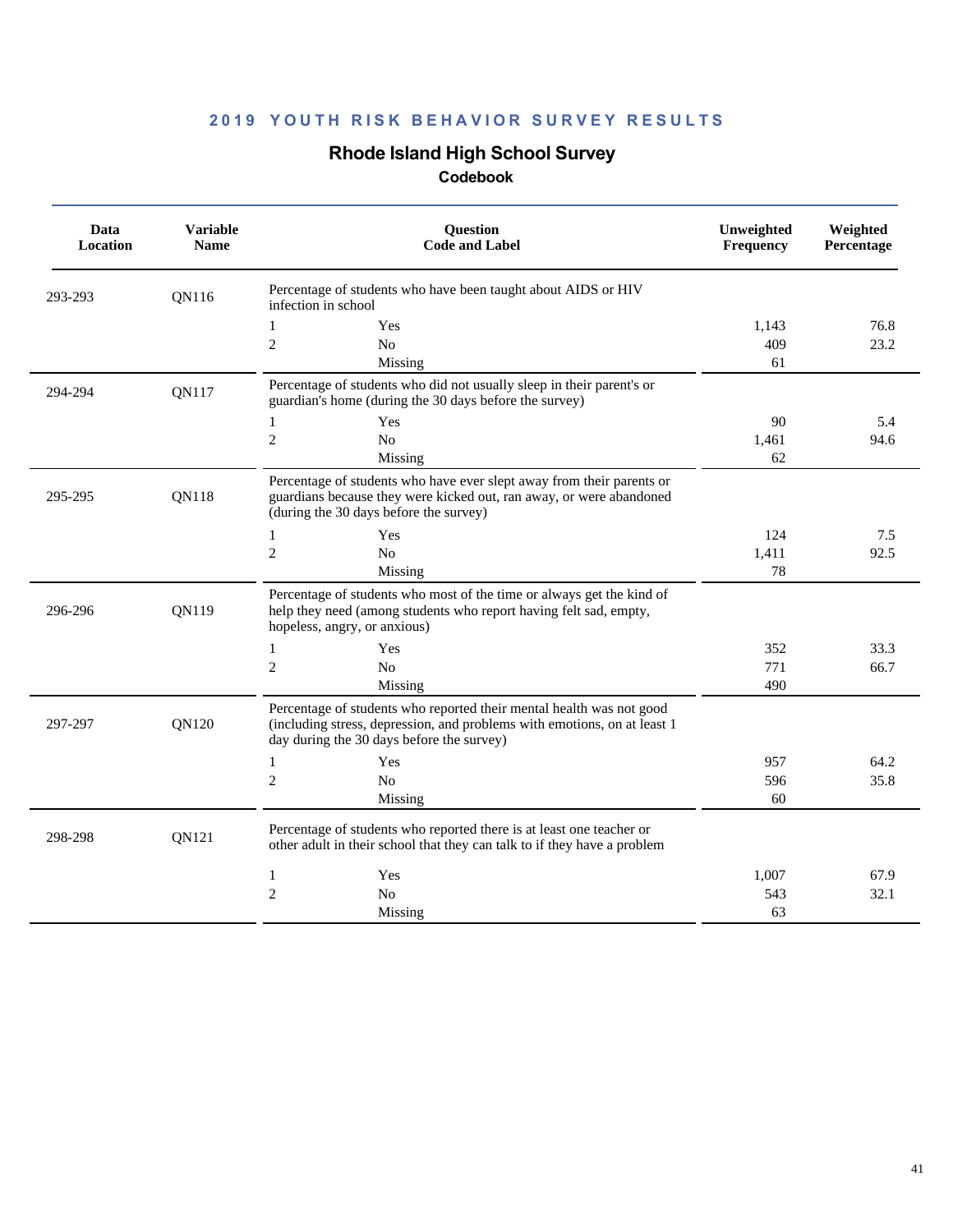## **Rhode Island High School Survey**

| Data<br>Location | <b>Variable</b><br><b>Name</b> | Question<br><b>Code and Label</b>                                                                                                                                                                | Unweighted<br>Frequency | Weighted<br>Percentage |
|------------------|--------------------------------|--------------------------------------------------------------------------------------------------------------------------------------------------------------------------------------------------|-------------------------|------------------------|
| 299-299          | QN122                          | Percentage of students who participate in school activities one or more<br>hours (such as sports, band, drama, or clubs, during an average week<br>when they are in school)                      |                         |                        |
|                  |                                | $\mathbf{1}$<br>Yes                                                                                                                                                                              | 921                     | 59.6                   |
|                  |                                | $\mathfrak{2}$<br>N <sub>o</sub>                                                                                                                                                                 | 646                     | 40.4                   |
|                  |                                | Missing                                                                                                                                                                                          | 46                      |                        |
| 300-300          | QN123                          | Percentage of students who most of the time or always feel safe and<br>secure in their neighborhood                                                                                              |                         |                        |
|                  |                                | $\mathbf{1}$<br>Yes                                                                                                                                                                              | 1,220                   | 81.4                   |
|                  |                                | $\overline{c}$<br>No                                                                                                                                                                             | 332                     | 18.6                   |
|                  |                                | Missing                                                                                                                                                                                          | 61                      |                        |
| 301-301          | QN124                          | Percentage of students who probably or definitely will complete a post<br>high school program (such as a vocational training program, military<br>service, community college, or 4-year college) |                         |                        |
|                  |                                | $\mathbf{1}$<br>Yes                                                                                                                                                                              | 1,139                   | 75.4                   |
|                  |                                | $\overline{c}$<br>N <sub>o</sub>                                                                                                                                                                 | 424                     | 24.6                   |
|                  |                                | Missing                                                                                                                                                                                          | 50                      |                        |
| 350-350          | <b>QNFRCIG</b>                 | Percentage of students who currently smoked cigarettes frequently (on<br>20 or more days during the 30 days before the survey)                                                                   |                         |                        |
|                  |                                | 1<br>Yes                                                                                                                                                                                         | 20                      | 1.6                    |
|                  |                                | $\mathfrak{2}$<br>No                                                                                                                                                                             | 1,512                   | 98.4                   |
|                  |                                | Missing                                                                                                                                                                                          | 81                      |                        |
| 351-351          | QNDAYCIG                       | Percentage of students who currently smoked cigarettes daily (on all 30<br>days during the 30 days before the survey)                                                                            |                         |                        |
|                  |                                | 1<br>Yes                                                                                                                                                                                         | 20                      | 1.6                    |
|                  |                                | $\overline{c}$<br>No                                                                                                                                                                             | 1,512                   | 98.4                   |
|                  |                                | Missing                                                                                                                                                                                          | 81                      |                        |
| 352-352          | <b>ONFREVP</b>                 | Percentage of students who currently used electronic vapor products<br>frequently (on 20 or more days during the 30 days before the survey)                                                      |                         |                        |
|                  |                                | Yes<br>1                                                                                                                                                                                         | 120                     | 10.2                   |
|                  |                                | $\overline{c}$<br>N <sub>o</sub>                                                                                                                                                                 | 1,385                   | 89.8                   |
|                  |                                | Missing                                                                                                                                                                                          | 108                     |                        |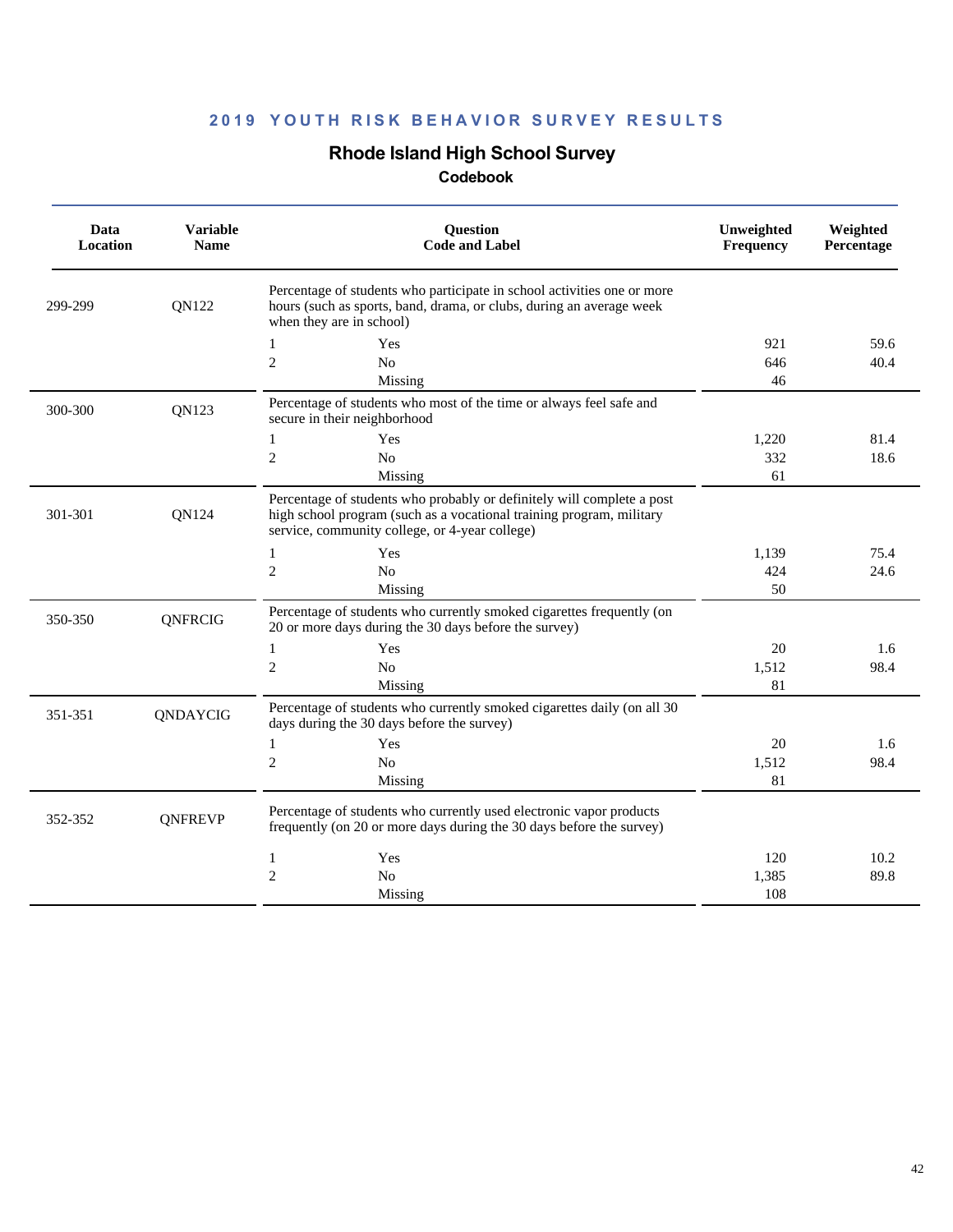# **Rhode Island High School Survey**

| Data<br>Location | <b>Variable</b><br><b>Name</b> | Question<br><b>Code and Label</b>                                                                                                                                                                                                                                                                                                                               | Unweighted<br><b>Frequency</b> | Weighted<br>Percentage |
|------------------|--------------------------------|-----------------------------------------------------------------------------------------------------------------------------------------------------------------------------------------------------------------------------------------------------------------------------------------------------------------------------------------------------------------|--------------------------------|------------------------|
| 353-353          | QNDAYEVP                       | Percentage of students who currently used electronic vapor products<br>daily (on all 30 days during the 30 days before the survey)                                                                                                                                                                                                                              |                                |                        |
|                  |                                | 1<br>Yes                                                                                                                                                                                                                                                                                                                                                        | 85                             | 7.3                    |
|                  |                                | $\overline{2}$<br>N <sub>0</sub>                                                                                                                                                                                                                                                                                                                                | 1,420                          | 92.7                   |
|                  |                                | Missing                                                                                                                                                                                                                                                                                                                                                         | 108                            |                        |
| 354-354          | QNTB2                          | Percentage of students who currently smoked cigarettes or cigars (on at<br>least 1 day during the 30 days before the survey)                                                                                                                                                                                                                                    |                                |                        |
|                  |                                | Yes<br>$\mathbf{1}$                                                                                                                                                                                                                                                                                                                                             | 98                             | 6.9                    |
|                  |                                | $\overline{2}$<br>N <sub>o</sub>                                                                                                                                                                                                                                                                                                                                | 1,446                          | 93.1                   |
|                  |                                | Missing                                                                                                                                                                                                                                                                                                                                                         | 69                             |                        |
| 357-357          | QNTB5                          | Percentage of students who currently smoked cigarettes or used<br>electronic vapor products (on at least 1 day during the 30 days before<br>the survey)                                                                                                                                                                                                         |                                |                        |
|                  |                                | $\mathbf{1}$<br>Yes                                                                                                                                                                                                                                                                                                                                             | 414                            | 32.1                   |
|                  |                                | $\mathfrak{2}$<br>N <sub>o</sub>                                                                                                                                                                                                                                                                                                                                | 1,055                          | 67.9                   |
|                  |                                | Missing                                                                                                                                                                                                                                                                                                                                                         | 144                            |                        |
| 358-358          | <b>QNIUDIMP</b>                | Percentage of students who used an IUD (such as Mirena or ParaGard)<br>or implant (such as Implanon or Nexplanon) before last sexual<br>intercourse (to prevent pregnancy, among students who were currently<br>sexually active)                                                                                                                                |                                |                        |
|                  |                                | $\mathbf{1}$<br>Yes                                                                                                                                                                                                                                                                                                                                             | 33                             | 8.5                    |
|                  |                                | $\sqrt{2}$<br>$\rm No$                                                                                                                                                                                                                                                                                                                                          | 349                            | 91.5                   |
|                  |                                | Missing                                                                                                                                                                                                                                                                                                                                                         | 1,231                          |                        |
| 359-359          | <b>QNOTHHPL</b>                | Percentage of students who used birth control pills; an IUD (such as<br>Mirena or ParaGard) or implant (such as Implanon or Nexplanon); or a<br>shot (such as Depo-Provera), patch (such as OrthoEvra), or birth<br>control ring (such as NuvaRing) before last sexual intercourse (to<br>prevent pregnancy, among students who were currently sexually active) |                                |                        |
|                  |                                | Yes<br>1                                                                                                                                                                                                                                                                                                                                                        | 130                            | 37.0                   |
|                  |                                | $\mathfrak{2}$<br>N <sub>0</sub>                                                                                                                                                                                                                                                                                                                                | 252                            | 63.0                   |
|                  |                                | Missing                                                                                                                                                                                                                                                                                                                                                         | 1,231                          |                        |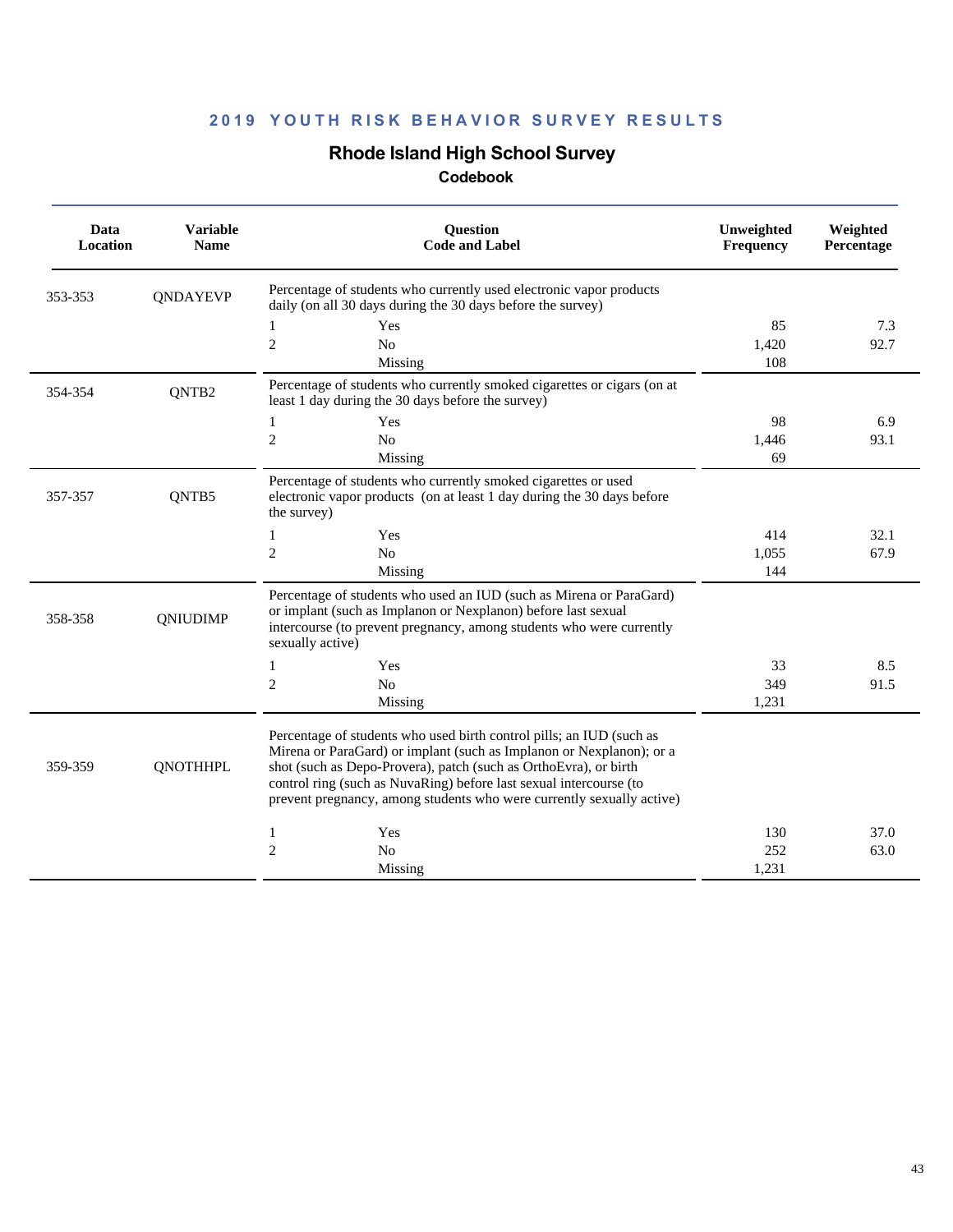## **Rhode Island High School Survey**

| Data<br>Location | <b>Variable</b><br><b>Name</b> | <b>Ouestion</b><br><b>Code and Label</b>                                                                                                                                                                                                                                                                                                                                                                            | Unweighted<br>Frequency | Weighted<br>Percentage |
|------------------|--------------------------------|---------------------------------------------------------------------------------------------------------------------------------------------------------------------------------------------------------------------------------------------------------------------------------------------------------------------------------------------------------------------------------------------------------------------|-------------------------|------------------------|
| 360-360          | <b>QNDUALBC</b>                | Percentage of students who used both a condom during last sexual<br>intercourse and birth control pills; an IUD (such as Mirena or<br>ParaGard) or implant (such as Implanon or Nexplanon); or a shot (such<br>as Depo-Provera), patch (such as OrthoEvra), or birth control ring<br>(such as NuvaRing) before last sexual intercourse (to prevent<br>pregnancy, among students who were currently sexually active) |                         |                        |
|                  |                                | Yes<br>1                                                                                                                                                                                                                                                                                                                                                                                                            | 43                      | 12.4                   |
|                  |                                | $\overline{c}$<br>No                                                                                                                                                                                                                                                                                                                                                                                                | 334                     | 87.6                   |
|                  |                                | Missing                                                                                                                                                                                                                                                                                                                                                                                                             | 1,236                   |                        |
| 361-361          | <b>QNBCNONE</b>                | Percentage of students who did not use any method to prevent<br>pregnancy during last sexual intercourse (among students who were<br>currently sexually active)                                                                                                                                                                                                                                                     |                         |                        |
|                  |                                | Yes<br>1                                                                                                                                                                                                                                                                                                                                                                                                            | 54                      | 13.4                   |
|                  |                                | $\overline{c}$<br>N <sub>o</sub>                                                                                                                                                                                                                                                                                                                                                                                    | 328                     | 86.6                   |
|                  |                                | Missing                                                                                                                                                                                                                                                                                                                                                                                                             | 1,231                   |                        |
| 362-362          | QNFR0                          | Percentage of students who did not eat fruit or drink 100% fruit juices<br>(such as orange juice, apple juice, or grape juice, during the 7 days<br>before the survey)                                                                                                                                                                                                                                              |                         |                        |
|                  |                                | Yes<br>1                                                                                                                                                                                                                                                                                                                                                                                                            | 107                     | 6.3                    |
|                  |                                | $\overline{c}$<br>No                                                                                                                                                                                                                                                                                                                                                                                                | 1,462                   | 93.7                   |
|                  |                                | Missing                                                                                                                                                                                                                                                                                                                                                                                                             | 44                      |                        |
| 363-363          | QNFR1                          | Percentage of students who ate fruit or drank 100% fruit juices one or<br>more times per day (such as orange juice, apple juice, or grape juice,<br>during the 7 days before the survey)                                                                                                                                                                                                                            |                         |                        |
|                  |                                | $\mathbf{1}$<br>Yes                                                                                                                                                                                                                                                                                                                                                                                                 | 888                     | 57.5                   |
|                  |                                | $\overline{c}$<br>No                                                                                                                                                                                                                                                                                                                                                                                                | 681                     | 42.5                   |
|                  |                                | Missing                                                                                                                                                                                                                                                                                                                                                                                                             | 44                      |                        |
| 364-364          | QNFR2                          | Percentage of students who ate fruit or drank 100% fruit juices two or<br>more times per day (such as orange juice, apple juice, or grape juice,<br>during the 7 days before the survey)                                                                                                                                                                                                                            |                         |                        |
|                  |                                | 1<br>Yes                                                                                                                                                                                                                                                                                                                                                                                                            | 437                     | 28.6                   |
|                  |                                | $\overline{c}$<br>N <sub>0</sub>                                                                                                                                                                                                                                                                                                                                                                                    | 1,132                   | 71.4                   |
|                  |                                | Missing                                                                                                                                                                                                                                                                                                                                                                                                             | 44                      |                        |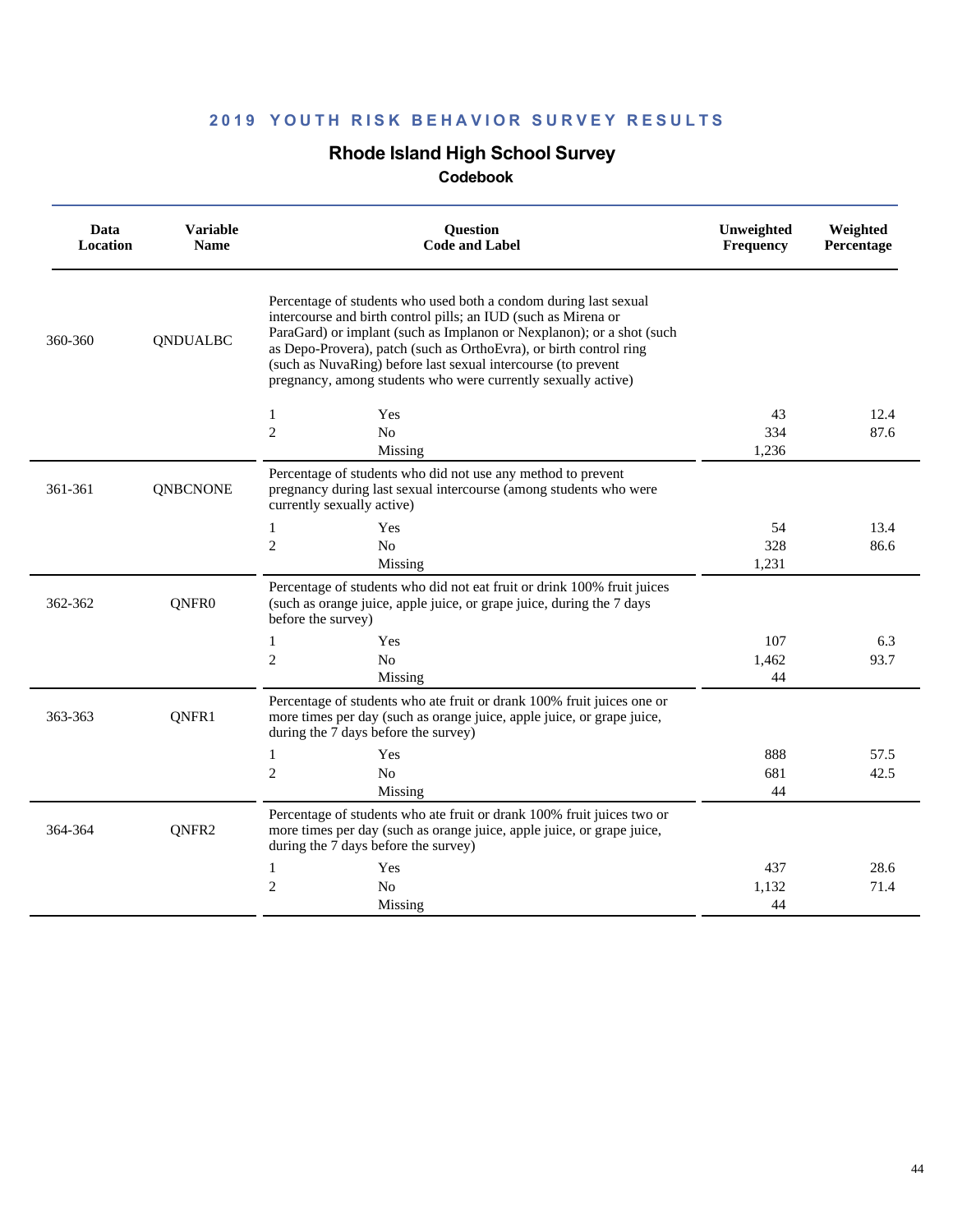## **Rhode Island High School Survey**

| Data<br>Location | <b>Variable</b><br><b>Name</b> | <b>Ouestion</b><br><b>Code and Label</b>                                                                                                                                                                                                                                 | Unweighted<br>Frequency | Weighted<br>Percentage |
|------------------|--------------------------------|--------------------------------------------------------------------------------------------------------------------------------------------------------------------------------------------------------------------------------------------------------------------------|-------------------------|------------------------|
| 365-365          | QNVEG0                         | Percentage of students who did not eat vegetables (green salad,<br>potatoes [excluding French fries, fried potatoes, or potato chips],<br>carrots, or other vegetables, during the 7 days before the survey)                                                             |                         |                        |
|                  |                                | 1<br>Yes<br>$\overline{c}$<br>N <sub>0</sub><br>Missing                                                                                                                                                                                                                  | 125<br>1,421<br>67      | 7.6<br>92.4            |
| 366-366          | ONVEG1                         | Percentage of students who ate vegetables one or more times per day<br>(green salad, potatoes [excluding French fries, fried potatoes, or potato<br>chips], carrots, or other vegetables, during the 7 days before the survey)                                           |                         |                        |
|                  |                                | Yes<br>1<br>$\boldsymbol{2}$<br>No<br>Missing                                                                                                                                                                                                                            | 882<br>664<br>67        | 59.0<br>41.0           |
| 367-367          | QNVEG2                         | Percentage of students who ate vegetables two or more times per day<br>(green salad, potatoes [excluding French fries, fried potatoes, or potato<br>chips], carrots, or other vegetables, during the 7 days before the survey)                                           |                         |                        |
|                  |                                | $\mathbf{1}$<br>Yes<br>$\mathfrak{2}$<br>No<br>Missing                                                                                                                                                                                                                   | 383<br>1,163<br>67      | 25.7<br>74.3           |
| 368-368          | ONVEG3                         | Percentage of students who ate vegetables three or more times per day<br>(green salad, potatoes [excluding French fries, fried potatoes, or potato<br>chips], carrots, or other vegetables, during the 7 days before the survey)                                         |                         |                        |
|                  |                                | 1<br>Yes<br>$\overline{c}$<br>No<br>Missing                                                                                                                                                                                                                              | 208<br>1,338<br>67      | 13.6<br>86.4           |
| 374-374          | <b>QNPA0DAY</b>                | Percentage of students who did not participate in at least 60 minutes of<br>physical activity on at least 1 day (in any kind of physical activity that<br>increased their heart rate and made them breathe hard some of the time<br>during the 7 days before the survey) |                         |                        |
|                  |                                | 1<br>Yes<br>$\mathfrak{2}$<br>N <sub>o</sub><br>Missing                                                                                                                                                                                                                  | 271<br>1,304<br>38      | 15.4<br>84.6           |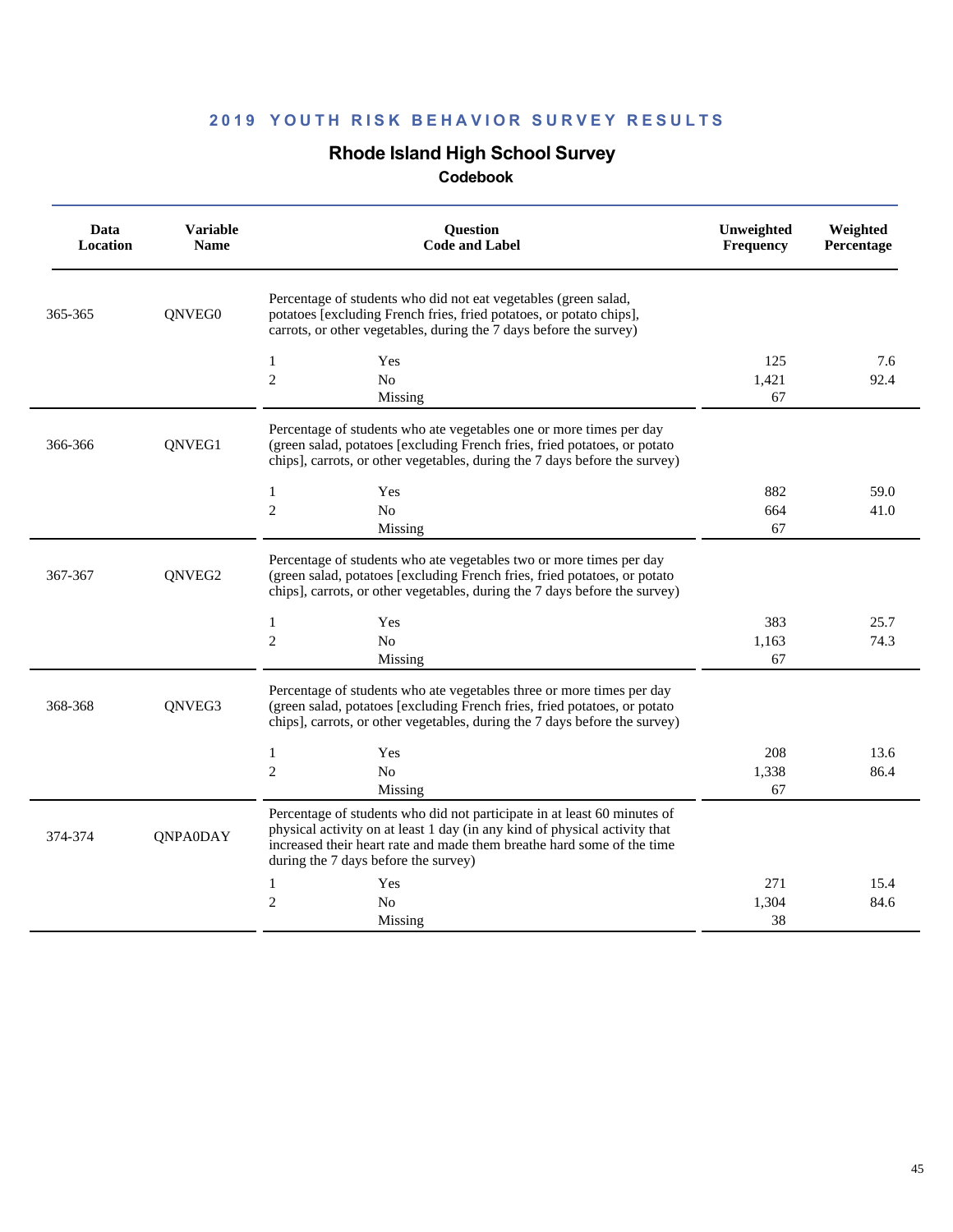## **Rhode Island High School Survey**

| Data<br>Location | <b>Variable</b><br><b>Name</b> | Question<br><b>Code and Label</b>                                                                                                                                                                                                                       | Unweighted<br><b>Frequency</b> | Weighted<br>Percentage |
|------------------|--------------------------------|---------------------------------------------------------------------------------------------------------------------------------------------------------------------------------------------------------------------------------------------------------|--------------------------------|------------------------|
| 375-375          | QNPA7DAY                       | Percentage of students who were physically active at least 60 minutes<br>per day on all 7 days (in any kind of physical activity that increased<br>their heart rate and made them breathe hard some of the time during the<br>7 days before the survey) |                                |                        |
|                  |                                | Yes<br>1                                                                                                                                                                                                                                                | 312                            | 21.1                   |
|                  |                                | $\mathfrak{2}$<br>N <sub>o</sub><br>Missing                                                                                                                                                                                                             | 1,263<br>38                    | 78.9                   |
| 376-376          | <b>ONDLYPE</b>                 | Percentage of students who attended physical education (PE) classes on<br>all 5 days (in an average week when they were in school)                                                                                                                      |                                |                        |
|                  |                                | 1<br>Yes                                                                                                                                                                                                                                                | 237                            | 12.3                   |
|                  |                                | $\overline{2}$<br>N <sub>0</sub>                                                                                                                                                                                                                        | 1,305                          | 87.7                   |
|                  |                                | Missing                                                                                                                                                                                                                                                 | 71                             |                        |
| 377-377          | <b>QNNODNT</b>                 | Percentage of students who never saw a dentist (for a check-up, exam,<br>teeth cleaning, or other dental work)                                                                                                                                          |                                |                        |
|                  |                                | Yes<br>1                                                                                                                                                                                                                                                | 44                             | 2.2                    |
|                  |                                | $\overline{2}$<br>N <sub>0</sub>                                                                                                                                                                                                                        | 1,516                          | 97.8                   |
|                  |                                | Missing                                                                                                                                                                                                                                                 | 53                             |                        |
| 380-380          | QNWATER1                       | Percentage of students who drank a bottle or glass of plain water one or<br>more times per day (counting tap, bottled, and unflavored sparkling<br>water, during the 7 days before the survey)                                                          |                                |                        |
|                  |                                | $\mathbf{1}$<br>Yes                                                                                                                                                                                                                                     | 1,109                          | 72.0                   |
|                  |                                | $\overline{2}$<br>N <sub>0</sub>                                                                                                                                                                                                                        | 457                            | 28.0                   |
|                  |                                | Missing                                                                                                                                                                                                                                                 | 47                             |                        |
| 381-381          | QNWATER2                       | Percentage of students who drank a bottle or glass of plain water two or<br>more times per day (counting tap, bottled, and unflavored sparkling<br>water, during the 7 days before the survey)                                                          |                                |                        |
|                  |                                | $\mathbf{1}$<br>Yes                                                                                                                                                                                                                                     | 995                            | 64.3                   |
|                  |                                | $\overline{c}$<br>N <sub>0</sub>                                                                                                                                                                                                                        | 571                            | 35.7                   |
|                  |                                | Missing                                                                                                                                                                                                                                                 | 47                             |                        |
| 382-382          | QNWATER3                       | Percentage of students who drank a bottle or glass of plain water three<br>or more times per day (counting tap, bottled, and unflavored sparkling<br>water, during the 7 days before the survey)                                                        |                                |                        |
|                  |                                | $\mathbf{1}$<br>Yes                                                                                                                                                                                                                                     | 777                            | 50.1                   |
|                  |                                | $\mathfrak{2}$<br>No                                                                                                                                                                                                                                    | 789                            | 49.9                   |
|                  |                                | Missing                                                                                                                                                                                                                                                 | 47                             |                        |